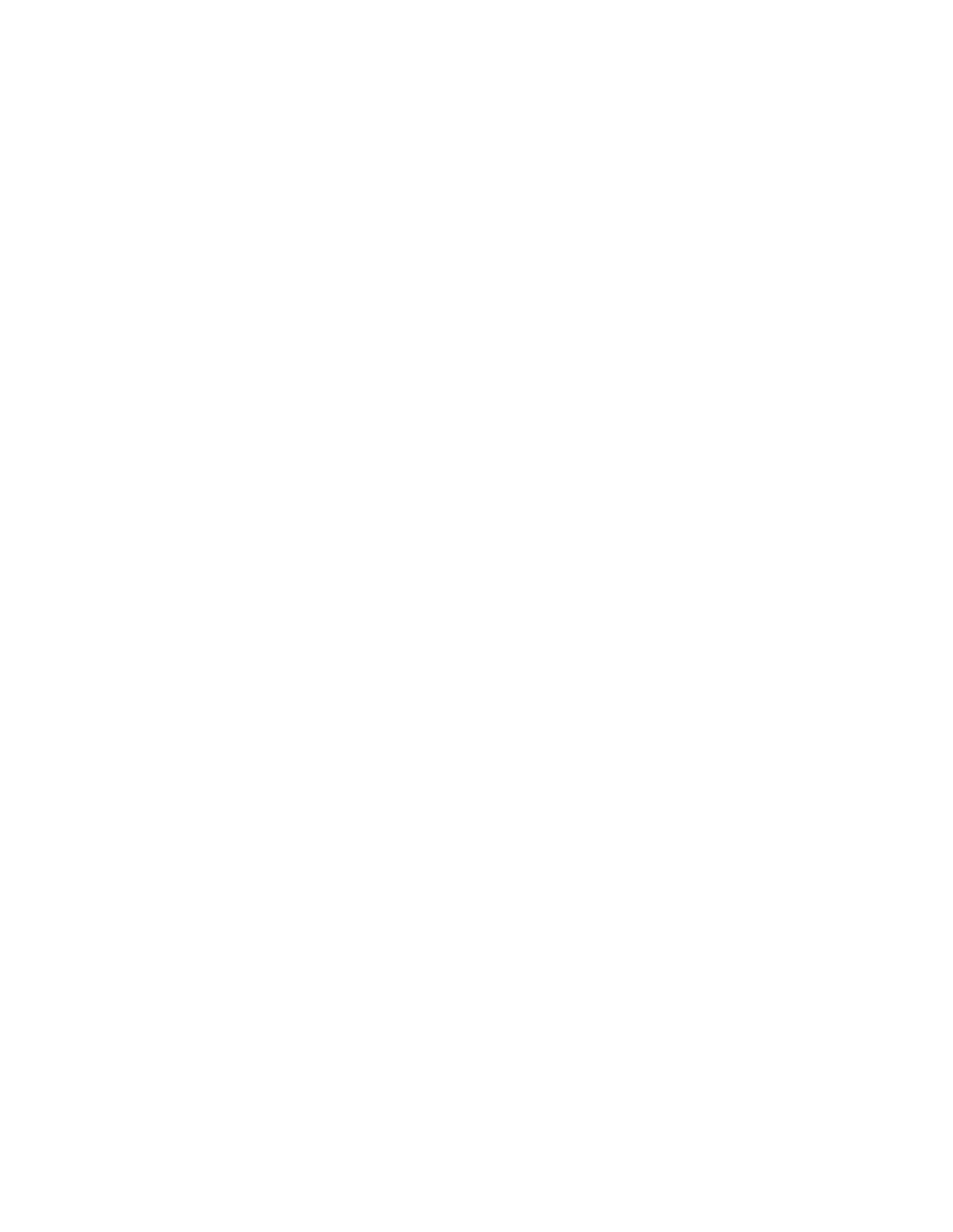# **Table of Contents**

| H. VALUE/FUNDING FOR DOE/NNSA NATIONAL LABORATORY CONTRACTORS |  |
|---------------------------------------------------------------|--|
|                                                               |  |
|                                                               |  |
|                                                               |  |
|                                                               |  |
|                                                               |  |
|                                                               |  |
|                                                               |  |
|                                                               |  |
|                                                               |  |
|                                                               |  |
| C. GRANTS.GOV APPLICATION SUBMISSION AND RECEIPT PROCEDURES14 |  |
|                                                               |  |
|                                                               |  |
|                                                               |  |
|                                                               |  |
|                                                               |  |
| I. OTHER SUBMISSION AND REGISTRATION REQUIREMENTS34           |  |
|                                                               |  |
|                                                               |  |
|                                                               |  |
| C. ANTICIPATED NOTICE OF SELECTION AND AWARD DATES 43         |  |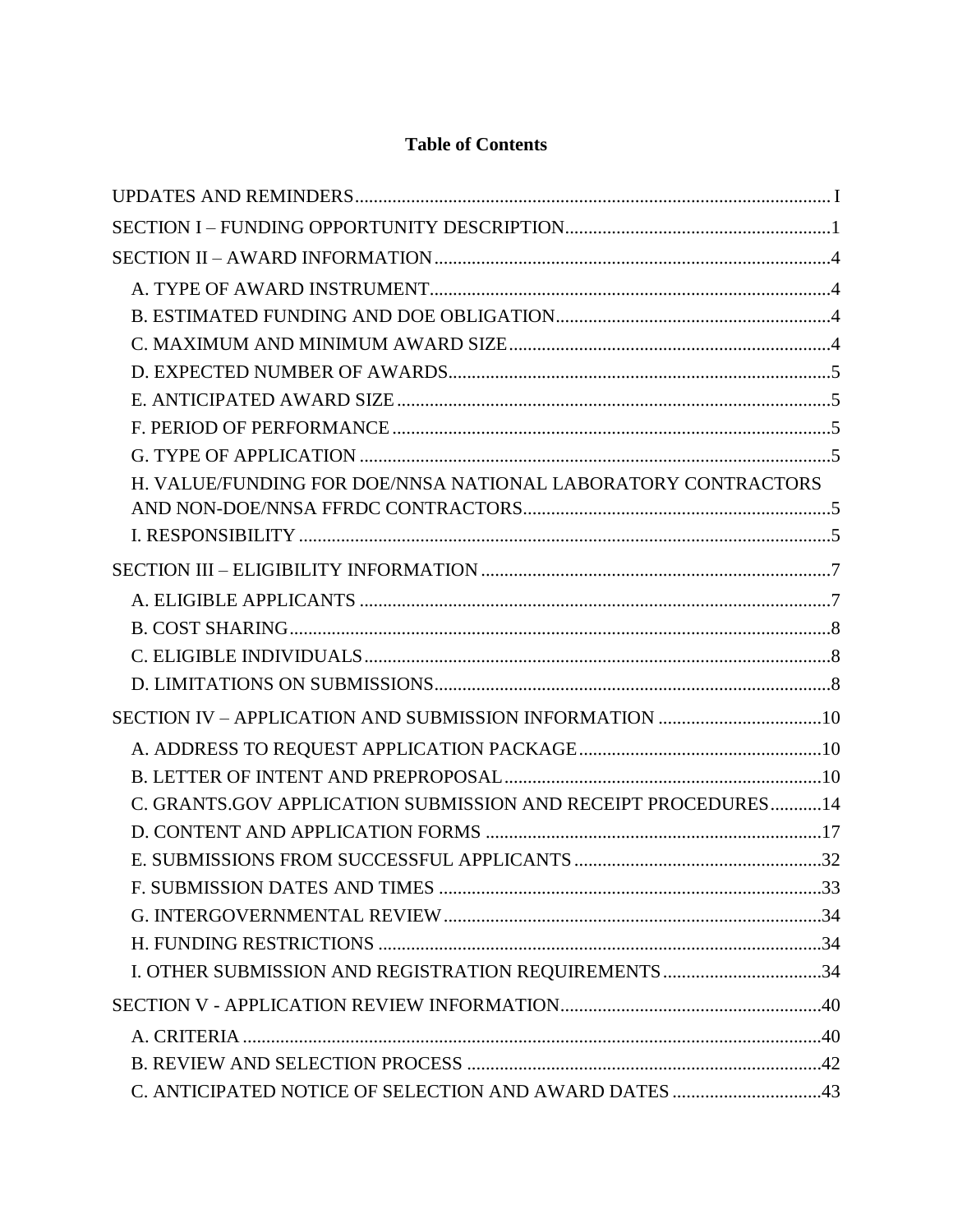| B. ADMINISTRATIVE AND NATIONAL POLICY REQUIREMENTS 44            |  |
|------------------------------------------------------------------|--|
|                                                                  |  |
|                                                                  |  |
|                                                                  |  |
|                                                                  |  |
|                                                                  |  |
|                                                                  |  |
|                                                                  |  |
|                                                                  |  |
|                                                                  |  |
| E. EVALUATION AND ADMINISTRATION BY NON-FEDERAL PERSONNEL50      |  |
| F. INTELLECTUAL PROPERTY DEVELOPED UNDER THIS PROGRAM 50         |  |
|                                                                  |  |
|                                                                  |  |
|                                                                  |  |
| J. ENVIRONMENTAL, SAFETY AND HEALTH (ES&H) PERFORMANCE OFWORK AT |  |
|                                                                  |  |
|                                                                  |  |
| L. NATIONAL ENVIRONMENTAL POLICY ACT (NEPA) COMPLIANCE 51        |  |
|                                                                  |  |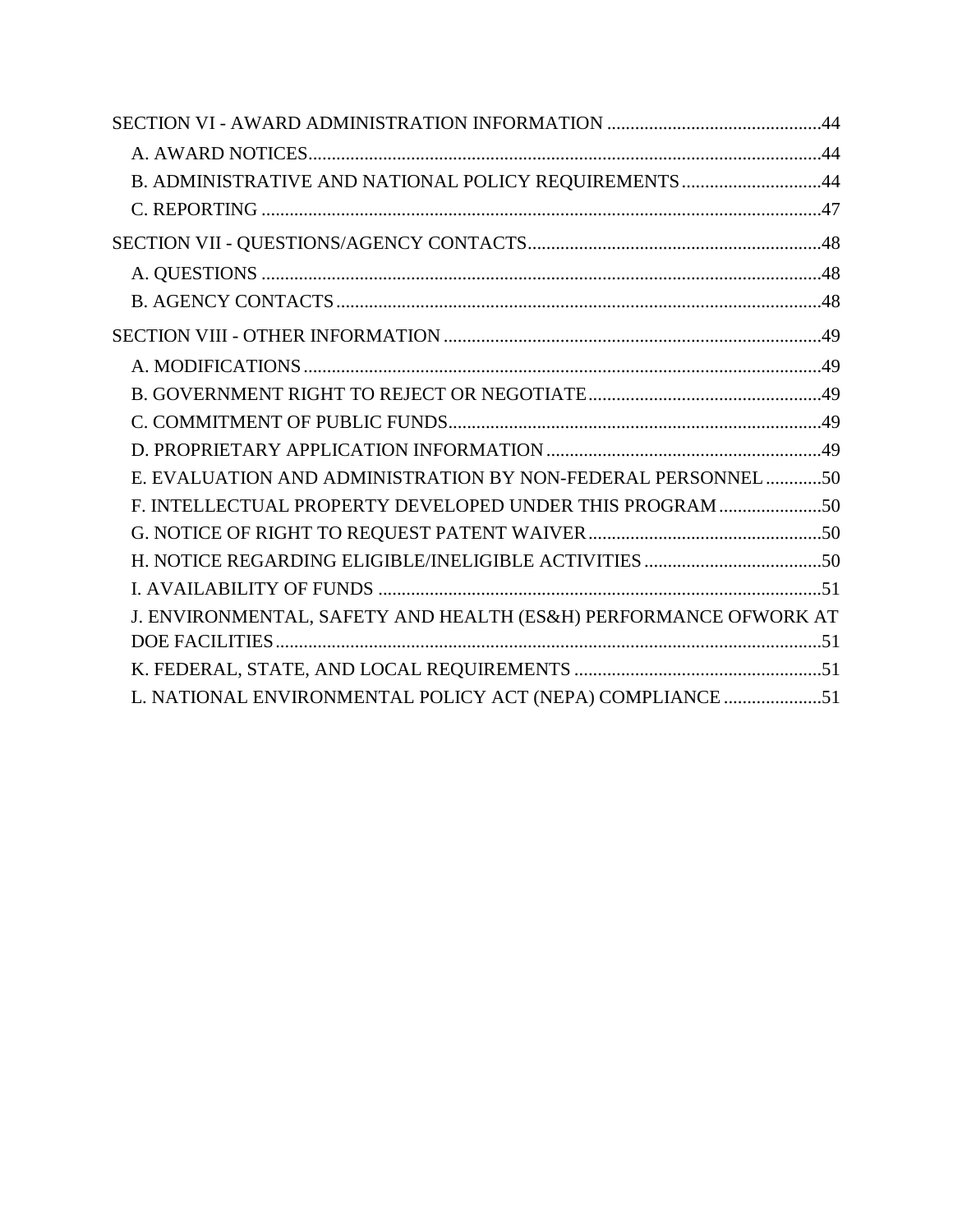### **UPDATES AND REMINDERS**

#### <span id="page-4-0"></span>RECOMMENDATION

The U.S. Department of Energy (DOE) Office of Science (SC) encourages you to register in all systems as soon as possible. You are also encouraged to submit Preproposals, and applications well before the deadline.

#### PREPROPOSAL REVIEW

Preproposals will be comparatively reviewed by DOE SC program managers to determine which Preproposals may yield the most competitive applications. To be considered eligible for an award under this FOA, potential lead organizations are required to submit a Preproposal in accordance with the instructions provided in Section IV.B.2, and to receive notification from DOE that they are allowed to submit a full proposal. Applications received from an applicant who has not submitted the required Preproposal, or who has received notification from DOE that they are disallowed from submitting a full application, will be deemed non-responsive, and will be rejected without further review.

#### AVOIDING ERRORS

The following advice is compiled from actual experiences of applicants for SC financial assistance awards.

- Please ensure that the research narrative is comprised of one and only one Portable Document Format (PDF) file, including all appendices, when it is attached to the SF-424 (R&R) form.
- When using the Portfolio Analysis and Management System (PAMS) website at [https://pamspublic.science.energy.gov,](https://pamspublic.science.energy.gov/) please avoid using the back-arrow button in your web browser to navigate.
- Please ensure that the application contains no personally identifiable information (PII).
- Please ensure that the budget is calculated using the applicable negotiated indirect cost and fringe benefit rates.

#### GRANTS.GOV WORKSPACE

Applications submitted through Grants.gov at [https://www.Grants.gov](https://www.grants.gov/) must be submitted through a "Workspace." Workspace permits members of a team to simultaneously work on their application in an online collaborative environment. Application forms may exist as both online webforms and downloadable forms. More information is available at [https://www.grants.gov/web/grants/applicants/workspace-overview.html.](https://www.grants.gov/web/grants/applicants/workspace-overview.html)

#### DATA MANAGEMENT PLAN

Applications submitted under this FOA are subject to the SC Statement on Digital Data Management, published at [https://science.energy.gov/funding-opportunities/digital-data](http://science.energy.gov/funding-opportunities/digital-data-management/)[management/.](http://science.energy.gov/funding-opportunities/digital-data-management/) Compliance with this statement is detailed in Section IV of this FOA.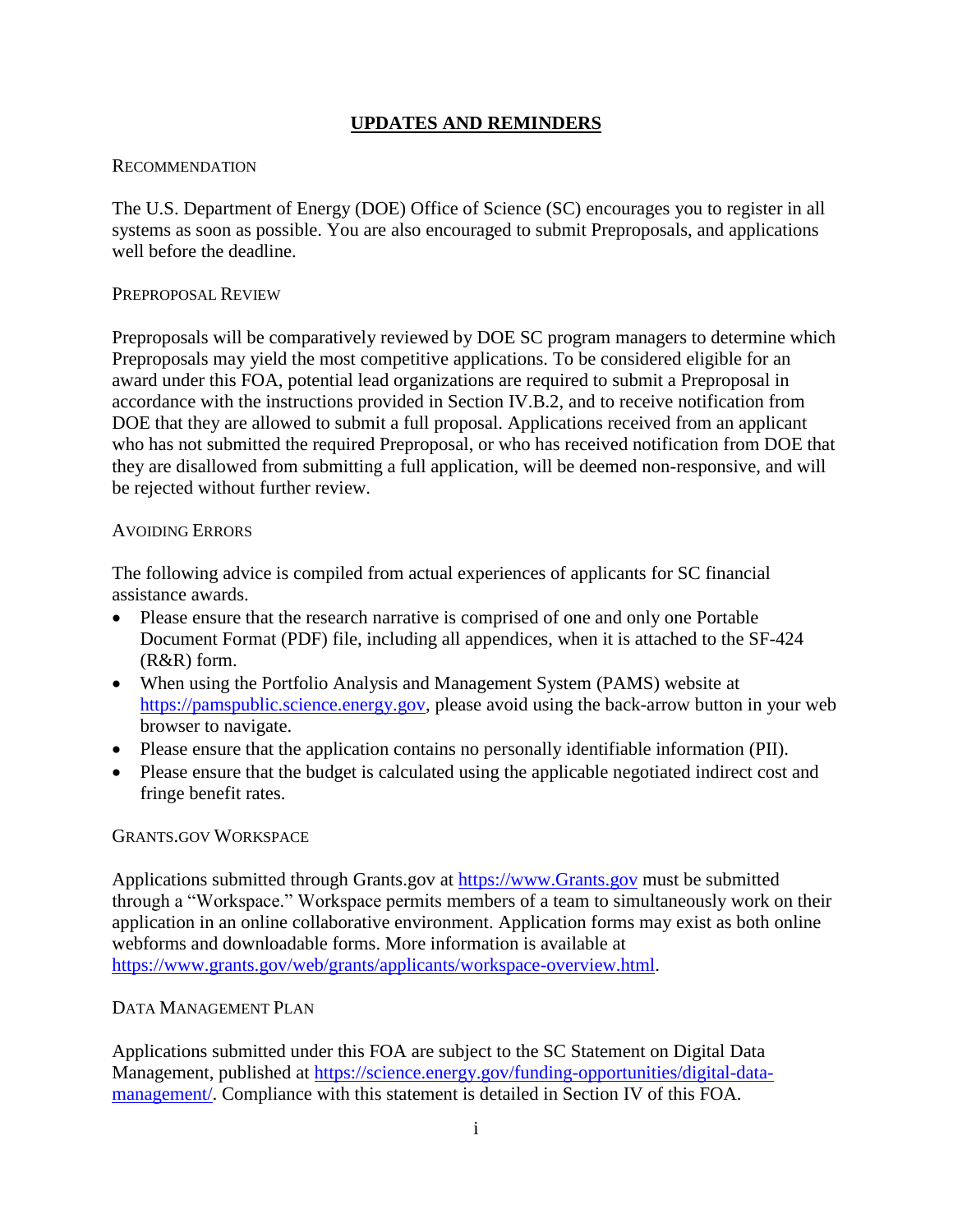ACKNOWLEDGMENT OF FEDERAL SUPPORT

SC published guidance about how its support should be acknowledged at [https://science.energy.gov/funding-opportunities/acknowledgements/.](http://science.energy.gov/funding-opportunities/acknowledgements/)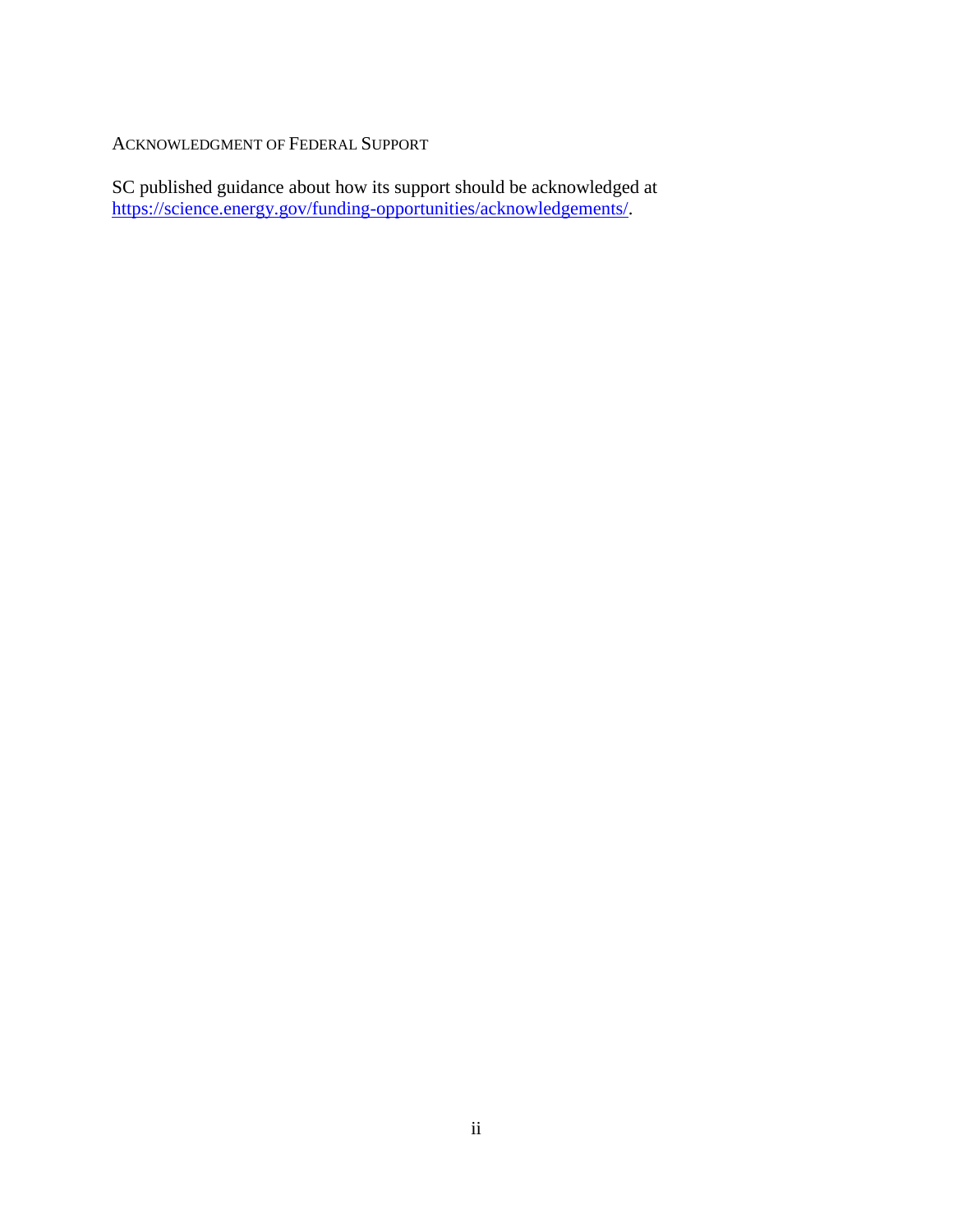### **Section I – FUNDING OPPORTUNITY DESCRIPTION**

### <span id="page-6-0"></span>**GENERAL INQUIRIES ABOUT THIS FOA SHOULD BE DIRECTED TO:**

#### **Technical/Scientific Program Contacts:**

Dr. James Horwitz, Basic Energy Sciences, Materials Sciences and Engineering Division PHONE: (301)-903-4894 James.Horwitz@science.doe.gov

Dr. Jeffrey Krause, Basic Energy Sciences, Chemical Sciences, Geosciences, and Biosciences Division PHONE: (301)-903-5827 [Jeff.Krause@science.doe.gov](mailto:Jeff.Krause@science.doe.gov)

### **STATUTORY AUTHORITY**

Public Law 95-91, U.S. Department of Energy Organization Act Public Law 109-58, Energy Policy Act of 2005

### **APPLICABLE REGULATIONS**

Uniform Administrative Requirements, Cost Principles, and Audit Requirements for Federal Awards, codified at 2 CFR 200

U.S. Department of Energy Financial Assistance Rules, codified at 2 CFR 910 U.S. Department of Energy, Office of Science Financial Assistance Program Rule, codified at 10 CFR 605

### **SUMMARY**

The DOE SC program in Basic Energy Sciences (BES) announces its interest in receiving applications from single investigators/small groups (up to \$500K per year) and from large teams (over \$500K per year) for support of experimental and theoretical efforts to advance materials and chemical sciences research for quantum information science (QIS). Large teams must have multiple investigators and may have multiple institutions.

This FOA is the second in this topical area for BES. In FY 2018, BES funded 27 awards under similar FOA. Additional information on these awards can be found at the websites listed in Supplementary Information.

#### **SUPPLEMENTARY INFORMATION**

This funding opportunity supports fundamental research for public benefit in materials and chemical sciences to advance our understanding of quantum phenomena in systems that could be used for QIS, and the use of quantum computing in chemical and materials sciences research. Applications must focus on the Priority Research Opportunities for experimental and theoretical research identified in the BES Roundtable Reports, *Basic Energy Sciences Roundtable on*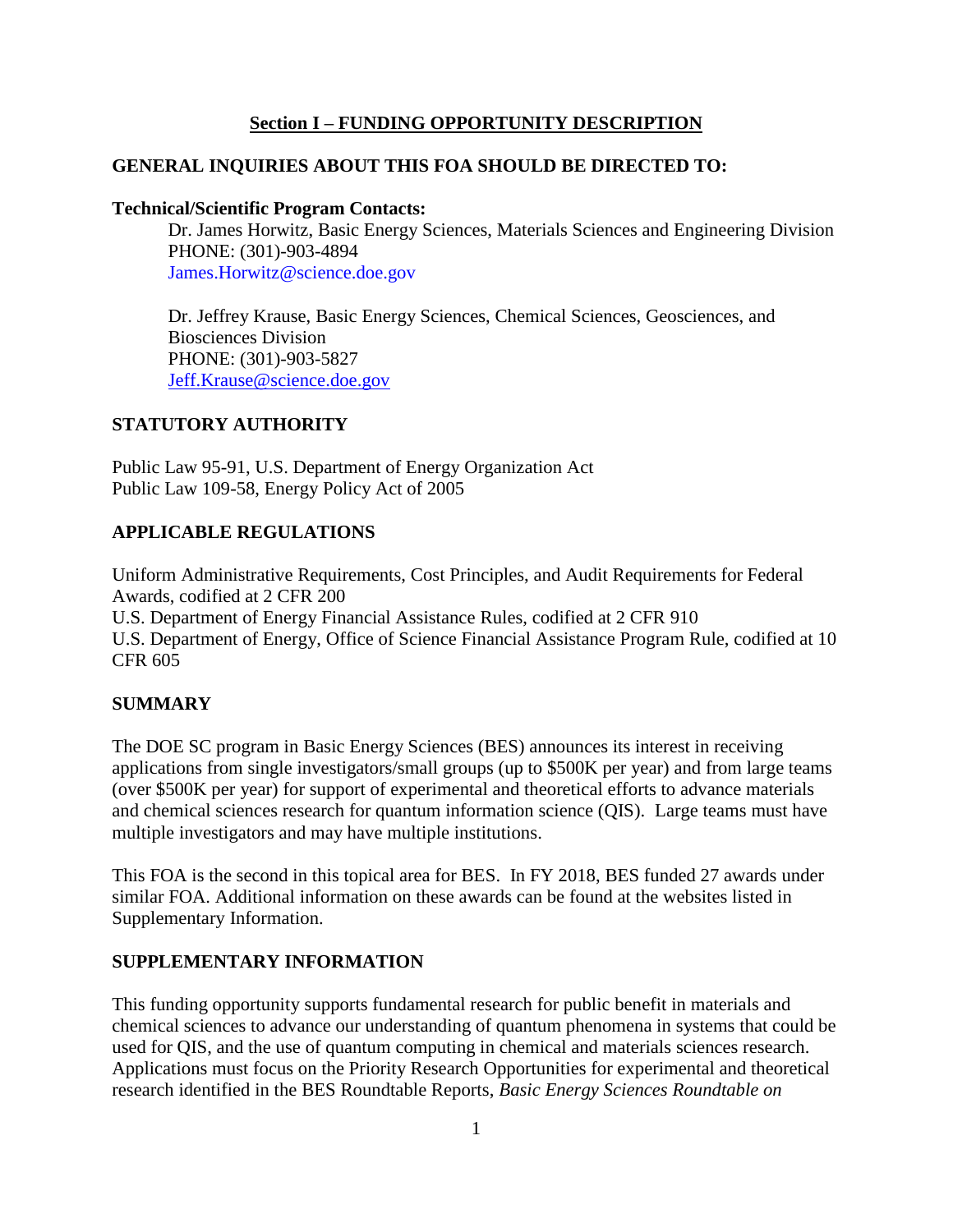*Opportunities for Quantum Computing in Chemical and Materials Sciences* or *Basic Energy Sciences Roundtable on Opportunities for Basic Research for Next-Generation Quantum Systems* (https://science.energy.gov/~/media/bes/pdf/reports/2018/Quantum\_computing.pdf and https://science.energy.gov/~/media/bes/pdf/reports/2018/Quantum\_systems.pdf). Additional information on each topical area follows.

**Quantum Computing in Chemical and Materials Sciences**: Proposals are requested for basic experimental and theoretical research using quantum computers, emulators and/or annealers to solve scientific problems in chemical and materials sciences. Proposals should address the Priority Research Opportunities identified in the report *Basic Energy Sciences Roundtable on Opportunities for Quantum Computing in Chemical and Materials Sciences.* Areas of research include use of quantum computers, emulators and/or annealers to understand phenomena associated with controlling the quantum dynamics of non-equilibrium chemical and materials systems; unraveling the physics and chemistry of strongly correlated electron systems; embedding quantum hardware in classical frameworks; and bridging the classical–quantum computing divide. Proposals must focus on fundamental research that will target computations on realistic problems relevant to BES' priorities using quantum computers, emulators and/or annealers that are available today and in the near  $(<10$  year) term. For example, quantum materials, such as superconductors and complex magnetic materials, show novel kinds of ordered phases that are difficult to access via computation on classical computers. Quantum sensors could be greatly improved with insight from quantum computations, as could materials for quantum information technologies. Another example is quantum chemical dynamics, which is a problem that is intrinsically well suited to studies using quantum computers, with applications including catalysis and artificial photosynthesis.

Not encouraged are proposals that focus on engineering and/or building quantum computers.

**Next-Generation Quantum Systems**: Proposals are requested for basic experimental and theoretical research focused on the discovery and characterization of quantum phenomena that will enable the design and discovery of novel quantum information systems. Proposals should address the Priority Research Opportunities identified in the report *Basic Energy Sciences Roundtable on Opportunities for Basic Research for Next-Generation Quantum Systems.* In this context creating and controlling quantum states within atomic, molecular or condensed matter systems offers exciting opportunities for fundamental research, as well as for enabling nextgeneration quantum-based technologies. Areas of research include: synthesis of materials and molecular assemblies for the development of quantum coherent systems; research that involves in-situ characterization and real-time machine learning targeting quantum information functionality; mechanistic understanding of quantum phenomena in natural and artificial systems, including creation and control of coherent phenomena for improved understanding of entanglement, enhanced coherence lifetimes, and other quantum phenomena relevant to QIS; and transduction of quantum coherent states between disparate physical systems (light, charge, spin) with high fidelity. Proposals will also be considered for fundamental research on quantum-based systems for quantum computing. Also being emphasized is research related to applications in quantum sensing, detection, and control capabilities for precise time, space and field measurements, including probes of material properties and chemical processes.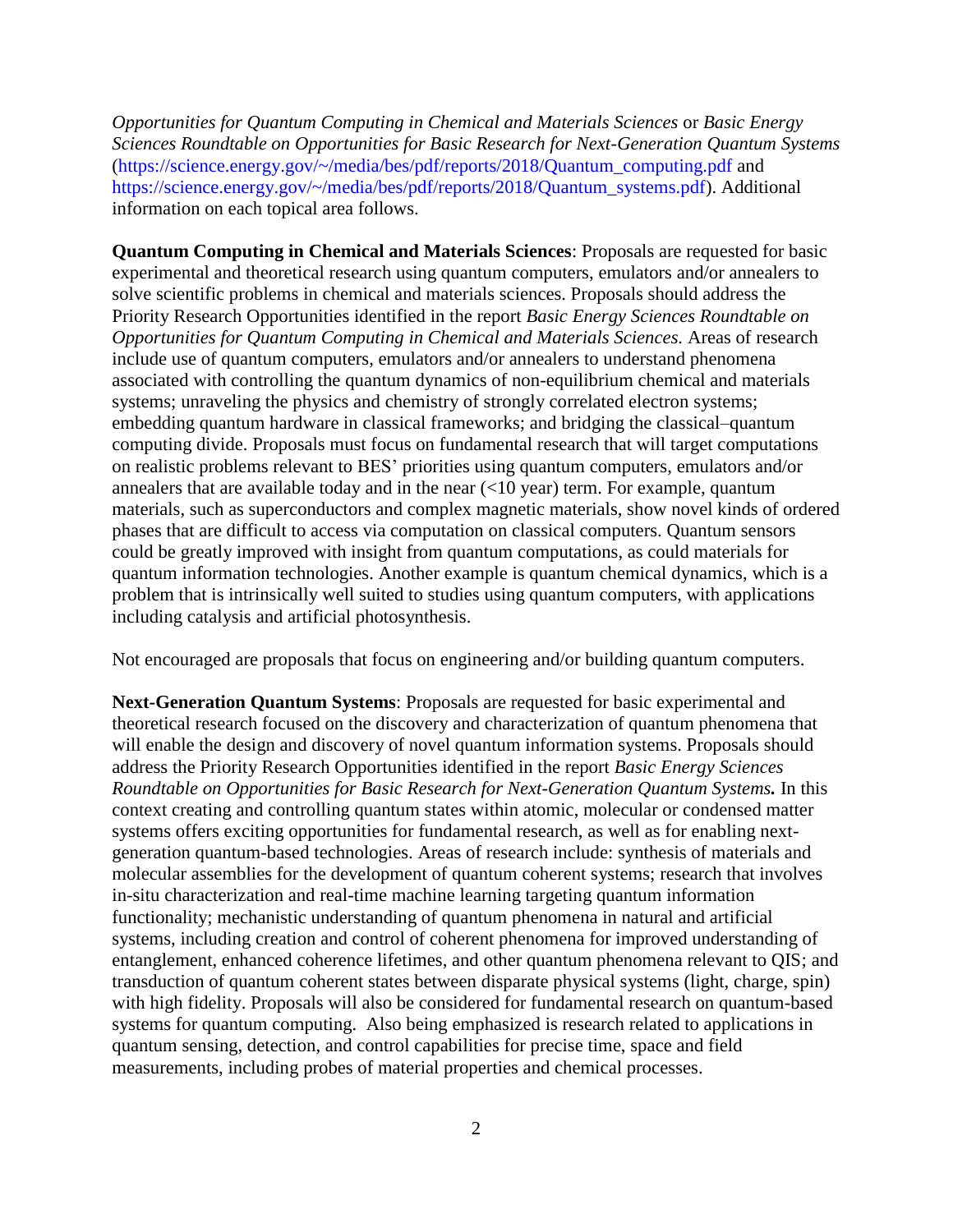Proposals that solely focus on engineering design or systematic optimization of devices will not be responsive.

**Information on QIS awards from the Office of Advanced Scientific Computing Research:**  Quantum computing applicants should be aware of opportunities to leverage algorithmic and software advances and/or use of quantum testbeds developed by the DOE SC program in Advanced Scientific Computing Research (ASCR) with the goal of accelerating the development and impact of domain specific software.

Quantum Systems applicants should be aware of the ASCR quantum testbeds, including benchmarking, systems integration expertise, and potential testing capabilities for new qubit architectures that could accelerate their research.

Information on these activities can be found at the websites listed below.

[https://science.energy.gov/~/media/ascr/pdf/funding/2018/ASCR\\_Quantum\\_Information\\_](https://science.energy.gov/~/media/ascr/pdf/funding/2018/ASCR_Quantum_Information_Science_Awards_FY-2018.pdf) Science Awards FY-2018.pdf

### **Information on QIS awards from the Office of Basic Energy Sciences:**

Information on active BES QIS awards can be found at the websites shown below. The second link is to awards for capability advances at the Nanoscale Science Research Center user facilities.

[https://science.energy.gov/~/media/bes/pdf/Funding/BES\\_QIS\\_Research\\_Awards\\_FY-2018.pdf.](https://science.energy.gov/~/media/bes/pdf/Funding/BES_QIS_Research_Awards_FY-2018.pdf) [https://science.energy.gov/~/media/bes/pdf/Funding/BES\\_QIS\\_NSRC\\_Awards\\_FY-2018.pdf](https://science.energy.gov/~/media/bes/pdf/Funding/BES_QIS_NSRC_Awards_FY-2018.pdf)

### **Open Science**

SC is dedicated to promoting the values of openness in Federally-supported scientific research, including, but not limited to, ensuring that research may be reproduced and that the results of Federally-supported research are made available to other researchers. These objectives may be met through any number of mechanisms including, but not limited to, data access plans, data sharing agreements, the use of archives and repositories, and the use of various licensing schemes.

The use of the phrase "open-source" does not refer to any particular licensing arrangement, but is to be understood as encompassing any arrangement that furthers the objective of openness.

### **Collaboration**

Collaborative applications, e.g. submissions of identical proposals by different institutions, will not be accepted under this FOA. Group/team efforts must be submitted by the lead institution with subawards to teaming institutions as described below.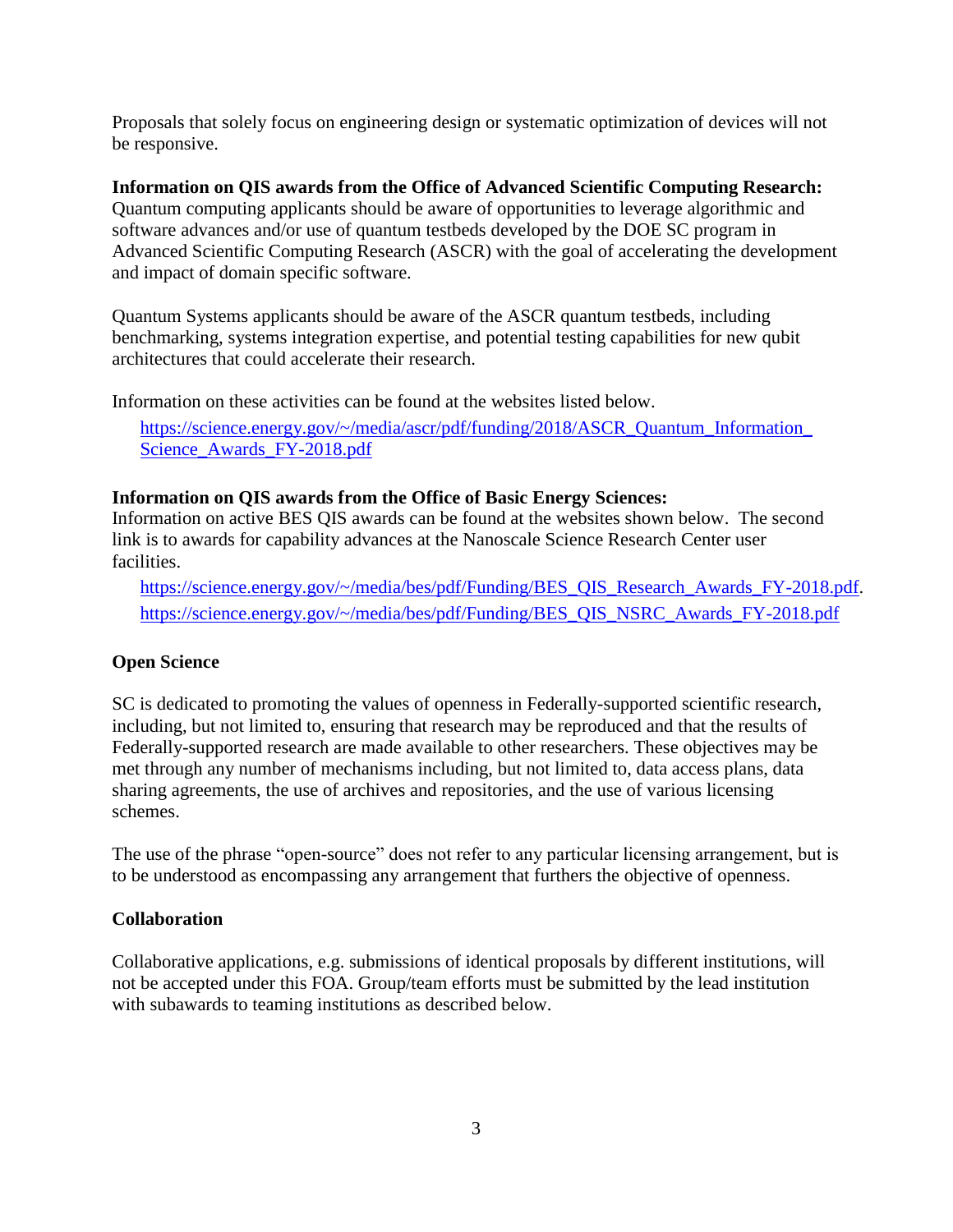### **Section II – AWARD INFORMATION**

### <span id="page-9-1"></span><span id="page-9-0"></span>**A. TYPE OF AWARD INSTRUMENT**

DOE anticipates awarding grants under this FOA.

DOE will consider funding multi-institution collaborations under this FOA. Entities proposing as a team must designate a lead organization. Preproposals and applications must be submitted on behalf of the team members by the lead organization and DOE will enter into a prime award relationship with the designated lead organization. Only one Preproposal and one application is to be submitted for each team.

### <span id="page-9-2"></span>**B. ESTIMATED FUNDING AND DOE OBLIGATION**

It is anticipated that up to \$45,000,000 (\$15,000,000 annually for up to three years) will be available under this FOA and the companion National Laboratory Announcement.

Funding for all awards and future budget periods are contingent upon the availability of funds appropriated by Congress for the purpose of this program and the availability of future-year budget authority.

DOE is under no obligation to pay for any costs associated with preparation or submission of applications. DOE reserves the right to fund, in whole or in part, any, all, or none of the applications submitted in response to this FOA.

# <span id="page-9-3"></span>**C. MAXIMUM AND MINIMUM AWARD SIZE**

DOE anticipates two kinds of awards, single investigator/small group awards (one or a few investigators) and large team awards, in each of the programmatic areas (Quantum Computing in Chemical and Materials Sciences OR Next-Generation Quantum Systems).

The actual size of awards will depend on the number of meritorious applications, the availability of appropriated funds, and DOE decision-making informed by merit review comments. The anticipated range of award sizes is provided below.

**Single Investigator/Small Group Awards**: Ceiling: \$500,000 per year; Floor: \$150,000 per year

**Large Team Awards:** Ceiling: \$1,500,000 per year; Floor: \$500,000 per year

Team and small group proposals from multiple organizations must designate a lead organization. The designated lead organization must perform a greater percentage of the effort, as determined by the budget distribution by institution, than any other partner organization or subawardee.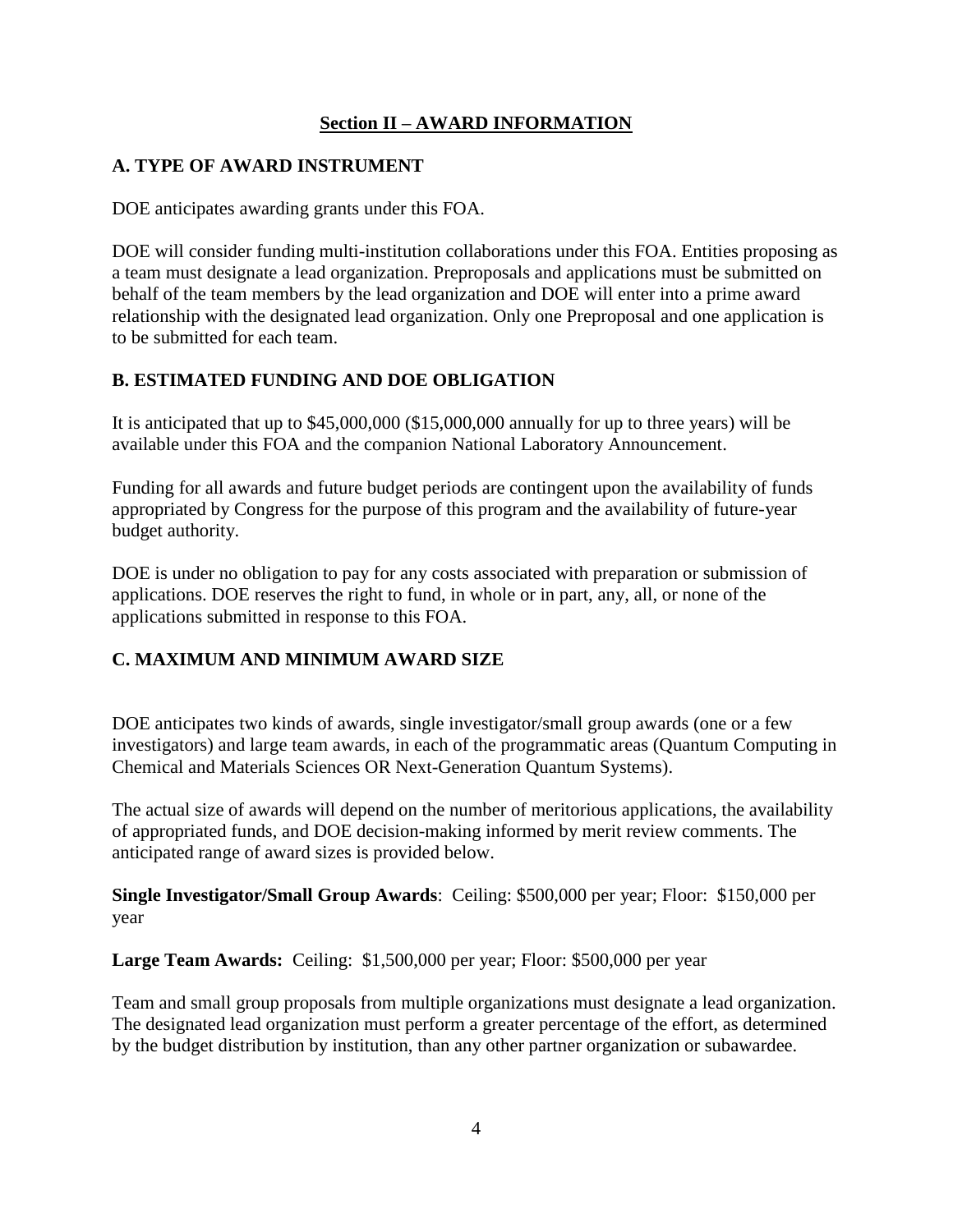### <span id="page-10-0"></span>**D. EXPECTED NUMBER OF AWARDS**

Up to 20 awards are anticipated, with a mix of single investigator/small group and large team awards. The exact number of awards will depend on the number of meritorious applications and the availability of appropriated funds.

### <span id="page-10-1"></span>**E. ANTICIPATED AWARD SIZE**

(See C. Maximum and Minimum Award Size above)

The award size will depend on the number of meritorious applications and the availability of appropriated funds.

### <span id="page-10-2"></span>**F. PERIOD OF PERFORMANCE**

Research Grant Awards are expected to be made for a period of up to three years as befitting the project. Continuation funding (funding for the second and "third" budget periods) is contingent on: (1) availability of funds appropriated by Congress and future year budget authority; (2) progress towards meeting the objectives of the approved application; (3) submission of required reports; and (4) compliance with the terms and conditions of the award.

### <span id="page-10-3"></span>**G. TYPE OF APPLICATION**

DOE will only accept new applications under this FOA.

### <span id="page-10-4"></span>**H. VALUE/FUNDING FOR DOE/NNSA NATIONAL LABORATORY CONTRACTORS AND NON-DOE/NNSA FFRDC CONTRACTORS**

For grant awards, the value of, and funding for team members employed by a DOE/National Nuclear Security Administration (NNSA) National Laboratory contractor, a non-DOE/NNSA Federally Funded Research And Development Center (FFRDC) contractor, or another Federal agency's portion of the work will not be included in the award to the successful applicant. DOE will fund a DOE/NNSA National Laboratory contractor through the DOE field work authorization system or other appropriate process and will fund non-DOE/NNSA FFRDC contractors and other Federal agencies through an interagency agreement in accordance with the Economy Act, 31 U.S.C. 1535, or other statutory authority.

#### <span id="page-10-5"></span>**I. RESPONSIBILITY**

The successful prime applicant/awardee (lead organization) will be the responsible authority regarding the settlement and satisfaction of all contractual and administrative issues, including but not limited to, disputes and claims arising out of any agreement between the applicant and any team member, and/or subawardee.

If a subaward is made to a DOE/NNSA National Laboratory, all Disputes and Claims will be resolved in accordance with the terms and conditions of the DOE/NNSA National Laboratory's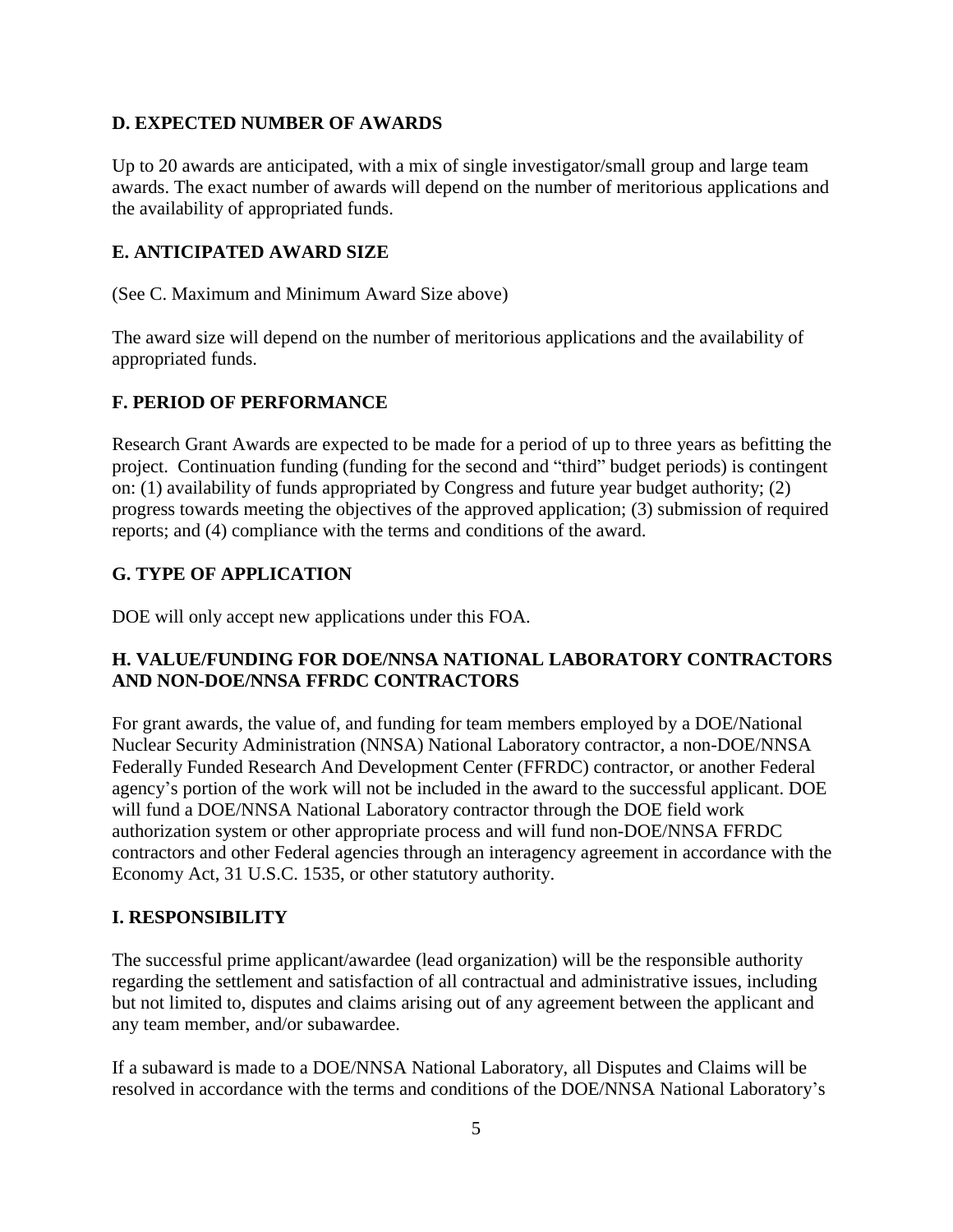Management and Operating (M&O) contract, as applicable, in consultation between DOE and the prime awardee.

If a subaward is made to another Federal agency or its FFRDC contractor, all disputes and claims will be resolved in accordance with the terms and conditions of the interagency agreement in consultation between DOE and the prime awardee.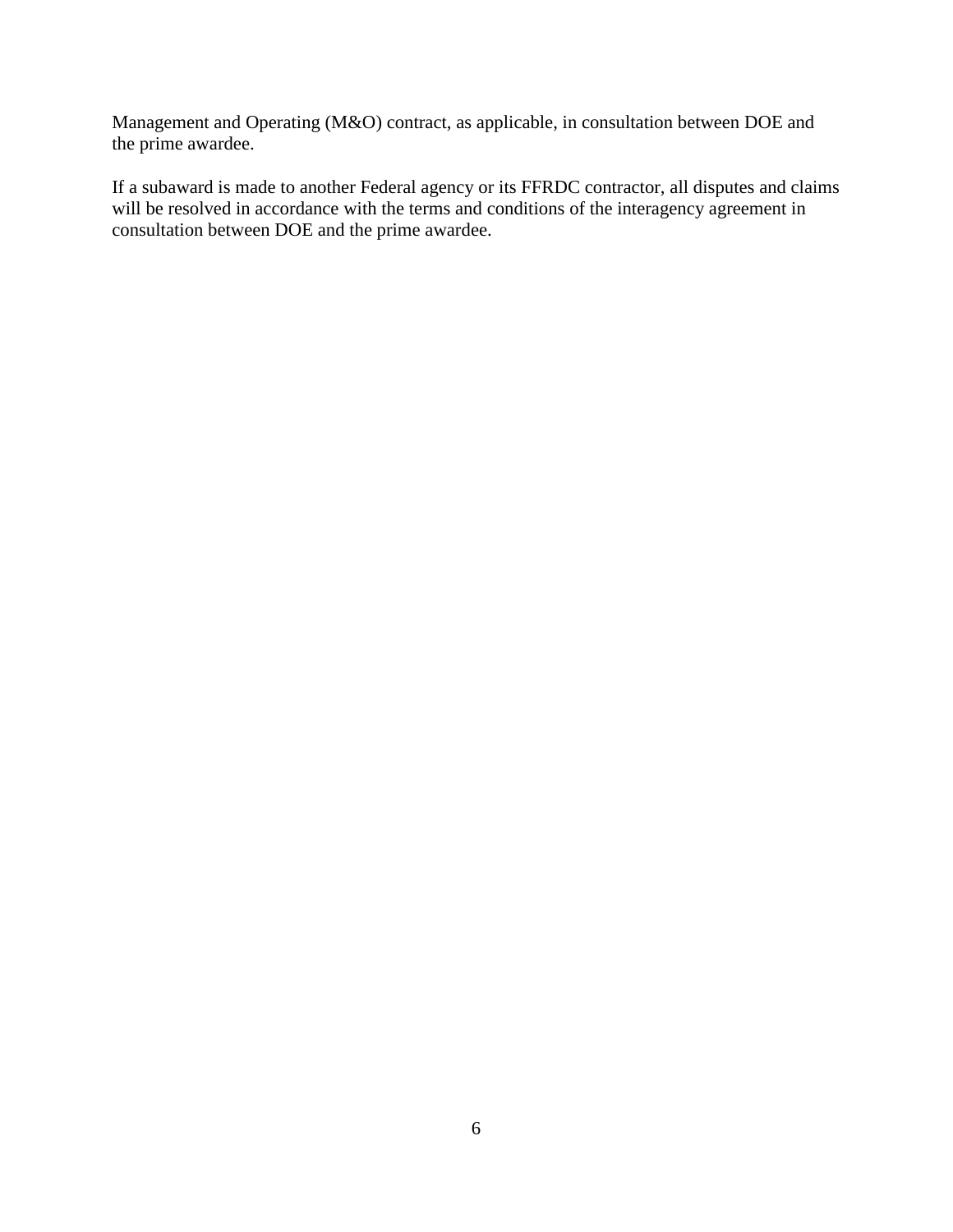### **Section III – ELIGIBILITY INFORMATION**

# <span id="page-12-1"></span><span id="page-12-0"></span>**A. ELIGIBLE APPLICANTS**

All types of applicants are eligible to apply, except Federally Funded Research and Development Center (FFRDC) Contractors, and nonprofit organizations described in section 501(c)(4) of the Internal Revenue Code of 1986 that engaged in lobbying activities after December 31, 1995.

DOE National Laboratories and other Federal agencies are not eligible to receive financial assistance awards under this FOA, but they may be proposed as subawards to be paid separately. A parallel, companion announcement (LAB 19-2054) is available for applications led by DOE laboratories, including DOE/NNSA FFRDC Contractors.

Applicants that are not domestic organizations should be advised that:

- Individual applicants are unlikely to possess the skills, abilities, and resources required to successfully accomplish the objectives of this FOA. Individual applicants are encouraged to address this concern in their applications and to demonstrate how they will accomplish the objectives of this FOA.
- Non-domestic applicants are advised that successful applications from non-domestic applicants must include a detailed demonstration of how the applicant possesses skills, resources, and abilities that do not exist among potential domestic applicants.

Applications from for-profit organizations that propose research related to current commercial activity may be declined without merit review.

### *DOE/NNSA National Laboratory Contractors*

DOE/NNSA National Laboratory Contractor applicants are not eligible for a prime award under this FOA, but may be proposed as a team member on another entity's application if their cognizant DOE/NNSA Contracting Officer provides written authorization. This authorization should be submitted with the application as part of the Budget Justification for DOE/NNSA National Laboratory Contractor File. [This is not required for the National Energy Technology Laboratory because it is a Government Owned/Government Operated (GOGO).] **Please note that failure to provide this authorization may result in rejection of an application prior to merit review.** If a DOE/NNSA National Laboratory Contractor is selected for award, or proposed as a team member, the proposed work will be authorized under the DOE field work authorization system or other appropriate process and performed under the laboratory Contractor's M&O contract, as applicable. The following wording is acceptable for the authorization:

"Authorization is granted for the Laboratory to participate in the proposed project. The work proposed for the laboratory is consistent with or complementary to the missions of the laboratory and will not adversely impact execution of the DOE/NNSA assigned programs at the laboratory."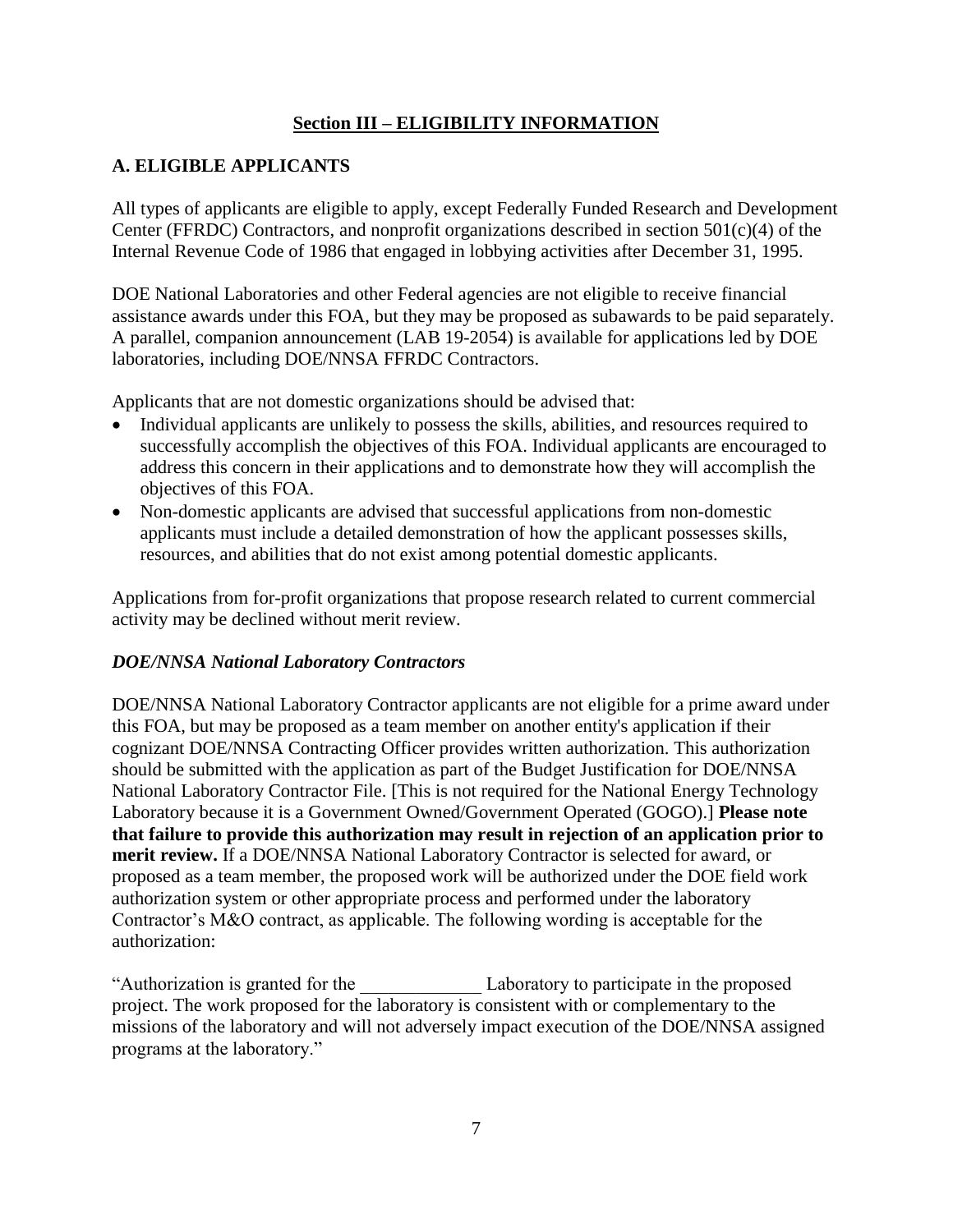### *Non-DOE/NNSA Federal Agencies and their FFRDC Contractors*

Non-DOE/NNSA Federal agencies and their FFRDC contractors are not eligible for a prime award under this announcement, but may be proposed as a team member on another entity's application subject to the following guidelines:

The prime applicant must obtain written authorization for non-DOE/NNSA FFRDC participation. The cognizant Contracting Officer for the Federal agency sponsoring the FFRDC contractor must authorize in writing the participation of the FFRDC contractor on the proposed project and this authorization should be submitted with the application. The written authorization must also contain a determination that the use of a FFRDC contractor is consistent with the contractor's authority under its award and does not place the FFRDC contractor in direct competition with the private sector, in accordance with FAR Part 17.5. **Please note that failure to provide this authorization may result in rejection of an application prior to merit review.** The following wording is acceptable for the authorization:

"Authorization is granted for the \_\_\_\_\_\_\_\_\_\_\_\_\_ Laboratory to participate in the proposed project. The work proposed for the laboratory is consistent with or complementary to the missions of the laboratory and will not adversely impact execution of the (insert agency) assigned programs at the laboratory. This laboratory is authorized to perform the work proposed in the application submitted under DOE Funding Opportunity Announcement # DE-FOA-0002054 by the following statutory authority (insert statute name, citation, and section)."

### <span id="page-13-0"></span>**B. COST SHARING**

Cost sharing is not required.

### <span id="page-13-1"></span>**C. ELIGIBLE INDIVIDUALS**

Individuals with the skills, knowledge, and resources necessary to carry out the proposed research as a Principal Investigator (PI) are invited to work with their organizations to develop an application for assistance. Individuals from underrepresented groups as well as individuals with disabilities are always encouraged to apply for assistance.

### <span id="page-13-2"></span>**D. LIMITATIONS ON SUBMISSIONS**

#### **Lead PI**

Applications with more than one investigator, including applications with multiple institutions, must designate one and only one investigator as the Lead PI, who will exercise overall scientific control and direction of the proposed research. The Lead PI must be employed by or have a written agreement in place to be hired by the applicant institution. If the proposed Lead PI will not be employed by the lead organization at the time of award, the application will be declined without further review.

For a single-investigator/small application, the PI is the Lead PI.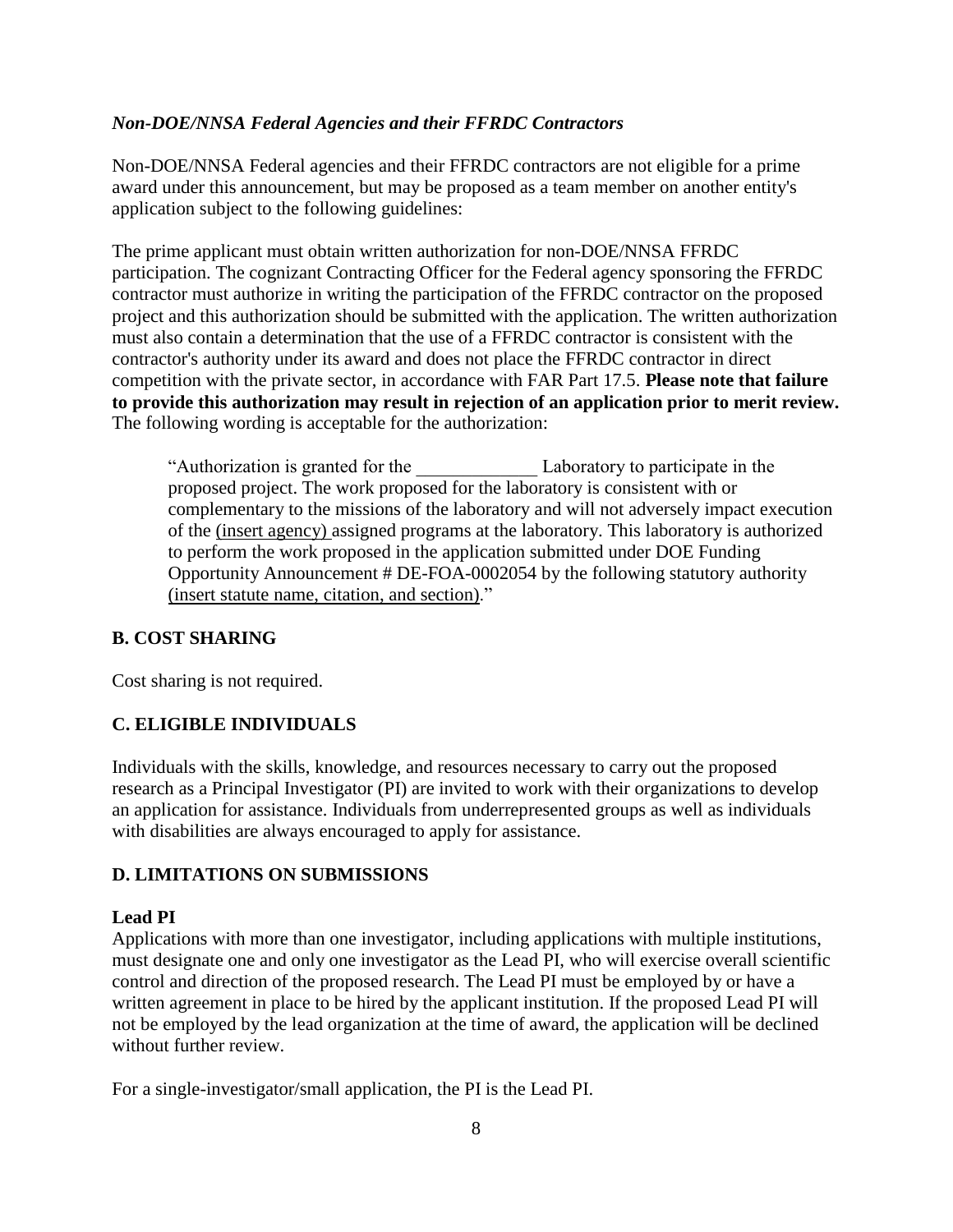**Limitation on Number of Applications** An individual may be the Lead PI on no more than one application. If more than one application is received with the same individual identified as the Lead PI, the last received application that matches a qualified Preproposal (as described in Section IV, Part B.2, below) will be accepted: All other applications will be declined without review.

Note that there is no limitation on the number of applications in which an individual may participate in other roles: The limitation is only on serving as the Lead PI on more than one application. A Lead PI may serve as a co-investigator on other applications.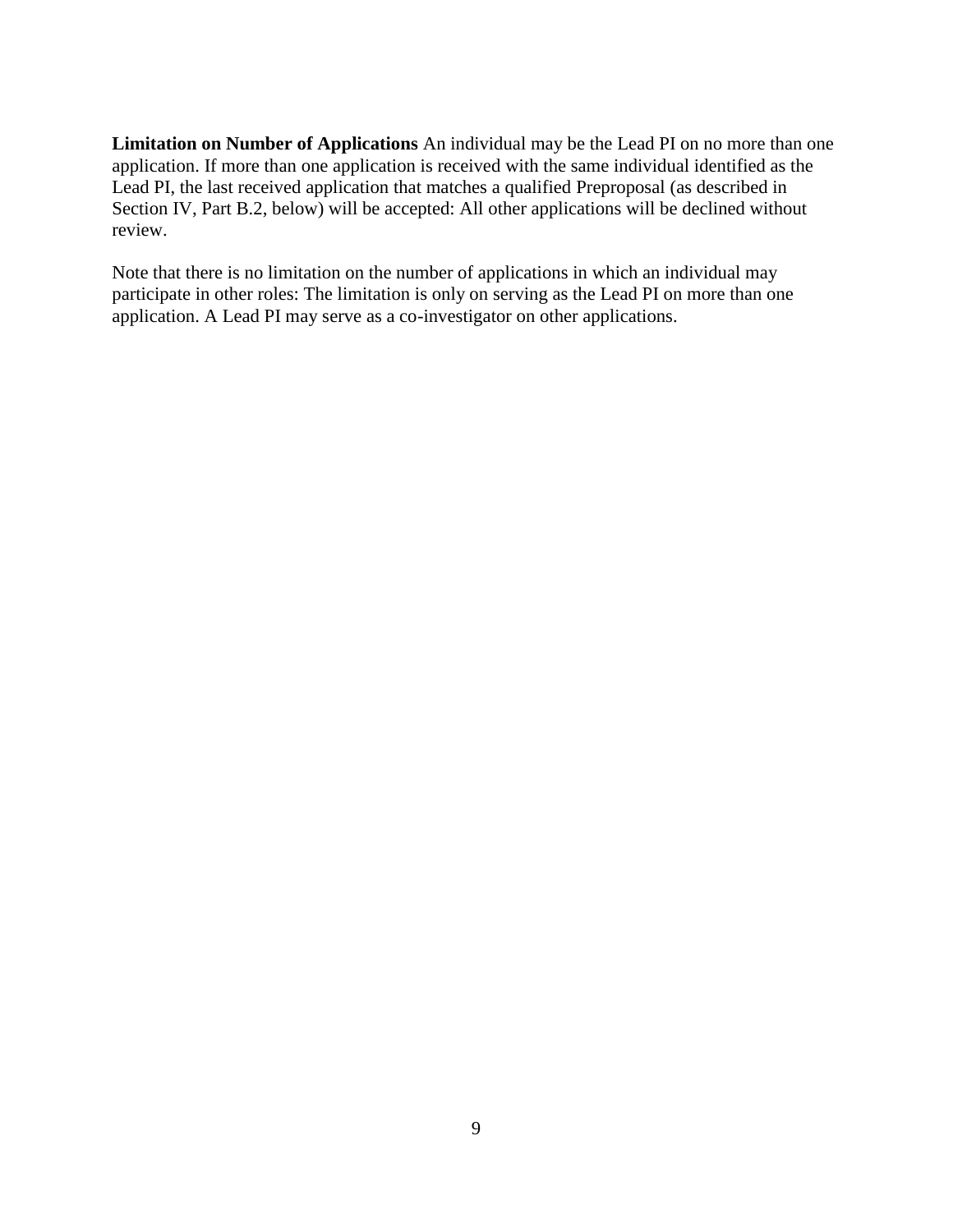### **Section IV – APPLICATION AND SUBMISSION INFORMATION**

# <span id="page-15-1"></span><span id="page-15-0"></span>**A. ADDRESS TO REQUEST APPLICATION PACKAGE**

Application forms and instructions are available at Grants.gov. To access these materials, go to [https://www.grants.gov](http://www.grants.gov/) , select "Apply for Grants", and then select "Download Application Package." Enter the CFDA number (81.049) and/or the funding opportunity number (DE-FOA-0002054) shown on the cover of this FOA and then follow the prompts to download the application package.

Applications submitted through [www.FedConnect.net](http://www.fedconnect.net/) will not be accepted.

### <span id="page-15-2"></span>**B. LETTER OF INTENT AND PREPROPOSAL**

### **1. Letter of Intent**

Not applicable.

### **2. Preproposal**

### **A Preproposal is required.**

PREPROPOSAL DUE DATE **February 13, 2019 at 5:00 PM Eastern Time**

ENCOURAGE/DISCOURAGE DATE **March 15, 2019**

A Preproposal must be submitted by **February 13, 2019 at 5:00 PM Eastern Time**. The Preproposal must be submitted electronically through the DOE SC Portfolio Analysis and Management System (PAMS) website [https://pamspublic.science.energy.gov/.](https://pamspublic.science.energy.gov/)

Entities proposing as a team must designate a lead organization. Preproposals must be submitted on behalf of the team members by the lead organization. Preproposals will be reviewed as outlined below. DOE will send a response by email to each applicant encouraging or discouraging the submission of an application by March 15, 2019. Applicants who have not received a response regarding the status of their Preproposal by this date are responsible for contacting the program to confirm this status. Only those applicants that receive notification from DOE encouraging a full application may submit full applications. No other full applications will be considered.

Note that an individual can serve as the Lead PI on only one Preproposal. In the event that two or more Preproposals are received with the same individual as the Lead PI, the PAMS timestamp will be used to determine the eligible Preproposal and all others will be disqualified. There is no limit on the number of proposals that can be submitted by an institution as a Lead institution.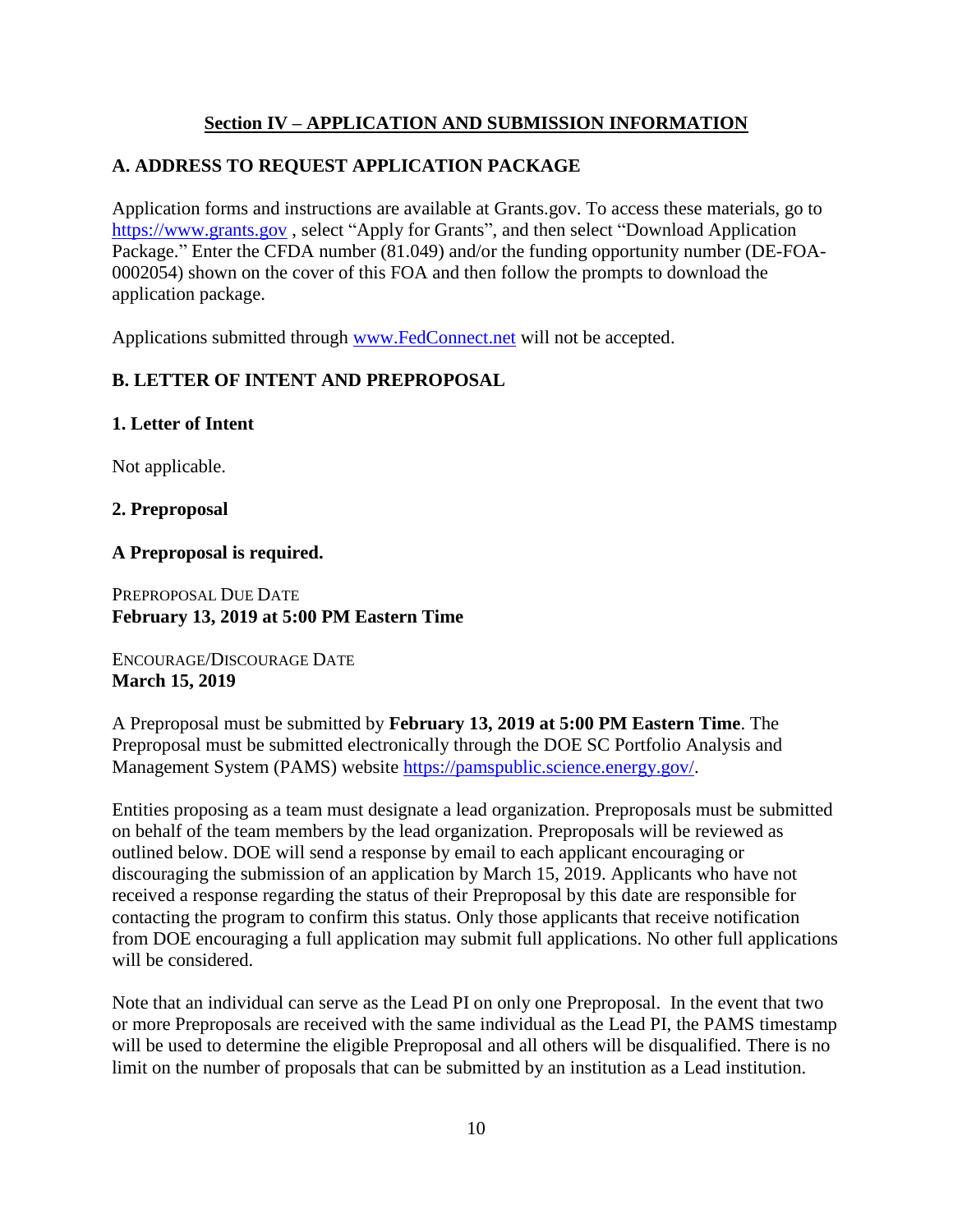The Preproposal attachment must include, at the top of the first page, the following information: Title of Preproposal Lead PI's Name, Job Title **Institution** Lead PI's Phone Number, Lead PI's Email Address Funding Opportunity Announcement Number: DE-FOA-0002054 Topical area: List either "Quantum Computing in Chemical and Materials Sciences" OR "Next-Generation Quantum Systems" Estimated Annual Budget Request: Estimated Annual Budget Request by Institution:

Note: All the information above is required. Preproposals that are missing any of the above will be considered non-responsive and declined without review. Note that the scope of the proposed research must be consistent with the selected topical area, i.e., research in the area of new materials for development of quantum computers will be considered non-responsive and declined without review if it is submitted under the topical area of "Quantum Computing in Chemical and Materials Sciences."

The designated lead organization must perform a greater percentage of the effort, as determined by the budget distribution by institution, than any other partner organization or subawardee. Applications that do not meet this requirement will be non-responsive.

This information above must be followed by a clear and concise description of the objectives and technical approach of the proposed research, including discussion of how the application will meet the requirements of this FOA. The Preproposal may not exceed three pages, with a minimum text font size of 11 point and margins no smaller than one inch on all sides. Figures and references, if included, must fit within the three-page limit.

#### The Preproposal must describe how the research will respond to the priority research opportunities identified in the BES roundtable reports

(https://science.energy.gov/~/media/bes/pdf/reports/2018/Quantum\_computing.pdf and https://science.energy.gov/~/media/bes/pdf/reports/2018/Quantum\_systems.pdf ). For proposals in the "Quantum Computing in Chemical and Materials Sciences" topic, this section must include a clear description of the planned use of quantum computers, emulators and/or annealers, with the specifics of the hardware identified.

The information described below on participating investigators, collaborators, advisors and advisees is required and does not count towards the three-page limit for the Preproposal. Failure to include this information will result in the Preproposal being discouraged from submitting a full application.

- 1. On a separate page, the Preproposal must include a list of the names and institutional affiliations of all participating investigators, including funded collaborators and consultants on the proposed project (one name per line with institutional affiliation, i.e., last name, first name, institution – no titles are needed).
- 2. On a separate page(s), for all funded individuals, provide a single list (one name per line with institutional affiliation, i.e., last name, first name, institution – no titles are needed)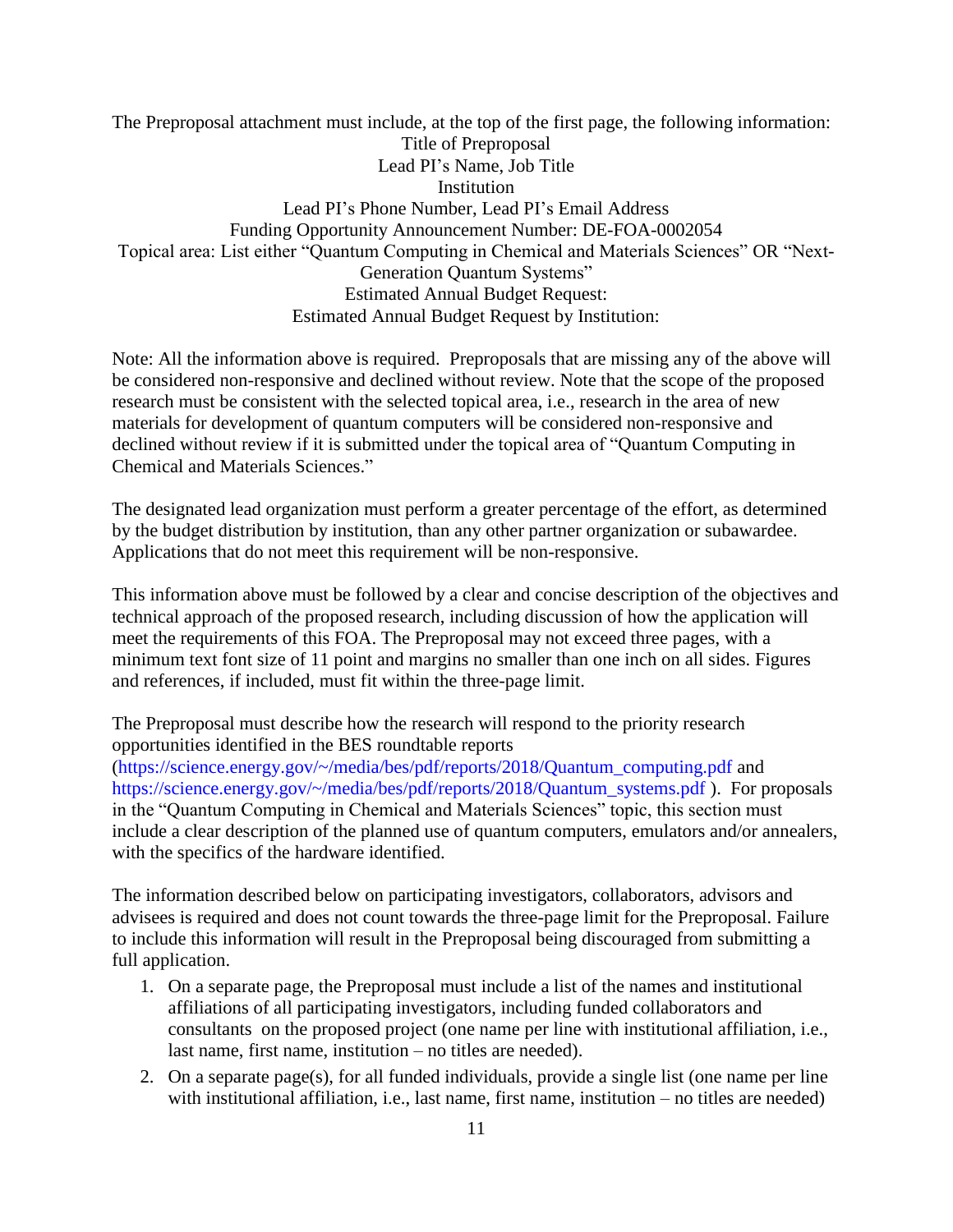of collaborative investigators and co-authors of the past 48 months, co-editors of the past 24 months, past graduate and postdoctoral advisors/advisees, and close associations. **Do not include individuals from the investigators' home institutions**, as these individuals would not be asked to review the application regardless of their engagement as a collaborator/co-author.

#### PREPROPOSAL REVIEW

Federal Program Managers will evaluate all Preproposals to determine their responsiveness to the requirements of the FOA and their competitiveness within a scientific topic. The review will be based on the following criteria:

- 1. Responsiveness to the objectives of the FOA.
- 2. Scientific and technical merit.
- 3. Appropriateness of the proposed research approaches.
- 4. Likelihood of scientific impact.

The review will be conducted by no less than three federal program managers chosen for their topical knowledge and diversity of perspective. Reviews will be comparative for Preproposals within topical areas with priority given to scientifically innovative and forward-looking basic research with the highest likelihood of success as a full application, including consideration of BES programmatic priorities. The results of the review will be documented.

Applicants with the highest rated Preproposals will be encouraged to submit full applications; others will be discouraged from submitting full applications. Upon request, feedback from the comparative review will be provided after the deadline for the receipt of applications.

SC is committed to ensuring that a sufficient number of applicants will be encouraged to submit applications to foster a competitive merit review of the applications. DOE expects to allow approximately 60 full proposals (total for both the FOA and the Laboratory Announcement), with the exact number based on the review. The intent in discouraging submission of certain applications is to save the time and effort of applicants in preparing and submitting applications with a negligible likelihood of success.

The PI will be automatically notified when the Preproposal is encouraged or discouraged. The DOE SC PAMS will send an email to the PI from [PAMS.Autoreply@science.doe.gov,](mailto:PAMS.Autoreply@science.doe.gov) and the status of the Preproposal will be updated at the PAMS website [https://pamspublic.science.energy.gov/.](https://pamspublic.science.energy.gov/) Notifications are sent as soon as the decisions to encourage or discourage are finalized.

#### PREPROPOSAL SUBMISSION

It is important that the Preproposal be a single file with extension .pdf, .docx, or .doc. The filename must not exceed 50 characters. The Preproposal must be submitted electronically through the DOE SC PAMS website [https://pamspublic.science.energy.gov/.](https://pamspublic.science.energy.gov/) The PI and anyone submitting on behalf of the PI must register for an account in PAMS before it will be possible to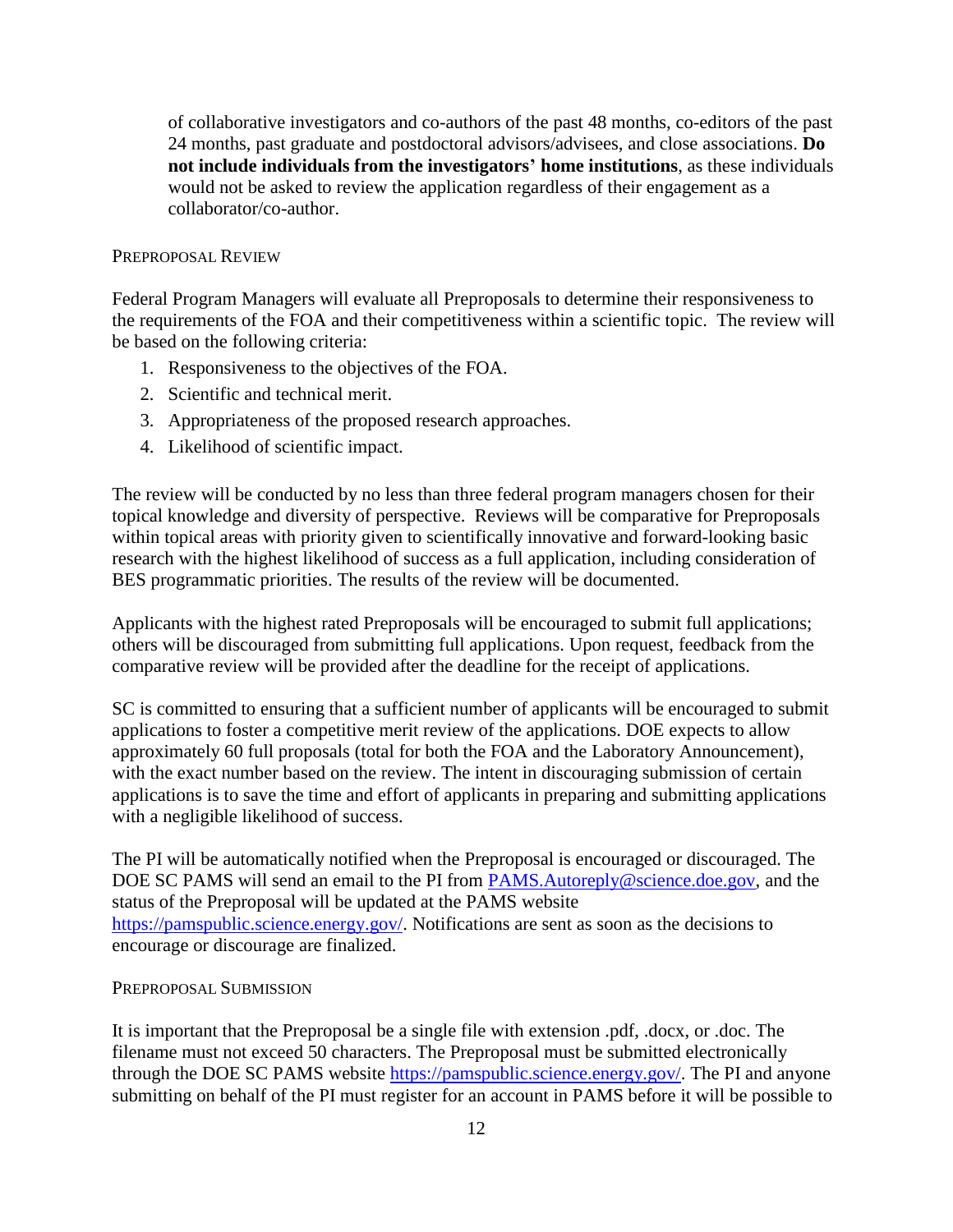submit a Preproposal. All PIs and those submitting Preproposals on behalf of PIs are encouraged to establish PAMS accounts as soon as possible to avoid submission delays.

You may use the Internet Explorer, Firefox, Google Chrome, or Safari browsers to access PAMS.

### **Please see Section IV, Part I, 4., DOE SC Portfolio Analysis and Management System (PAMS), below, for instructions about how to register in PAMS.**

### **Submit Your Preproposal:**

- Create your Preproposal (called a preproposal in PAMS) outside the system and save it as a file with extension .docx, .doc, or .pdf. Make a note of the location of the file on your computer so you can browse for it later from within PAMS.
- Log into PAMS and click the Proposals tab. Click the "View / Respond to Funding" Opportunity Announcements" link and find the current announcement in the list. Click the "Actions/Views" link in the Options column next to this announcement to obtain a dropdown menu. Select "Submit Preproposal" from the dropdown.
- On the Submit Preproposal page, select the institution from which you are submitting this preproposal from the Institution dropdown. If you are associated with only one institution in the system, there will only be one institution in the dropdown.
- Note that you must select one and only one PI per preproposal; to do so, click the "Select PI" button on the far right side of the screen. Find the appropriate PI from the list of all registered users from your institution returned by PAMS. (Hint: You may have to sort, filter, or search through the list if it has multiple pages.) Click the "Actions" link in the Options column next to the appropriate PI to obtain a dropdown menu. From the dropdown, choose "Select PI."
- If the PI for whom you are submitting does not appear on the list, it means he or she has not yet registered in PAMS. For your convenience, you may have PAMS send an email invitation to the PI to register in PAMS. To do so, click the "Invite PI" link at the top left of the "Select PI" screen. You can enter an optional personal message to the PI in the "Comments" box, and it will be included in the email sent by PAMS to the PI. You must wait until the PI registers before you can submit the preproposal. Save the preproposal for later work by clicking the "Save" button at the bottom of the screen. It will be stored in "My Preproposals" for later editing.
- Enter a title for your preproposal.
- Select the appropriate technical contact from the Program Manager dropdown.
- To upload the preproposal file into PAMS, click the "Attach File" button at the far right side of the screen. Click the "Browse" (or "Choose File" depending on your browser) button to search for your file. You may enter an optional description of the file you are attaching. Click the "Upload" button to upload the file.
- At the bottom of the screen, click the "Submit to DOE" button to save and submit the preproposal to DOE.
- Upon submission, the PI will receive an email from the PAMS system [<PAMS.Autoreply@science.doe.gov>](mailto:PAMS.Autoreply@science.doe.gov) acknowledging receipt of the preproposal.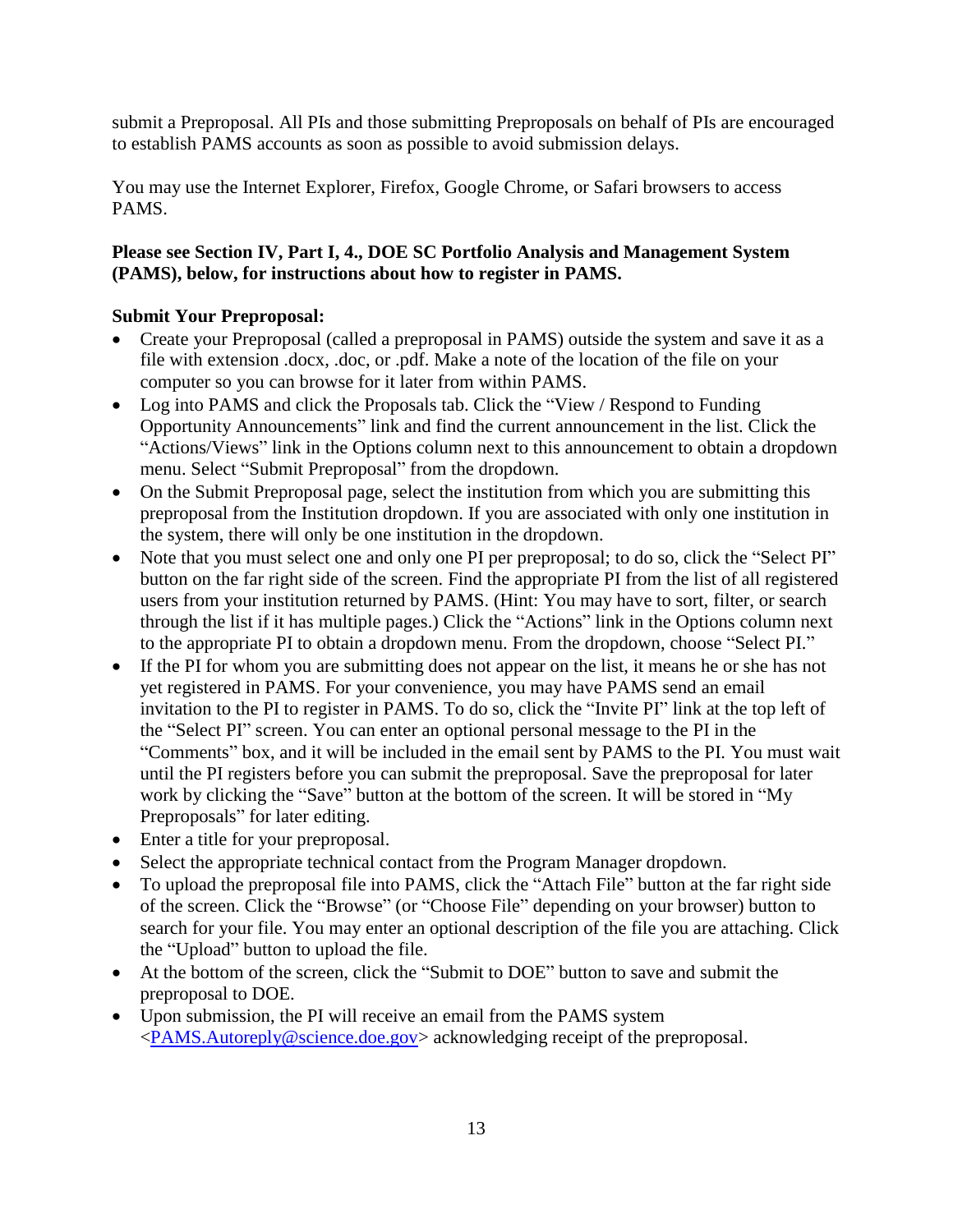You are encouraged to register for an account in PAMS at least a week in advance of the preproposal submission deadline so that there will be no delays with your submission.

WARNING: The PAMS website at [https://pampspublic.science.energy.gov](https://pampspublic.science.energy.gov/) will permit you to edit a previously submitted Preproposal in the time between your submission and the deadline. If you choose to edit, doing so will remove your previously submitted version from consideration. If you are still editing at the time of the deadline, you will not have a valid submission. Please pay attention to the deadline.

For help with PAMS, click the "External User Guide" link on the PAMS website, [https://pamspublic.science.energy.gov/.](https://pamspublic.science.energy.gov/) You may also contact the PAMS Help Desk, which can be reached Monday through Friday, 9 AM – 5:30 PM Eastern Time. Telephone: (855) 818-1846 (toll free) or (301) 903-9610, email: [sc.pams-helpdesk@science.doe.gov.](mailto:sc.pams-helpdesk@science.doe.gov) All submission and inquiries about this FOA should reference **DE-FOA-0002054.**

Preproposals submitted outside PAMS will not be considered. Preproposals may not be submitted through grants.gov or www.FedConnect.net.

# <span id="page-19-0"></span>**C. GRANTS.GOV APPLICATION SUBMISSION AND RECEIPT PROCEDURES**

This section provides the application submission and receipt instructions for applications to SC. Please read the following instructions carefully and completely.

### **1. Electronic Delivery**

SC is participating in the Grants.gov initiative to provide the grant community with a single site to find and apply for grant funding opportunities. SC requires applicants to submit their applications online through Grants.gov.

### **2. How to Register to Apply through Grants.gov**

a. Instructions: Read the instructions below about registering to apply for SC funds. Applicants should read the registration instructions carefully and prepare the information requested before beginning the registration process. Reviewing and assembling the required information before beginning the registration process will alleviate last-minute searches for required information.

Organizations must have a Data Universal Numbering System (DUNS) Number, active System for Award Management (SAM) registration, and Grants.gov account to apply for grants. If individual applicants are eligible to apply for this funding opportunity, then you may begin with step 3, Create a Grants.gov Account, listed below.

Creating a Grants.gov account can be completed online in minutes, but DUNS and SAM registrations may take several weeks. Therefore, an organization's registration should be done in sufficient time to ensure it does not impact the entity's ability to meet required application submission deadlines.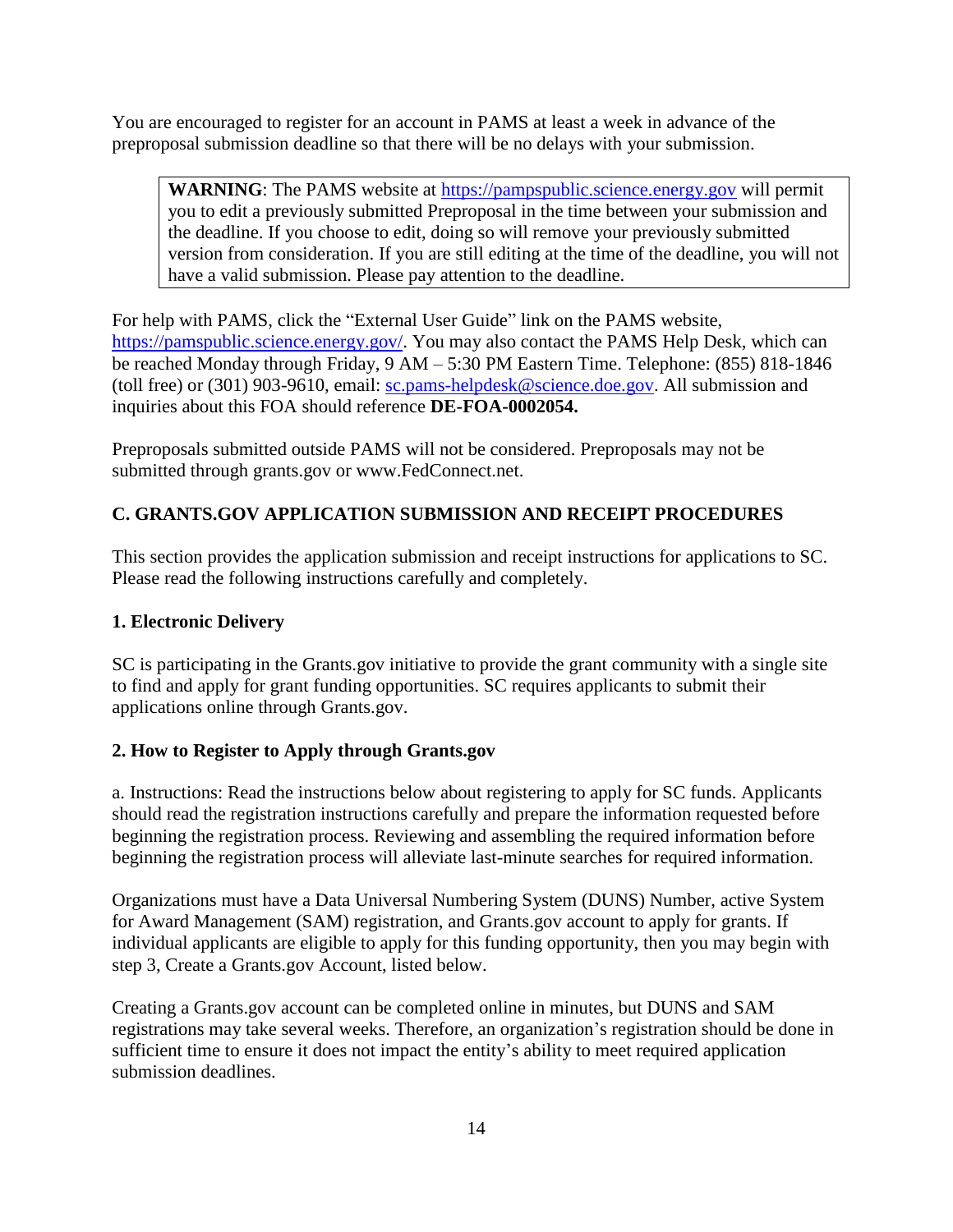Complete organization instructions can be found on Grants.gov here: <https://www.grants.gov/web/grants/applicants/organization-registration.html>

1) *Obtain a DUNS Number*: All entities applying for funding, including renewal funding, must have a DUNS Number from Dun & Bradstreet (D&B). Applicants must enter the DUNS Number in the data entry field labeled "Organizational DUNS" on the SF-424 form. For more detailed instructions for obtaining a DUNS Number, refer to:

[https://www.grants.gov/web/grants/applicants/organization-registration/step-1-obtain-duns](https://www.grants.gov/web/grants/applicants/organization-registration/step-1-obtain-duns-number.html)[number.html](https://www.grants.gov/web/grants/applicants/organization-registration/step-1-obtain-duns-number.html)

2) *Register with SAM*: All organizations applying online through Grants.gov must register with SAM at [https://www.sam.gov.](https://www.sam.gov/) Failure to register with SAM will prevent your organization from applying through Grants.gov. SAM registration must be renewed annually. For more detailed instructions for registering with SAM, refer to:

[https://www.grants.gov/web/grants/applicants/organization-registration/step-2-register-with](https://www.grants.gov/web/grants/applicants/organization-registration/step-2-register-with-sam.html)[sam.html](https://www.grants.gov/web/grants/applicants/organization-registration/step-2-register-with-sam.html)

3) *Create a Grants.gov Account*: The next step is to register an account with Grants.gov. Follow the on-screen instructions or refer to the detailed instructions here: <https://www.grants.gov/web/grants/applicants/registration.html>

4) *Add a Profile to a Grants.gov Account*: A profile in Grants.gov corresponds to a single applicant organization the user represents (i.e., an applicant) or an individual applicant. If you work for or consult with multiple organizations and have a profile for each, you may log in to one Grants.gov account to access all of your grant applications. To add an organizational profile to your Grants.gov account, enter the DUNS Number for the organization in the DUNS field while adding a profile. For more detailed instructions about creating a profile on Grants.gov, refer to: <https://www.grants.gov/web/grants/applicants/registration/add-profile.html>

5) *EBiz Point of Contact (POC) Authorized Profile Roles*: After you register with Grants.gov and create an Organization Applicant Profile, the organization applicant's request for Grants.gov roles and access is sent to the EBiz POC. The EBiz POC will then log in to Grants.gov and authorize the appropriate roles, which may include the AOR role, thereby giving you permission to complete and submit applications on behalf of the organization. You will be able to submit your application online any time after you have been assigned the AOR role. For more detailed instructions about creating a profile on Grants.gov, refer to:

<https://www.grants.gov/web/grants/applicants/registration/authorize-roles.html>

6) *Track Role Status*: To track your role request, refer to: <https://www.grants.gov/web/grants/applicants/registration/track-role-status.html>

b. *Electronic Signature*: When applications are submitted through Grants.gov, the name of the organization applicant with the AOR role that submitted the application is inserted into the signature line of the application, serving as the electronic signature. The EBiz POC **must** authorize people who are able to make legally binding commitments on behalf of the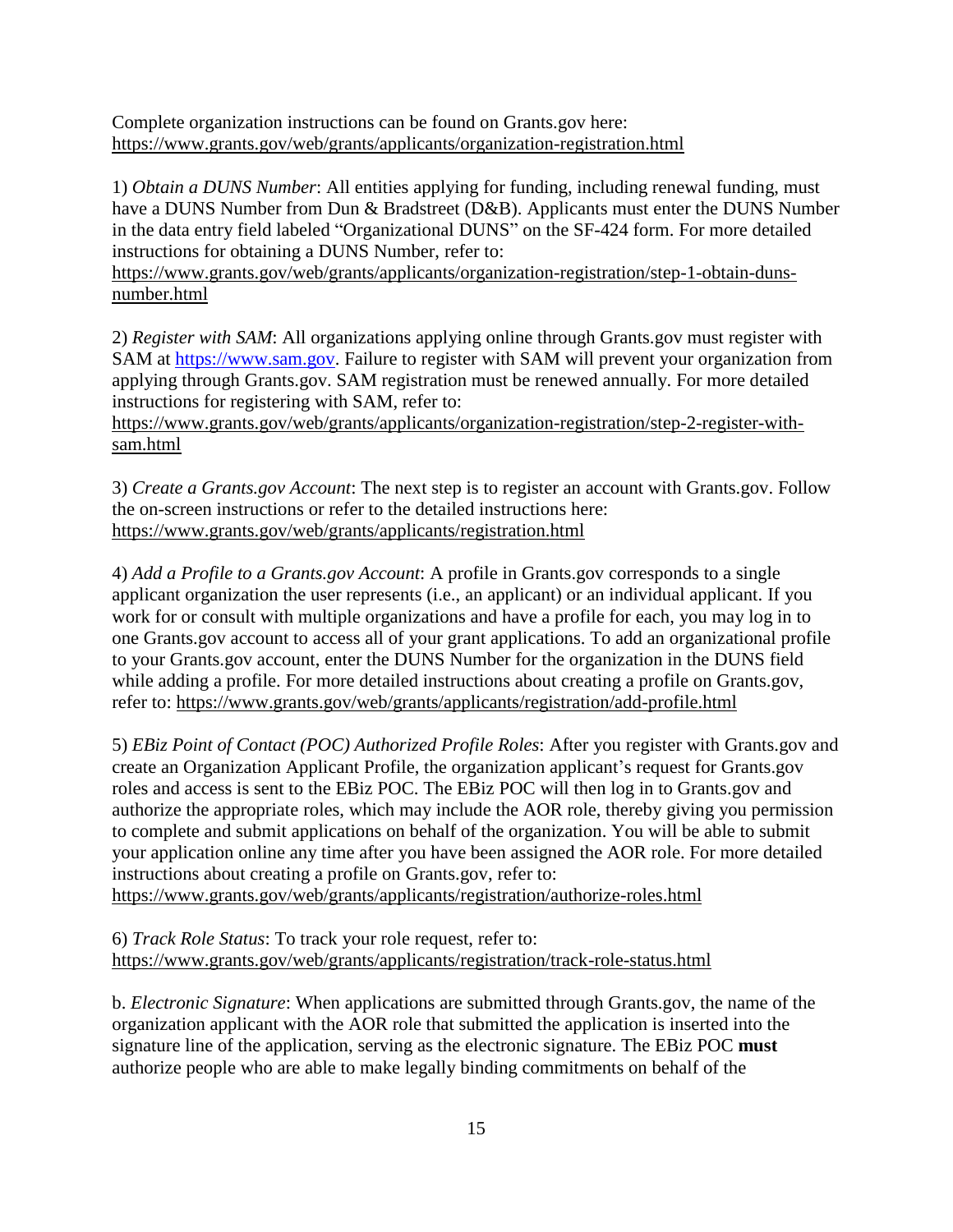organization as a user with the AOR role; **this step is often missed and it is crucial for valid and timely submissions.**

#### **3. How to Submit an Application to SC via Grants.gov**

Grants.gov applicants can apply online using Workspace. Workspace is a shared, online environment where members of a grant team may simultaneously access and edit different webforms within an application. For each FOA, you can create individual instances of a workspace.

Below is an overview of applying on Grants.gov. For access to complete instructions on how to apply for opportunities, refer to: <https://www.grants.gov/web/grants/applicants/apply-for-grants.html>

- 1) Create a Workspace: Creating a workspace allows you to complete it online and route it through your organization for review before submitting.
- 2) Complete a Workspace: Add participants to the workspace, complete all the required forms, and check for errors before submission.
	- a. Adobe Reader: If you decide not to apply by filling out webforms you can download individual PDF forms in Workspace so that they will appear similar to other Standard forms. The individual PDF forms can be downloaded and saved to your local device storage, network drive(s), or external drives, then accessed through Adobe Reader.

NOTE: Visit the Adobe Software Compatibility page on Grants.gov to download the appropriate version of the software at: <https://www.grants.gov/web/grants/applicants/adobe-software-compatibility.html>

- b. Mandatory Fields in Forms: In the forms, you will note fields marked with an asterisk and a different background color. These fields are mandatory fields that must be completed to successfully submit your application.
- c. Complete SF-424 Fields First: The forms are designed to fill in common required fields across other forms, such as the applicant name, address, and DUNS number. To trigger this feature, an applicant must complete the SF-424 information first. Once it is completed, the information will transfer to the other forms.
- 3) Submit a Workspace: An application may be submitted through workspace by clicking the Sign and Submit button on the Manage Workspace page, under the Forms tab. Grants.gov recommends submitting your application package at least 24-48 hours prior to the close date to provide you with time to correct any potential technical issues that may disrupt the application submission.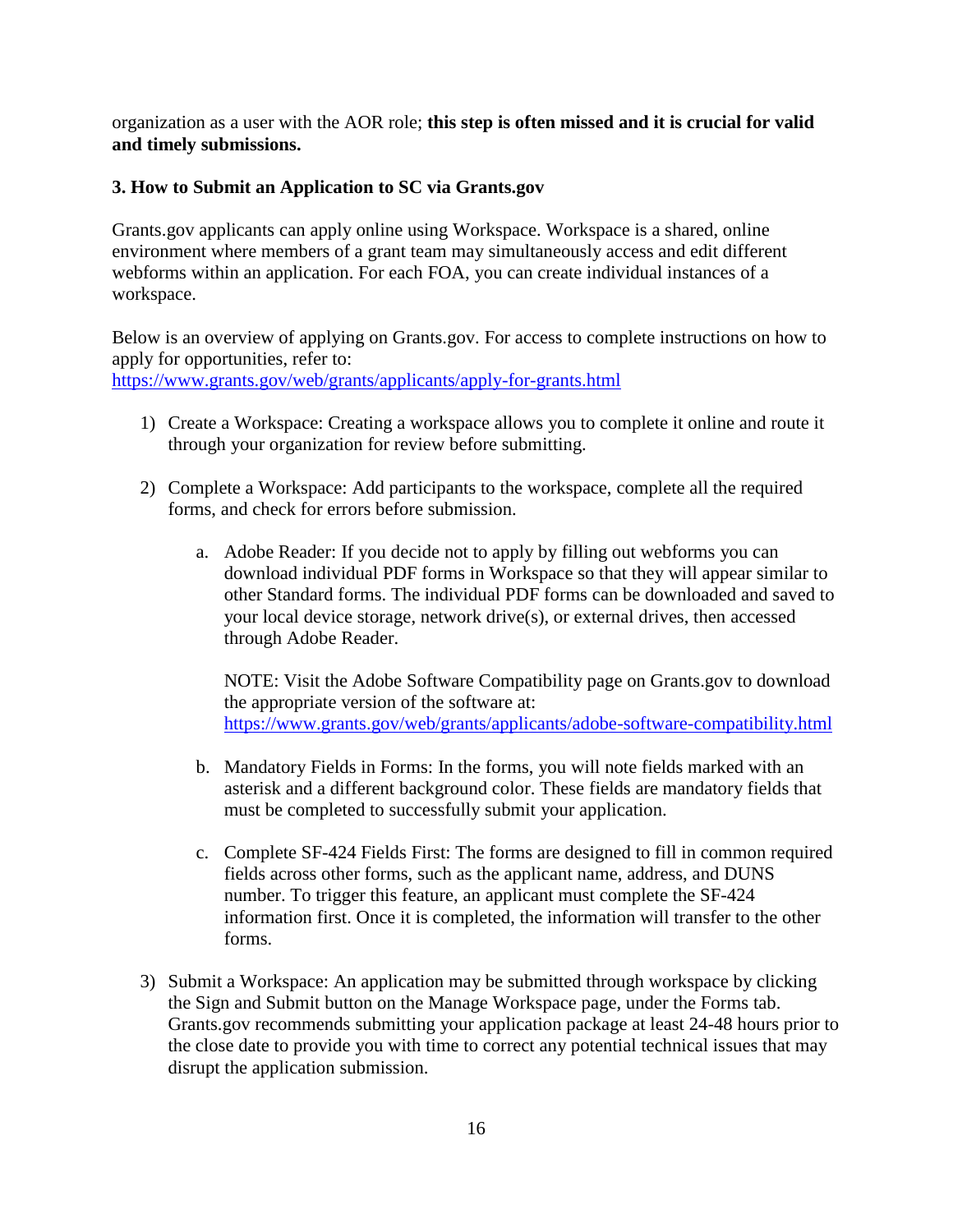4) Track a Workspace: After successfully submitting a workspace package, a Grants.gov Tracking Number (GRANTXXXXXXXX) is automatically assigned to the package. The number will be listed on the Confirmation page that is generated after submission.

For additional training resources, including video tutorials, refer to: <https://www.grants.gov/web/grants/applicants/applicant-training.html>

Applicant Support: Grants.gov provides applicants 24/7 support via the toll-free number 1-800- 518-4726 and email at support@grants.gov. For questions related to the specific grant opportunity, contact the number listed in the application package of the grant you are applying for.

If you are experiencing difficulties with your submission, it is best to call the Grants.gov Support Center and get a ticket number. The Support Center ticket number will assist SC with tracking your issue and understanding background information on the issue.

### **4. Timely Receipt Requirements and Proof of Timely Submission**

Proof of timely submission is automatically recorded by Grants.gov. An electronic date/time stamp is generated within the system when the application is successfully received by Grants.gov. The applicant AOR will receive an acknowledgement of receipt and a tracking number (GRANTXXXXXXXX) from Grants.gov with the successful transmission of their application. Applicant AORs will also receive the official date/time stamp and Grants.gov Tracking number in an email serving as proof of their timely submission.

When SC successfully retrieves the application from Grants.gov, and acknowledges the download of submissions, Grants.gov will provide an electronic acknowledgment of receipt of the application to the email address of the applicant with the AOR role. Again, proof of timely submission shall be the official date and time that Grants.gov receives your application. Applications received by Grants.gov after the established due date for the program will be considered late and may not be considered for funding by SC.

Applicants using slow internet, such as dial-up connections, should be aware that transmission can take some time before Grants.gov receives your application. Again, Grants.gov will provide either an error or a successfully received transmission in the form of an email sent to the applicant with the AOR role. The Grants.gov Support Center reports that some applicants end the transmission because they think that nothing is occurring during the transmission process. Please be patient and give the system time to process the application.

### <span id="page-22-0"></span>**D. CONTENT AND APPLICATION FORMS**

### APPLICATION PREPARATION

You must submit the application through Grants.gov at [https://www.grants.gov/,](https://www.grants.gov/) using either the online webforms or downloaded forms. (Additional instructions are provided in [Section](#page-19-0) IV, Part [C](#page-19-0) of this FOA.)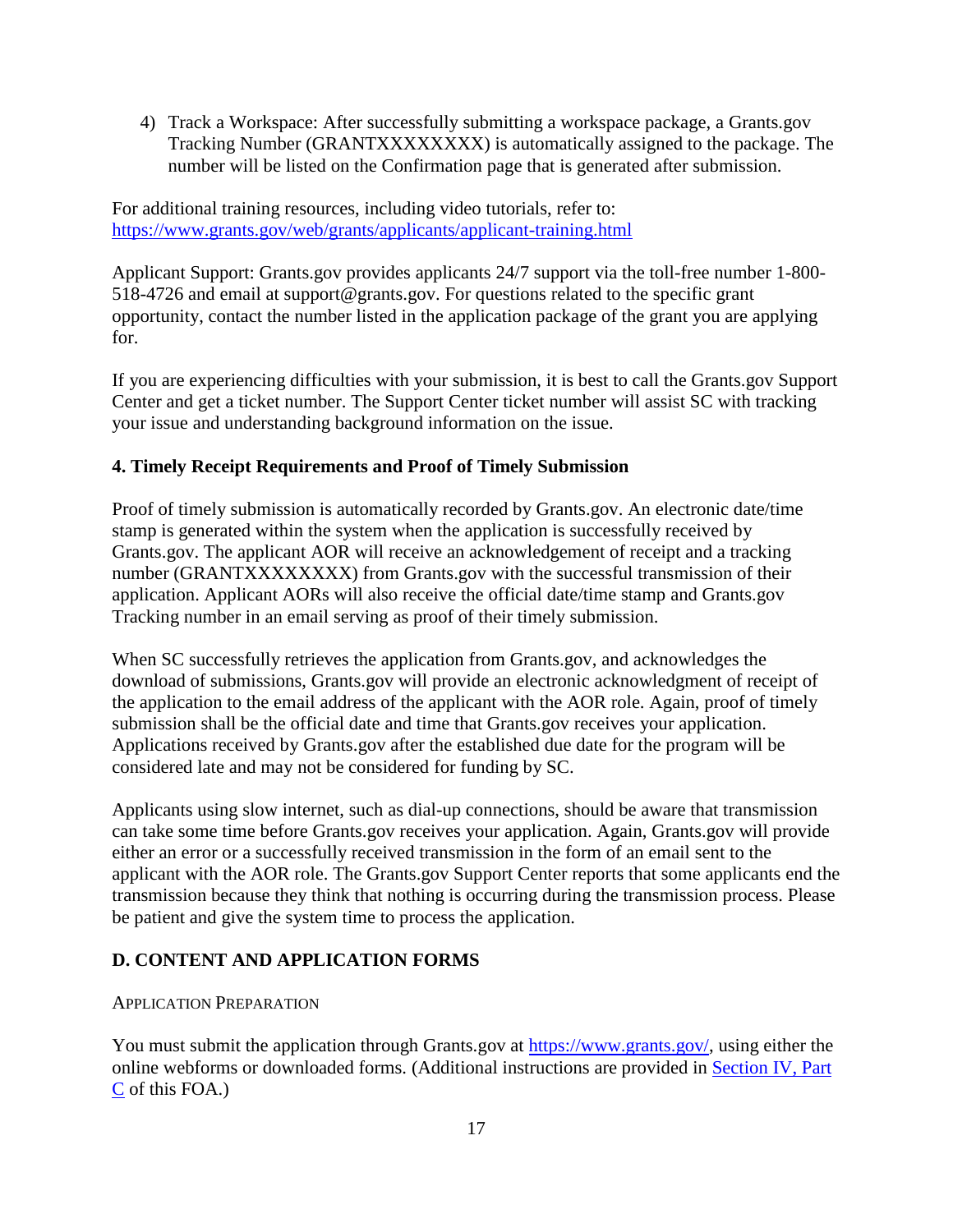You are required to use the compatible version of Adobe Reader software to complete a [Grants.gov](http://www.grants.gov/) Adobe application package. To ensure you have the [Grants.gov](http://www.grants.gov/) compatible version of Adobe Reader, visit the software compatibility page at [https://www.grants.gov/web/grants/applicants/adobe-software-compatibility.html.](http://www.grants.gov/web/grants/applicants/adobe-software-compatibility.html)

You must complete the mandatory forms and any applicable optional forms (e.g., Disclosure of Lobbying Activities (SF-LLL)) in accordance with the instructions on the forms and the additional instructions below.

Files that are attached to the forms must be PDF files unless otherwise specified in this FOA. Attached PDF files must be plain files consisting of text, numbers, and images without editable fields, signatures, passwords, redactions, or other advanced features available in some PDFcompatible software. Do not use PDF portfolios or binders.

Please note the following restrictions that apply to the names of all files attached to your application:

- Please limit file names to 50 or fewer characters
- Do not attach any documents with the same name. All attachments must have a unique name.
- Please use only the following characters when naming your attachments: A-Z, a-z, 0-9, underscore, hyphen, space, period, parenthesis, curly braces, square brackets, ampersand, tilde, exclamation point, comma, semi colon, apostrophe, at sign, number sign, dollar sign, percent sign, plus sign, and equal sign. Attachments that do not follow this rule may cause the entire application to be rejected or cause issues during processing.

#### **LETTERS**

Letters of organizational commitment are required for each organization participating as a team member. Letters stating commitment to the project are required of any unfunded collaborator. (See Appendix 7: Letters of Commitment) Letters of recommendation are discouraged and will not be reviewed by DOE.

#### RESUBMISSION OF APPLICATIONS

Applications submitted under this FOA may be withdrawn from consideration at any time. In the time interval between when the applicant submits the application and when DOE makes the application available to merit reviewers, the application Applications submitted under this FOA may be withdrawn from consideration by using the PAMS website at [https://pamspublic.science.energy.gov.](https://pamspublic.science.energy.gov/) Applications may be withdrawn at any time between when the applicant submits the application and when DOE makes the application available to merit reviewers. Such withdrawals take effect immediately and cannot be reversed. Please exercise due caution. After the application is made available to merit reviewers, the applicant may contact the DOE program office identified in this FOA to request that it be withdrawn.

After an application is withdrawn, it may be resubmitted, if this FOA is still open for the submission of applications. Such resubmissions will only count as one submission if this FOA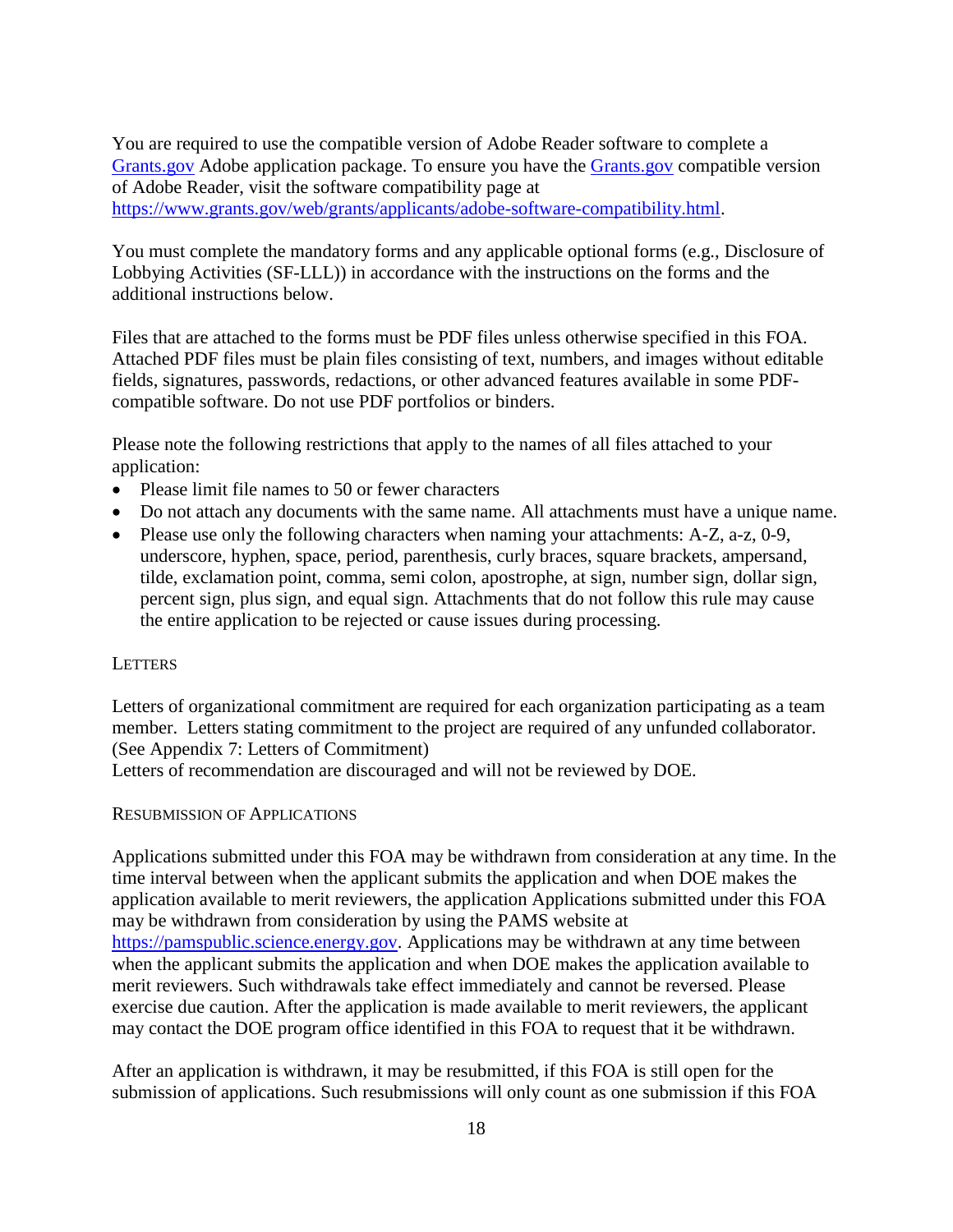restricts the number of applications from an applicant.

Note that there may be a delay between the application's submission in Grants.gov and when it is available to be withdrawn in PAMS. SC will usually consider the last submission, according to its Grants.gov timestamp, to be the intended version. Please consult with your program manager to resolve any confusion about which version of an application should be considered.

### IMPROPER CONTENTS OF APPLICATIONS

Applications submitted under this FOA will be stored in controlled-access systems, but they may be made publicly available if an award is made. As such, it is critical that applicants follow these guidelines:

- Do not include information subject to any legal restriction on its open distribution, whether classified, export control, or unclassified controlled nuclear information.
- Do not include sensitive and protected personally identifiable information, including social security numbers, birthdates, citizenship, marital status, or home addresses. Pay particular attention to the content of biographical sketches and curriculum vitae.
- Do not include letters of support from Federal officials.
- Do not include letters of support on Federal letterhead. Letters that are not letters of support (such as letters confirming access to sites, facilities, equipment, or data; or letters from cognizant contracting officers) may be on Federal letterhead.
- Clearly mark all proprietary or trade-secret information.

### CHANGE OF AWARDEE INSTITUTION

If an awardee chooses to relinquish an award made under this FOA to permit the transfer of the award to a new institution, the new institution must submit an application under the thenavailable SC "annual" or "open" FOA.

### **1. SF-424 (R&R)**

Complete this form first to populate data in other forms. Complete all the required fields in accordance with the pop-up instructions on the form. The list of certifications and assurances referenced in Field 17 is available on the DOE Financial Assistance Forms Page at [https://energy.gov/management/office-management/operational-management/financial](http://energy.gov/management/office-management/operational-management/financial-assistance/financial-assistance-forms)[assistance/financial-assistance-forms](http://energy.gov/management/office-management/operational-management/financial-assistance/financial-assistance-forms) under Certifications and Assurances.

### DUNS AND EIN NUMBERS (FIELDS 5 AND 6)

The DUNS and Employer Identification Number (EIN) fields on the SF-424 (R&R) form are used in PAMS to confirm the identity of the individual or organization submitting an application.

- Enter each number as a nine-digit number.
- Do not use hyphens or dashes.
- SC does not use the twelve-digit EIN format required by some other agencies.
- SC does not use the DUNS+4 format.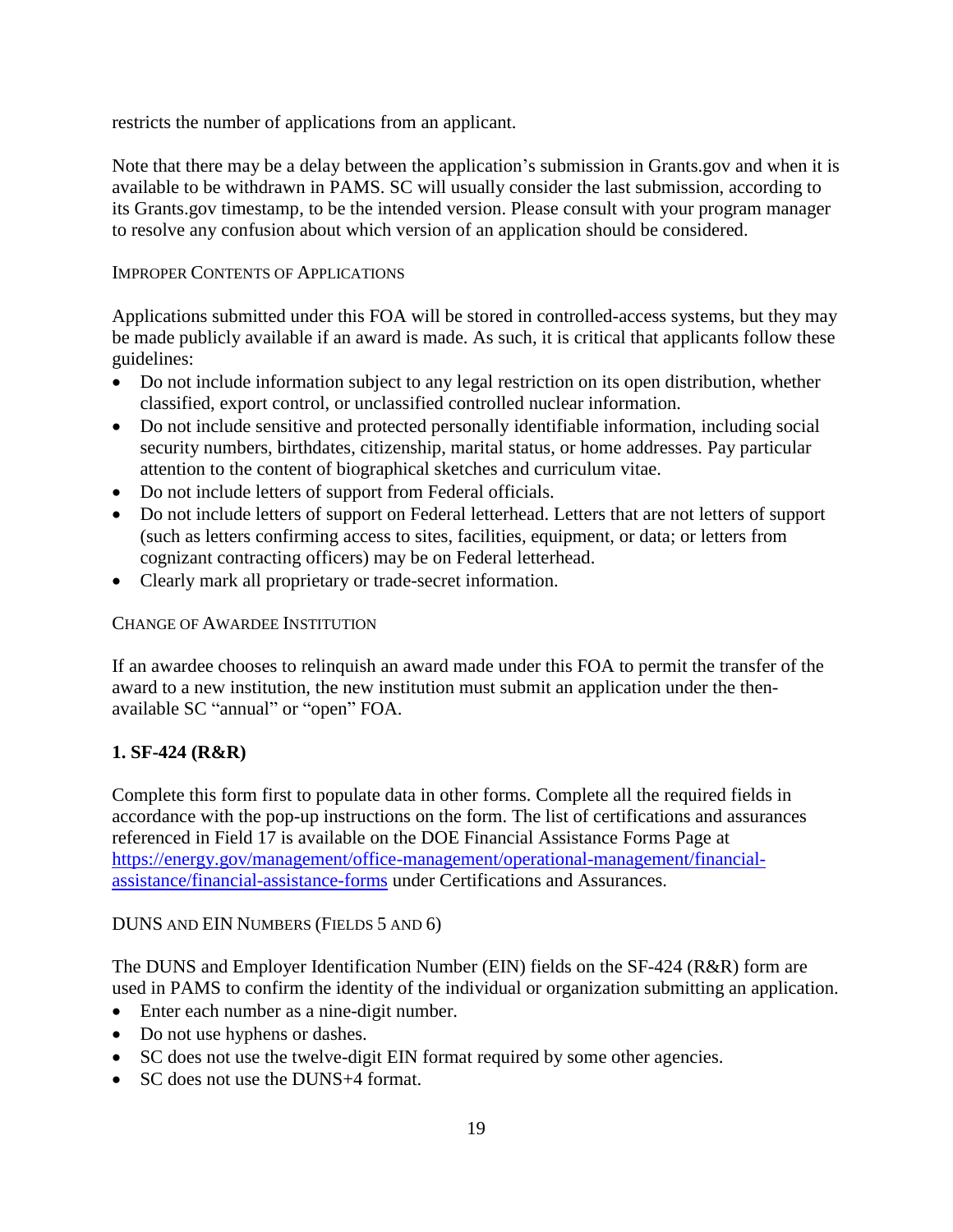#### TYPE OF APPLICATION (FIELD 8)

A **new** application is one in which DOE support for the proposed research is being requested for the first time.

Please answer "yes" to the question "Is this application being submitted to other agencies?" if substantially similar, identical, or closely related research objectives are being submitted to another Federal agency. Indicate the agency or agencies to which the similar objectives have been submitted.

#### **2. Research and Related Other Project Information**

#### **Note regarding question 4.a. and 4.b.:**

If any environmental impact, positive or negative, is anticipated, indicate "yes" in response to question 4.a., "potential impact – positive or negative - on the environment." Disclosure of the impact should be provided in response to question 4.b. First indicate whether the impact is positive or negative and then identify the area of concern (e.g., air, water, exposure to radiation, etc.). Should the applicant have any uncertainty, they should check "yes."

DOE understands the phrase in field 4.a., "potential impact ... negative" to apply if the work described in the application could potentially have any of the impacts listed in (1) through (5) of 10 CFR 1021, Appendix B, Conditions that Are Integral Elements of the Classes of Action in Appendix B. (http://www.ecfr.gov)

Additionally, for actions which could have any other adverse impacts to the environment or have any possibility for adverse impacts to human health (e.g., use of human subjects, Biosafety Level 3-4 laboratory construction/operation, manufacture or use of certain nanoscale materials which are known to impact human health, or any activities involving transuranic or high level radioactive waste, or use of or exposure to any radioactive materials beyond de minimis levels), applicants should indicate a "negative" impact on the environment.

Lastly, 1) if there would be extraordinary circumstances (i.e., scientific or public controversy) related to the significance of environmental effects (10 CFR  $1021.410$  (b)(2)), 2) if the work is connected to other actions with potentially significant impacts (10 CFR 1021.410 (b)(3), or 3) if the work is related to other nearby actions with the potential for cumulatively significant impacts (10 CFR 1021.410 (b)(3)), applicants should indicate a "negative" impact on the environment.

Complete questions in fields 1 through 6 of the SF-424(R&R) form and attach files. The files must comply with the following instructions: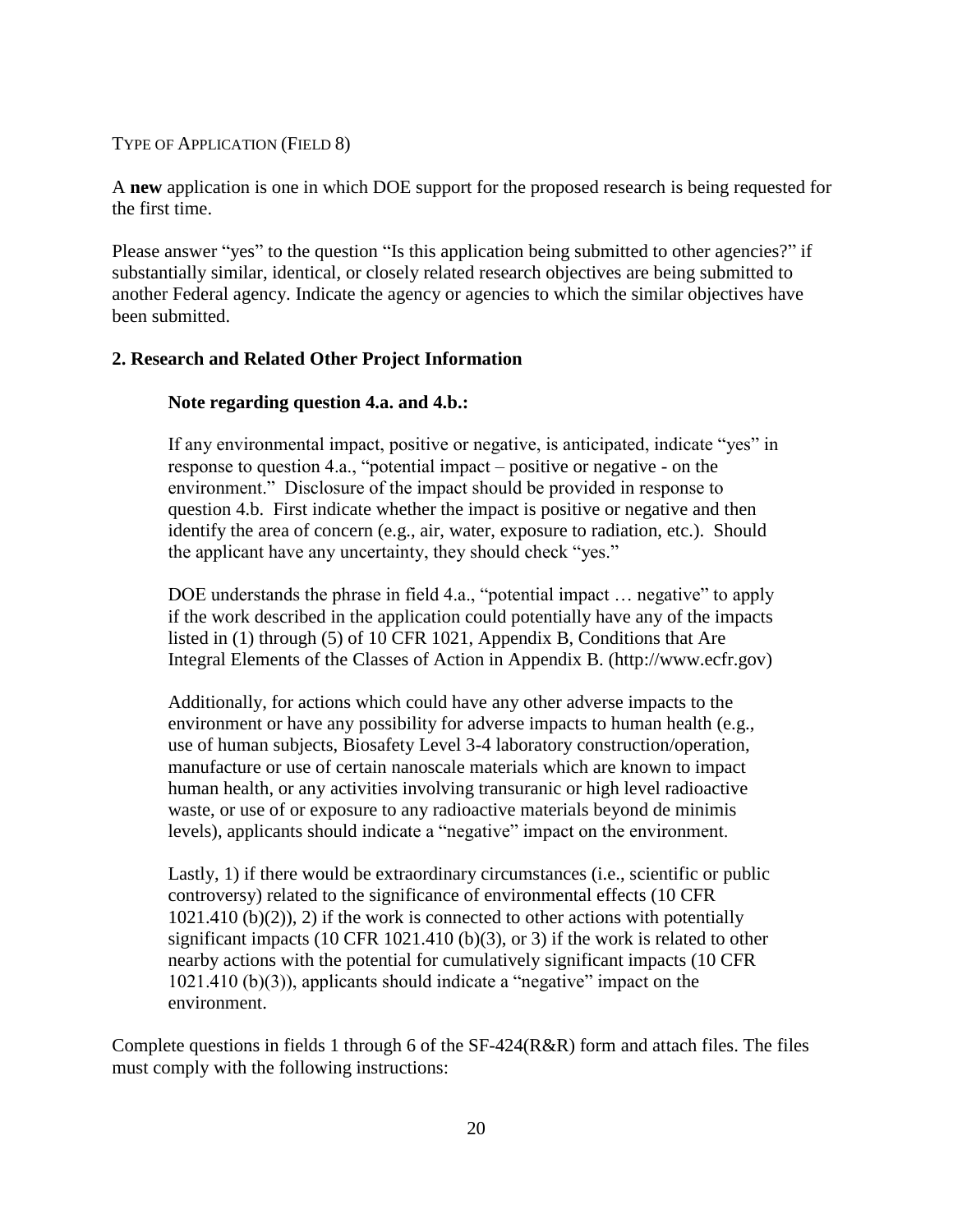#### PROJECT SUMMARY/ABSTRACT (FIELD 7 ON THE FORM)

The project summary/abstract is a summary of the proposed activity suitable for distribution to the public and sufficient to permit potential reviewers to identify conflicts of interest. It must be a self-contained document. Provide the project title, name of the applicant (Lead PI), the PIs, the objectives of the project, a description of the project, including methods to be employed, and the potential impact of the project (i.e., benefits, outcomes). A sample is provided below:

### A Really Great Idea

A. Smith, Lead Institution (Lead Principal Investigator) A. Brown, Institution (Principal Investigator) A. Jones, Institution (Principal Investigator)

Text of abstract

The project summary must not exceed 1 page when printed using standard 8.5" by 11" paper with 1" margins (top, bottom, left and right) with font not smaller than 11 point. To attach a Project Summary/Abstract, click "Add Attachment."

If an application is recommended for award, the project summary will be used in preparing a public abstract about the award. Award abstracts and titles form a Government document that describes the project and justifies the expenditure of Federal funds in light of the DOE and SC mission statements at <https://energy.gov/mission> and [https://science.energy.gov/about/.](https://science.energy.gov/about/)

- Do not include any proprietary or sensitive business information.
- DOE may use the abstract may to prepare public reports about supported research.

### DOE COVER PAGE

(PART OF PROJECT NARRATIVE ATTACHED TO FIELD 8 ON THE FORM)

The application narrative must begin with a cover page that will not count toward the project narrative page limitation. The cover page must include the following items:

- The project title
- Applicant/Institution:
- Street Address/City/State/Zip:
- Postal Address:
- Lead PI name, telephone number, email:
- Administrative Point of Contact name, telephone number, email:
- Funding Opportunity FOA Number: DE-FOA-0002054
- DOE/SC Program Office: Basic Energy Sciences
- PAMS Preproposal (Preproposal) tracking number:
- Topical Area of the Application: List either "Quantum Computing in Chemical and Materials Sciences" or "Next-Generation Quantum Systems"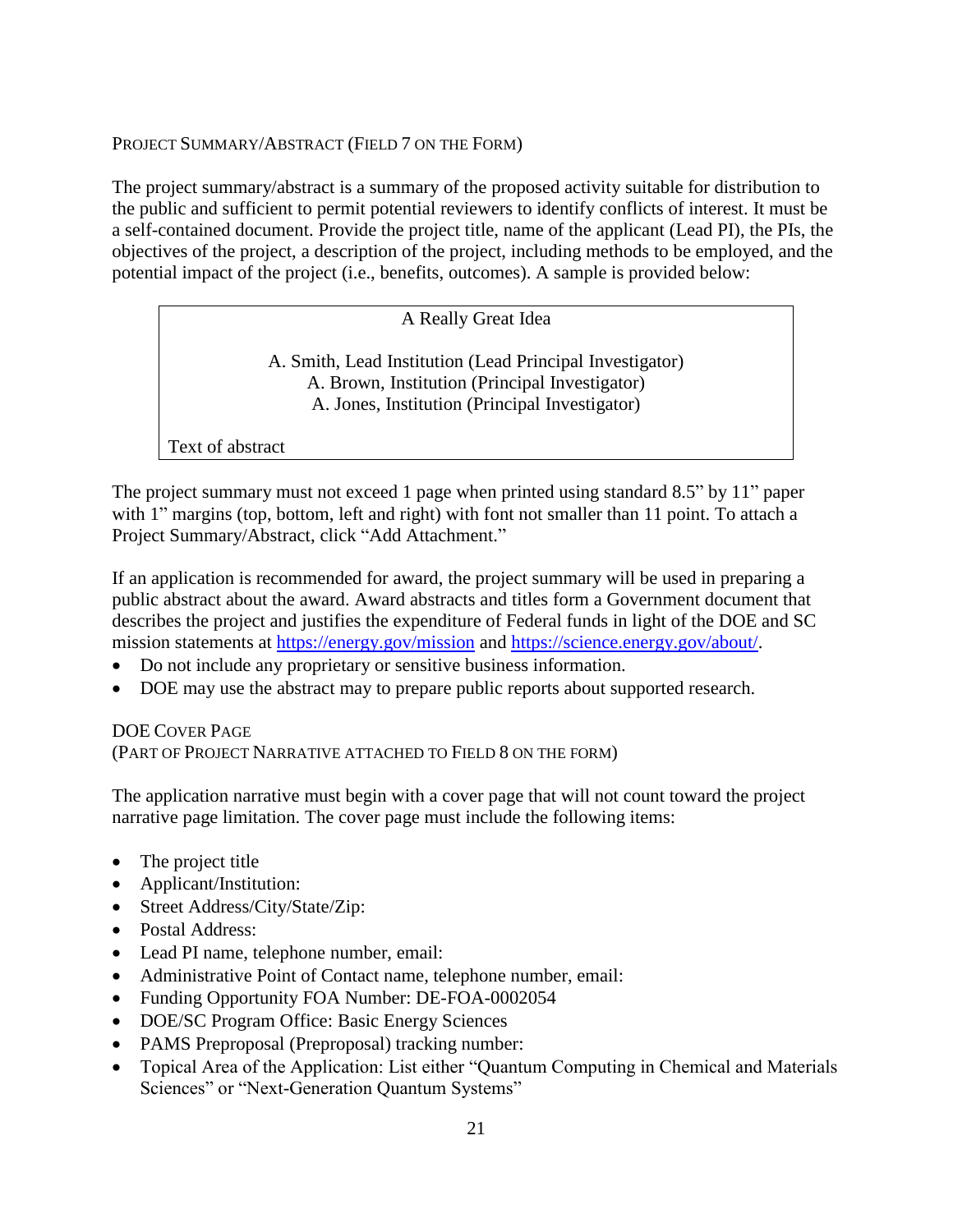The lead applicant/awardee/recipient/organization must be the same as on the required Preproposal. If an application is received for which the lead organization has changed since submission of the Preproposal, then the application will be deemed non-responsive and will be rejected without further review. The Lead PI should not be changed unless unavoidable (discuss with the program manager) and only minor edits should be made, if necessary, to the title.

On separate pages, also not counted towards the page limitation for the narrative, as a supplement to the cover page, include

- 1. A list of all principal investigators with institution (postdoctoral staff and support staff need not be listed by name)
- 2. A table that lists the budget allocated to all partner institutions. Provide the total costs of the budget request in each year for each institution and totals for all rows and columns. If an application is received in which the lead organization is not performing a greater percentage of the effort than each of the other institutional partners, team members, or subawardees, as determined by the budget, the application will be deemed non-responsive and rejected without further review.

Important Instructions to the Sponsored Research Office of **Submitting Institutions**: SC requires that you create one single PDF file that contains the DOE Cover Page, project narrative, biographical sketch, current and pending support, bibliography and references cited, facilities and other resources, equipment, data management plan, and other attachments. This single PDF file must be attached in Field 8 on the Grants.gov form. Do not attach any of the items listed in this paragraph separately in any other field in Grants.gov. If you do, these additional attachments will not become part of the application in PAMS.

#### PROJECT NARRATIVE (FIELD 8 ON THE FORM)

The project narrative **must not exceed 20 pages**. The narrative should provide technical information, including charts, graphs, maps, photographs, and other pictorial presentations, when printed using standard 8.5" by 11" paper with 1 inch margins (top, bottom, left, and right). The font must not be smaller than 11 point. Merit reviewers will only consider the number of pages specified in the first sentence of this paragraph. This page limit does not apply to the Cover Page and the associated principal investigator list and budget summary table; detailed Budget Page(s), Budget Justification, biographical material, publications and references, and appendices, each of which may have its own page limit.

Do not include any Internet addresses (URLs) that provide supplementary or additional information that constitutes a part of the application. Merit reviewers are not required to access Internet sites; however, Internet publications in a list of references will be treated identically to print publications. See **Section VIII, Part D**. for instructions on how to mark proprietary application information. To attach a Project Narrative, click "Add Attachment."

The Project Narrative comprises the research plan for the project. It should contain enough background material in the Introduction, including review of the relevant literature, to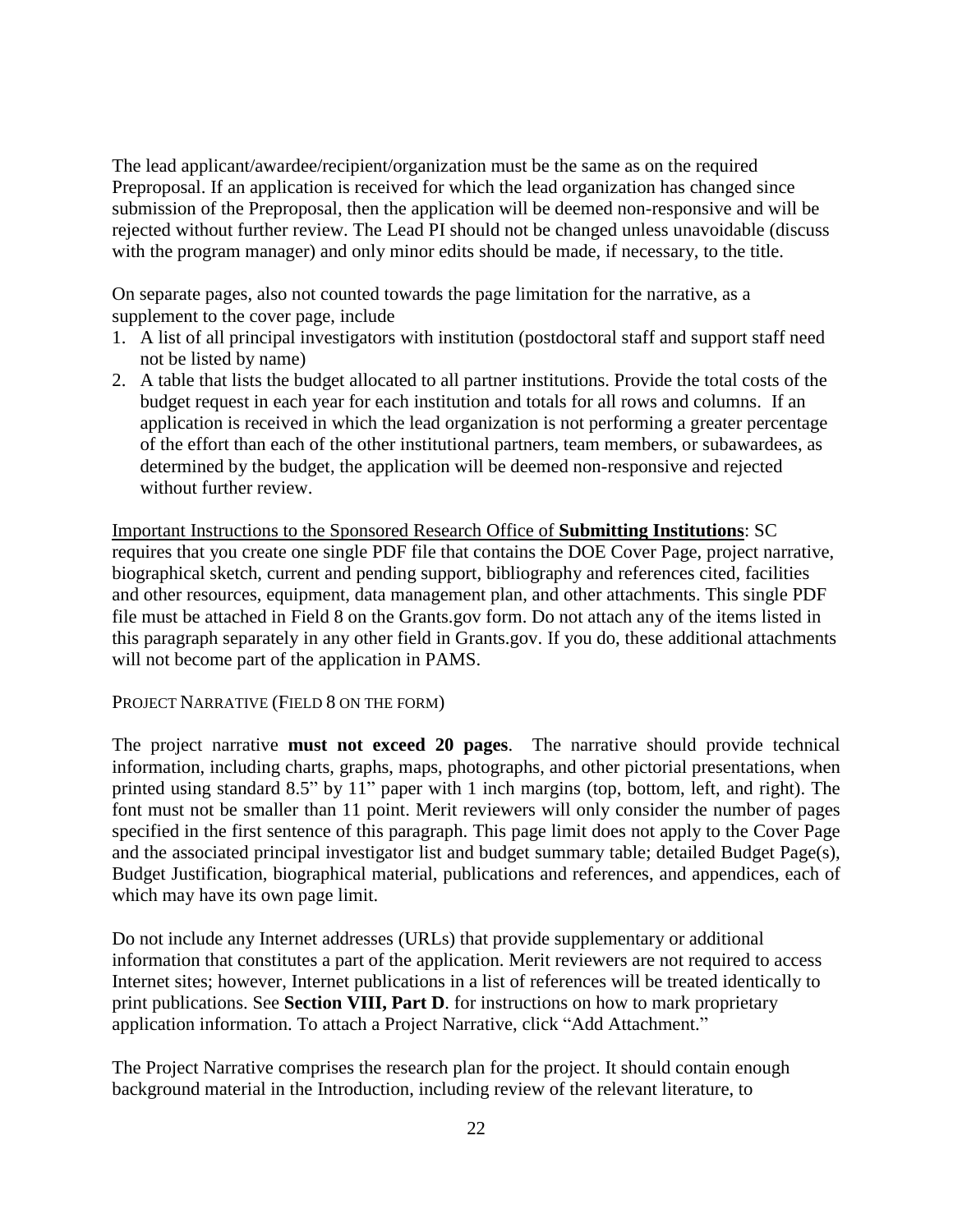demonstrate sufficient knowledge of the state of the science. The major part of the narrative should be devoted to a description and justification of the proposed project, including details of the method to be used. It should also include a timeline for the major activities of the proposed project, and should indicate which project personnel will be responsible for which activities. There should be no ambiguity about which personnel will perform particular parts of the project, and the time at which these activities will take place.

**Background/Introduction**: Explanation of the importance and relevance of the proposed work in the context of relevant literature.

**Project Objectives:** This section should provide a clear, concise statement of the specific objectives/aims of the proposed project.

**Proposed Research and Methods**: Identify the hypotheses to be tested and details of the methods to be used.

**Management Plan and Timeline of Activities**: For all proposals, this section should include a timeline for all major research tasks. Note that letters of commitment are required for all funded partner institutions and unfunded collaborators (Appendix 7). For multi-investigator research, this section should also describe the management structure, how effective collaborations among the participants will be fostered, how integration of experimental and theoretical efforts (if both are included in the research) will be attained.

**Project Performance Site(s) [Required for teams involving more than one institution]:** Identify and describe the site(s) where the work will be performed. Work sites at all partner institutions should be briefly described. Appendix 4 should include detailed information about facilities, equipment, and capabilities available for the research. Costs for new construction (including new buildings or additions to existing buildings) will not be allowed in the award.

**Do not attach any of the requested appendices described below as files for fields 9, 10, 11, and 12 in Grants.gov. Follow the below instructions to include the information as appendices in the single, bundled project narrative file.**

APPENDIX 1: BIOGRAPHICAL SKETCH

Provide a biographical sketch for the Lead PI and other PIs listed in Section A on the R&R Budget form.

As part of the sketch, provide information that can be used by reviewers to evaluate the PI's potential for leadership within the scientific community. Examples of information of interest are invited and/or public lectures, awards received, scientific program committees, conference or workshop organization, professional society activities, special international or industrial partnerships, reviewing or editorship activities, or other scientific leadership experiences.

- Provide the biographical sketch information as an appendix to your project narrative.
- Do not attach a separate file.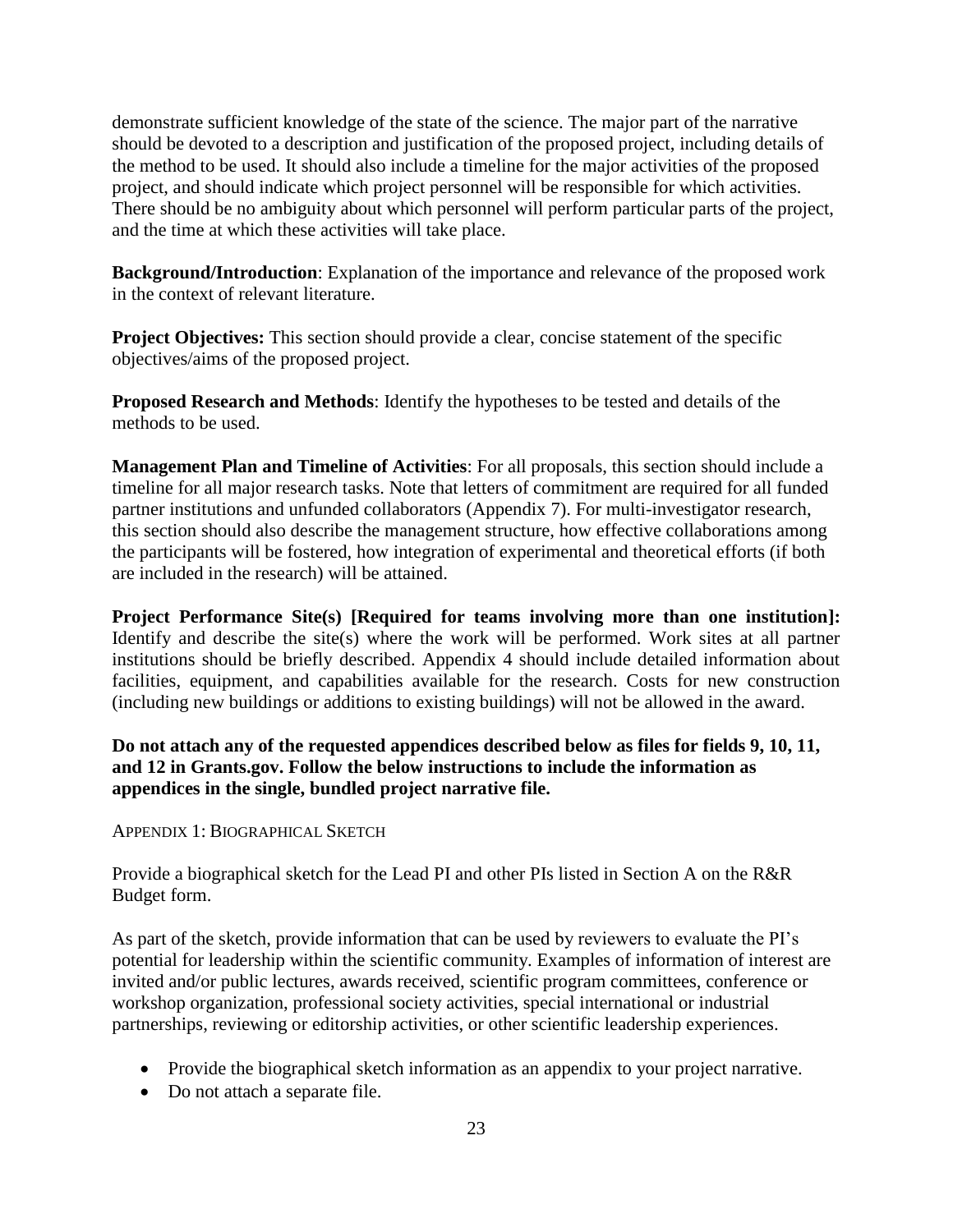- The biographical sketch appendix will not count in the project narrative page limitation.
- The biographical information (curriculum vitae) for each person must not exceed 2 pages when printed on 8.5" by 11" paper with 1 inch margins (top, bottom, left, and right) with font not smaller than 11 point and must include:

The biographical information (curriculum vitae) must include the following items within its page limit:

- **Education and Training**: Undergraduate, graduate and postdoctoral training, provide institution, major/area, degree and year.
- **Research and Professional Experience**: Beginning with the current position list, in chronological order, professional/academic positions with a brief description.
- **Publications**: Provide a list of up to 10 publications most closely related to the proposed project. For each publication, identify the names of all authors (in the same sequence in which they appear in the publication), the article title, book or journal title, volume number, page numbers, year of publication, and website address if available electronically. Patents, copyrights and software systems developed may be provided in addition to or substituted for publications. An abbreviated style such as the Physical Review Letters (PRL) convention for citations (list only the first author) may be used for publications with more than 10 authors.
- **Synergistic Activities**: List no more than five professional and scholarly activities related to the effort proposed.

In addition, DOE requires information to identify individuals who are conflicted with or potentially biased (favorably or unfavorably) against the investigators. Include this information in Appendix 8 as a single list for all PIs.

**Personally Identifiable Information (PII)**: Do not include sensitive and protected personally identifiable information (PII) including social security numbers, birthdates, citizenship, marital status, or home addresses. Do not include information that a merit reviewer should not make use of.

### APPENDIX 2: CURRENT AND PENDING SUPPORT

Provide a list of all current and pending support (both Federal and non-Federal) for the PI and senior/key persons, including subawardees, for ongoing projects and pending applications. List all sponsored activities or awards requiring a measurable commitment of effort, whether paid or unpaid.

For every activity, list the following items:

- The sponsor of the activity or the source of funding
- The award or other identifying number
- The title of the award or activity
- The lead PI of the award or activity
- The total cost or value of the award or activity, including direct and indirect costs. For pending proposals, provide the total amount of requested funding.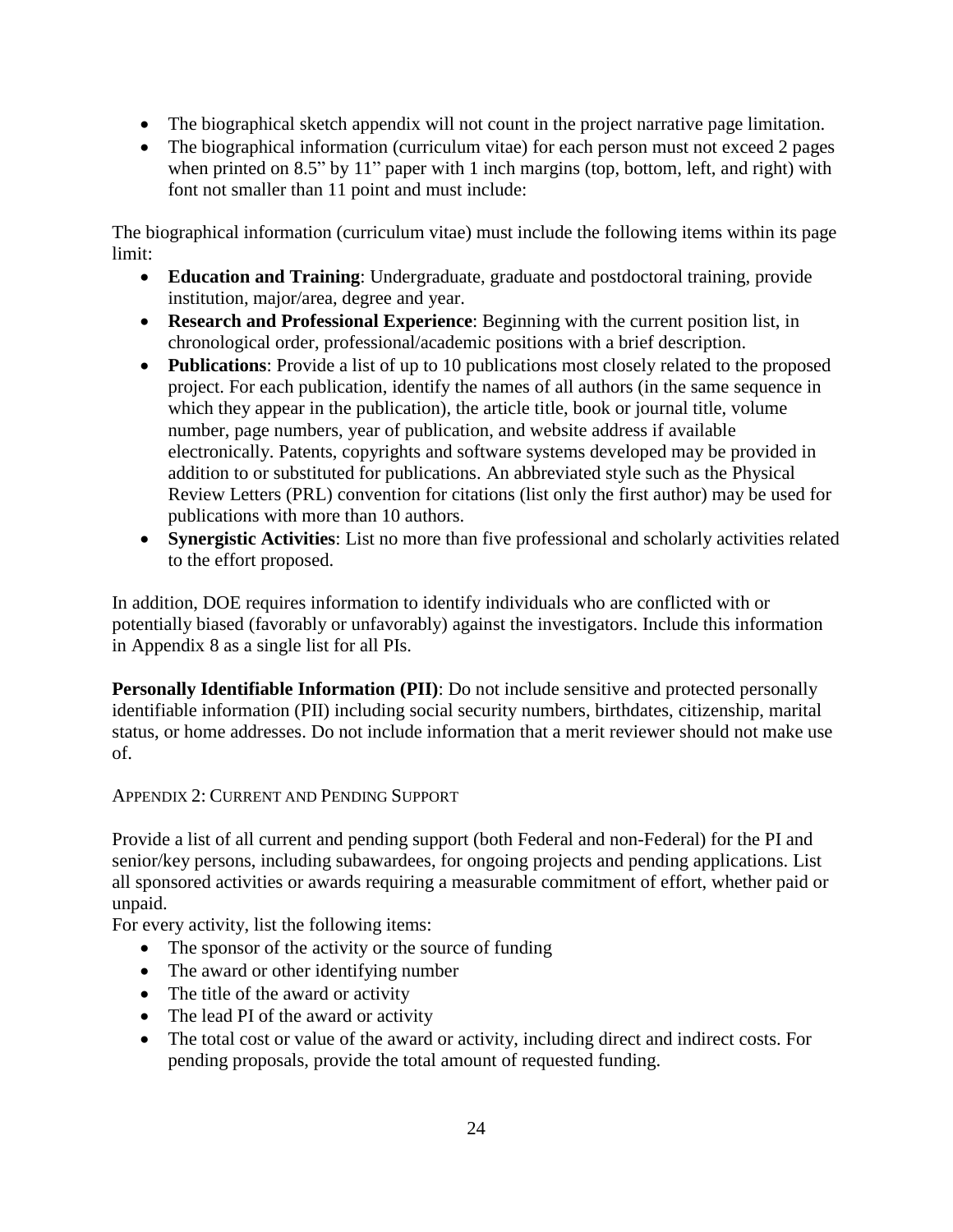- The total cost or value of funds supporting the individual submitting the current and pending support
- The award period (start date end date).
- The person-months of effort per year being dedicated to the award or activity
- Briefly describe the research being performed and explicitly identify any overlaps or synergies with the proposed research.

Provide the Current and Pending Support as an appendix to your project narrative. Concurrent submission of an application to other organizations for simultaneous consideration will not prejudice its review.

- Do not attach a separate file.
- This appendix will not count in the project narrative page limitation.

APPENDIX 3: BIBLIOGRAPHY & REFERENCES CITED

Provide a bibliography of any references cited in the Project Narrative. Each reference must include the names of all authors (in the same sequence in which they appear in the publication), the article and journal title, book title, volume number, page numbers, and year of publication. For research areas where there are routinely more than ten coauthors of archival publications, you may use an abbreviated style such as the Physical Review Letters (PRL) convention for citations (listing only the first author). For example, your paper may be listed as, "A Really Important New Result," A. Aardvark et. al. (MONGO Collaboration), PRL 999. Include only bibliographic citations. Applicants should be especially careful to follow scholarly practices in providing citations for source materials relied upon when preparing any section of the application.

Provide the Bibliography and References Cited information as an appendix to your project narrative.

- Do not attach a separate file.
- This appendix will not count in the project narrative page limitation.

### APPENDIX 4: FACILITIES & OTHER RESOURCES

This information is used to assess the capability of the organizational resources, including subawardee resources, available to perform the effort proposed. Identify the facilities to be used (Laboratory, Computer, Office, and Other). If appropriate, indicate their capacities, pertinent capabilities, relative proximity, and extent of availability to the project. Describe only those resources that are directly applicable to the proposed work. Describe other resources available to the project (e.g., machine shop, electronic shop) and the extent to which they would be available to the project. For proposed investigations requiring access to experimental or computational user facilities maintained by institutions other than the applicant, please summarize the plans for accessing these capabilities and past experience with these or similar facilities.

Please provide the Facility and Other Resource information as an appendix to your project narrative.

• Do not attach a separate file.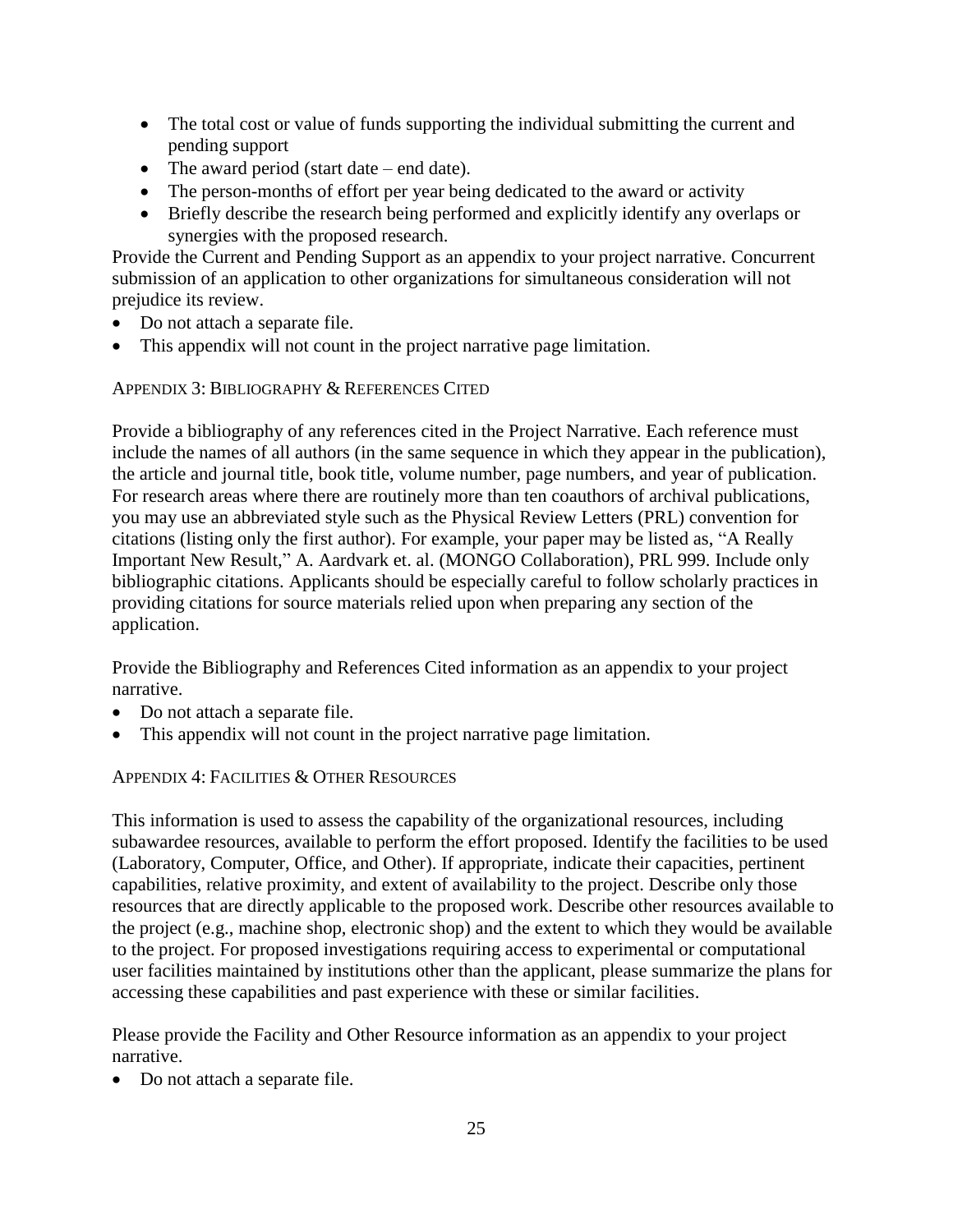This appendix will not count in the project narrative page limitation.

### APPENDIX 5: EQUIPMENT

List major items of equipment already available for this project and, if appropriate identify location and pertinent capabilities. Provide the Equipment information as an appendix to your project narrative.

- Do not attach a separate file.
- This appendix will not count in the project narrative page limitation.

#### APPENDIX 6: DATA MANAGEMENT PLAN

Provide a Data Management Plan (DMP) that addresses the following requirements:

- 1. DMPs should describe whether and how data generated in the course of the proposed research will be [shared](https://cms1.sc.osti.gov/funding-opportunities/digital-data-management/#Sharing) and [preserved.](https://cms1.sc.osti.gov/funding-opportunities/digital-data-management/#Preservation) If the plan is not to share and/or preserve certain data, then the plan must explain the basis of the decision (for example, cost/benefit considerations, other parameters of feasibility, scientific appropriateness, or limitations discussed in #4). At a minimum, DMPs must describe how data sharing and preservation will enable [validation](https://cms1.sc.osti.gov/funding-opportunities/digital-data-management/#Validate) of results, or how results could be validated if data are not shared or preserved.
- 2. DMPs should provide a plan for making all research data displayed in publications resulting from the proposed research open, machine-readable, and digitally accessible to the public at the time of publication. This includes data that are displayed in charts, figures, images, etc. In addition, the underlying digital research data used to generate the displayed data should be made as accessible as possible to the public in accordance with the principles stated in the Office of Science Statement on Digital Data Management [\(https://science.energy.gov/funding-opportunities/digital-data-management.](https://science.energy.gov/funding-opportunities/digital-data-management) This requirement

could be met by including the data as supplementary information to the published article, or through other means. The published article should indicate how these data can be accessed.

- 3. DMPs should consult and reference available information about data management resources to be used in the course of the proposed research. In particular, DMPs that explicitly or implicitly commit data management resources at a facility beyond what is conventionally made available to approved users should be accompanied by written approval from that facility. In determining the resources available for data management at Office of Science User Facilities, researchers should consult the published description of data management resources and practices at that facility and reference it in the DMP. Information about other Office of Science facilities can be found at [https://science.energy.gov/user-facilities/.](https://science.energy.gov/user-facilities/)
- 4. DMPs must protect confidentiality, personal privacy, Personally Identifiable [Information,](https://cms1.sc.osti.gov/funding-opportunities/digital-data-management/faqs/#HSRFAQ) and U.S. national, homeland, and economic security; recognize proprietary interests, business confidential information, and intellectual property rights; avoid significant negative impact on innovation, and U.S. competitiveness; and otherwise be consistent with all applicable laws, and regulations. There is no requirement to share proprietary data.

DMPs will be reviewed as part of the overall SC research proposal merit review process. Applicants are encouraged to consult the SC website for further information and suggestions for how to structure a DMP: [https://science.energy.gov/funding-opportunities/digital-data](https://science.energy.gov/funding-opportunities/digital-data-management)[management](https://science.energy.gov/funding-opportunities/digital-data-management)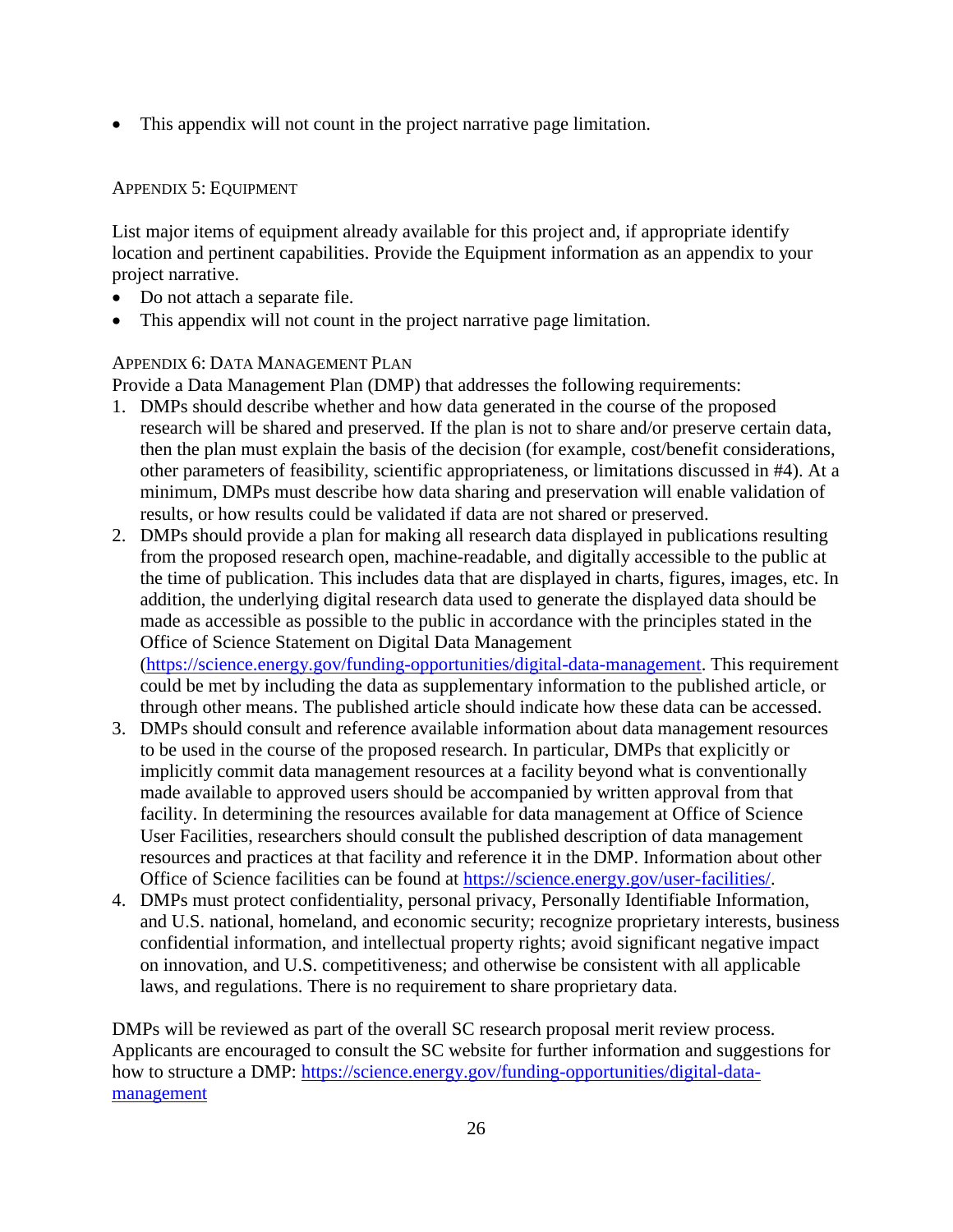- Do not attach a separate file.
- This appendix will not count in the project narrative page limitation.

### APPENDIX 7: LETTERS OF COMMITMENT

If applicable, a single organizational letter of commitment is required from each organization participating as a team member. Each organizational letter of commitment is limited to one page, must be specific to the application, and must be signed by a person authorized to commit the participating organization to a legally binding agreement for this project. A signature block with the name and title of the signing official should be included in the letters. (For DOE National Laboratories, the person authorized to legally commit the institution to participate in the proposal will be a senior laboratory official. If this letter is signed by a person who is not authorized to commit the national lab to the research, the application will be declined without peer review.)

If applicable, a letter of commitment must be provided by each unfunded collaborator.

- Do not attach a separate file.
- This appendix will not count in the project narrative page limitation

### APPENDIX 8: LIST OF COLLABORATORS

To identify potential conflicts of interest or bias in selection of reviewers, for all PIs on the proposal, please provide a **single list in alphabetical order (last name, first name, institution – do not include titles or roles)** of potential conflicts. Do NOT include anyone from a partner institution since reviewers would NOT be considered from these institutions. Include:

- All persons who are, or who have been, collaborators or co-authors of papers, book or book articles, reports, or abstracts, during the 48 months preceding the submission of this application. For publications or collaborations with more than 10 authors or participants, only list those individuals in the core group with whom the PI interacted on a regular basis while the research was being done.
- Include any individuals who are currently, or have been, co-editors with any PI on a special issue of a journal, compendium, or conference proceedings during the 24 months preceding the submission of this application.
- Include graduate and postdoctoral advisors and past advisees, including the names and current organizational affiliations of the PIs' graduate advisor(s) and principal postdoctoral sponsor(s) as well as the names and current organizational affiliations of past graduate students and postdoctoral associates.

### APPENDIX 9: OTHER ATTACHMENT

If you need to elaborate on your responses to questions 1-6 on the "Other Project Information" document, please provide the Other Attachment information as an appendix to your project narrative. Information not easily accessible to a reviewer may be included in this appendix, but do not use this appendix to circumvent the page limitations of the application. Reviewers are not required to consider information in this appendix.

• Do not attach a separate file.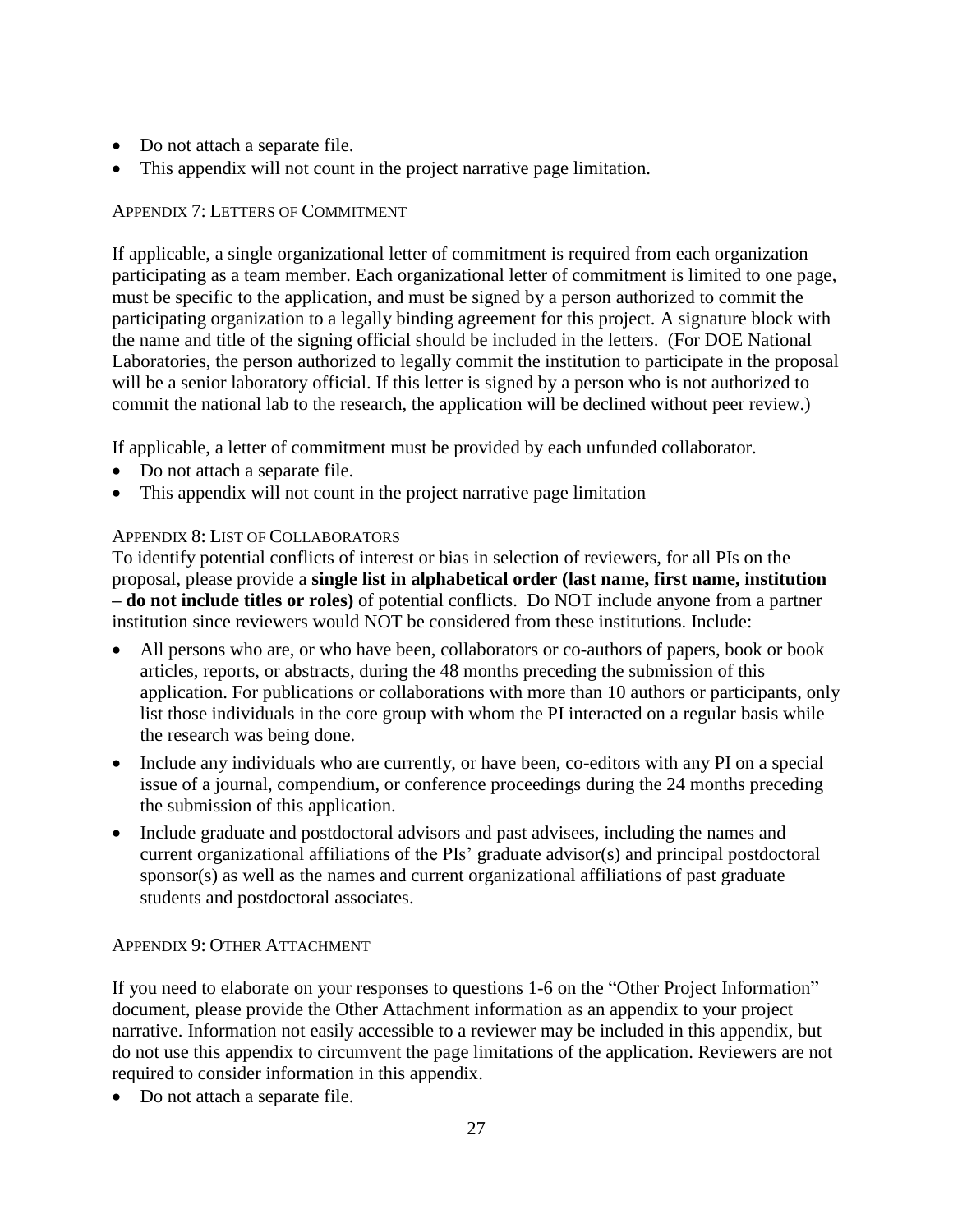- This appendix will not count in the project narrative page limitation.
	- **Follow the above instructions to include the information as appendices to the project narrative file.**
	- **These appendices will not count toward the project narrative's page limitation.**
	- **Do not attach any files to fields 9, 10, 11, or 12.**

# **3. Research And Related Budget**

Complete the Research and Related Budget form in accordance with the instructions on the form (Activate Help Mode to see instructions) and the following instructions. You must complete a separate budget for each year of support requested. The form will generate a cumulative budget for the total project period. You must complete all the mandatory information on the form before the NEXT PERIOD button is activated. You may request funds under any of the categories listed as long as the item and amount are necessary to perform the proposed work, meet all the criteria for allowability under the applicable Federal cost principles, and are not prohibited by the funding restrictions in this FOA (See Section IV, Part G).

The following advice will improve the accuracy of your budget request:

- Funds requested for personnel (senior, key, and other) must be justified as the product of their effort on the project and their institutional base salary.
- Funds requested for fringe benefits must be calculated as the product of the requested salary and, if present, the negotiated fringe benefit rate contained in an institution's negotiated indirect cost rate agreement.
- Funds requested for indirect costs must be calculated using the correct indirect cost base and the negotiated indirect cost rate.
- You are encouraged to include the rate agreement used in preparing a budget as a part of the budget justification.

If you are proposing indirect costs and do not already have an Indirect Cost Rate Agreement with your Cognizant Federal Agency or documentation of rates accepted for estimating purposes by DOE or another Federal agency, it is recommended that you begin preparing an Indirect Cost Rate Proposal to be submitted, upon request, to the DOE contract specialist/grants management specialist who will evaluate your application if you are selected for award.

For your convenience in preparing an Indirect Cost Rate proposal, a link to applicant resources, including indirect rate model templates, has been provided below: [https://science.energy.gov/sbir/applicant-resources/grant-application/.](https://science.energy.gov/sbir/applicant-resources/grant-application/)

# Budget Fields

| Section A         | For each Senior/Key Person (i.e., principal investigators), enter the  |
|-------------------|------------------------------------------------------------------------|
| Senior/Key Person | requested information. List personnel, base salary, the number of      |
|                   | months that person will be allocated to the project, requested salary, |
|                   | fringe benefits, and the total funds requested for each person. The    |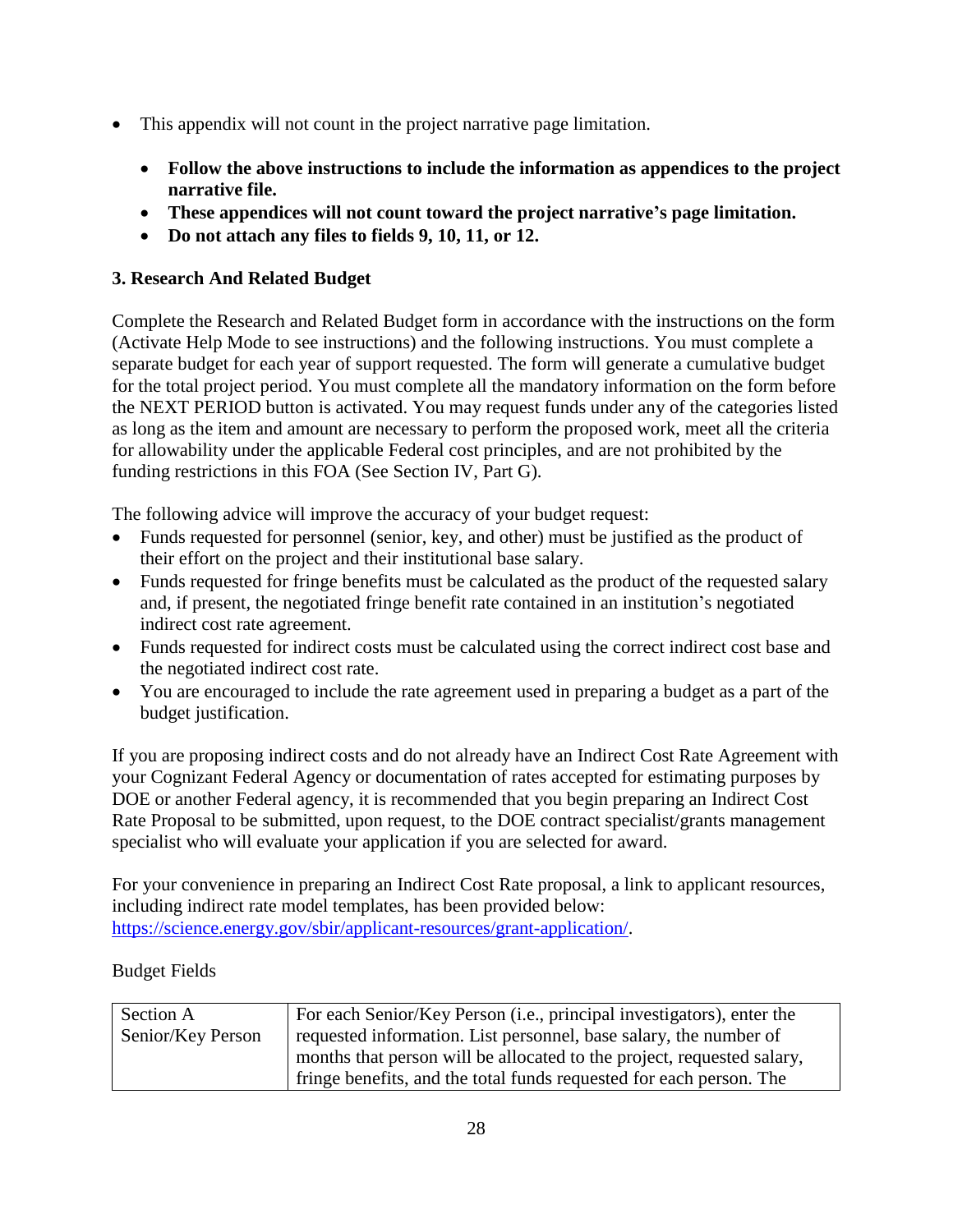|                           | requested salary must be the product of the base salary and the effort.      |
|---------------------------|------------------------------------------------------------------------------|
|                           | Include a written narrative in the budget justification that justifies the   |
|                           | need for requested personnel.                                                |
| <b>Section B</b>          | List personnel, the number of months that person will be allocated to        |
| <b>Other Personnel</b>    | the project, requested salary fringe benefits, and the total funds           |
|                           | requested for each person.                                                   |
|                           | Include a written narrative in the budget justification that fully justifies |
|                           | the need for requested personnel.                                            |
| Section C                 | For the purpose of this budget, equipment is designated as an item of        |
| Equipment                 | property that has an acquisition cost of \$5,000 or more and an expected     |
|                           | service life of more than one year. (Note that this designation applies      |
|                           | for proposal budgeting only and differs from the DOE definition of           |
|                           | capital equipment.) List each item of equipment separately and justify       |
|                           | each in the budget justification section. Do not aggregate items of          |
|                           | equipment. Allowable items ordinarily will be limited to research            |
|                           | equipment and apparatus not already available for the conduct of the         |
|                           | work. General-purpose office equipment is not eligible for support           |
|                           | unless primarily or exclusively used in the actual conduct of scientific     |
|                           | research.                                                                    |
| <b>Section D</b>          | For purposes of this section only, travel to Canada or to Mexico is          |
| Travel                    | considered domestic travel. In the budget justification, list each trip's    |
|                           | destination, dates, estimated costs including transportation and             |
|                           | subsistence, number of staff traveling, the purpose of the travel, and       |
|                           | how it relates to the project. Indicate the basis for the cost estimate      |
|                           | (quotes from vendors or suppliers, past experience of similar items, or      |
|                           | some other basis). To qualify for support, attendance at meetings or         |
|                           | conferences must enhance the investigator's capability to perform the        |
|                           | research, plan extensions of it, or disseminate its results. Domestic        |
|                           | travel is to be justified separately from foreign travel.                    |
| <b>Section E</b>          | If applicable, submit training support costs. Educational projects that      |
| Participant/Trainee       | intend to support trainees (precollege, college, graduate and post           |
| <b>Support Costs</b>      | graduate) must list each trainee cost that includes stipend levels and       |
|                           | amounts, cost of tuition for each trainee, cost of any travel (provide the   |
|                           | same information as needed under the regular travel category), and           |
|                           | costs for any related training expenses. Participant costs are those costs   |
|                           | associated with conferences, workshops, symposia or institutes and           |
|                           | breakout items should indicate the number of participants, cost for each     |
|                           | participant, purpose of the conference, dates and places of meetings and     |
|                           | any related administrative expenses.                                         |
|                           | Indicate the basis for the cost estimate (quotes from vendors or             |
|                           | suppliers, past experience of similar items, or some other basis).           |
| Section F                 | <b>Materials and Supplies:</b> Enter total funds requested for               |
| <b>Other Direct Costs</b> | materials and supplies in the appropriate fields. In the budget              |
|                           | justification, indicate general categories such as glassware, and            |
|                           | chemicals, including an amount for each category (items not                  |
|                           |                                                                              |
|                           | identified under "Equipment"). Categories less than \$1,000 are              |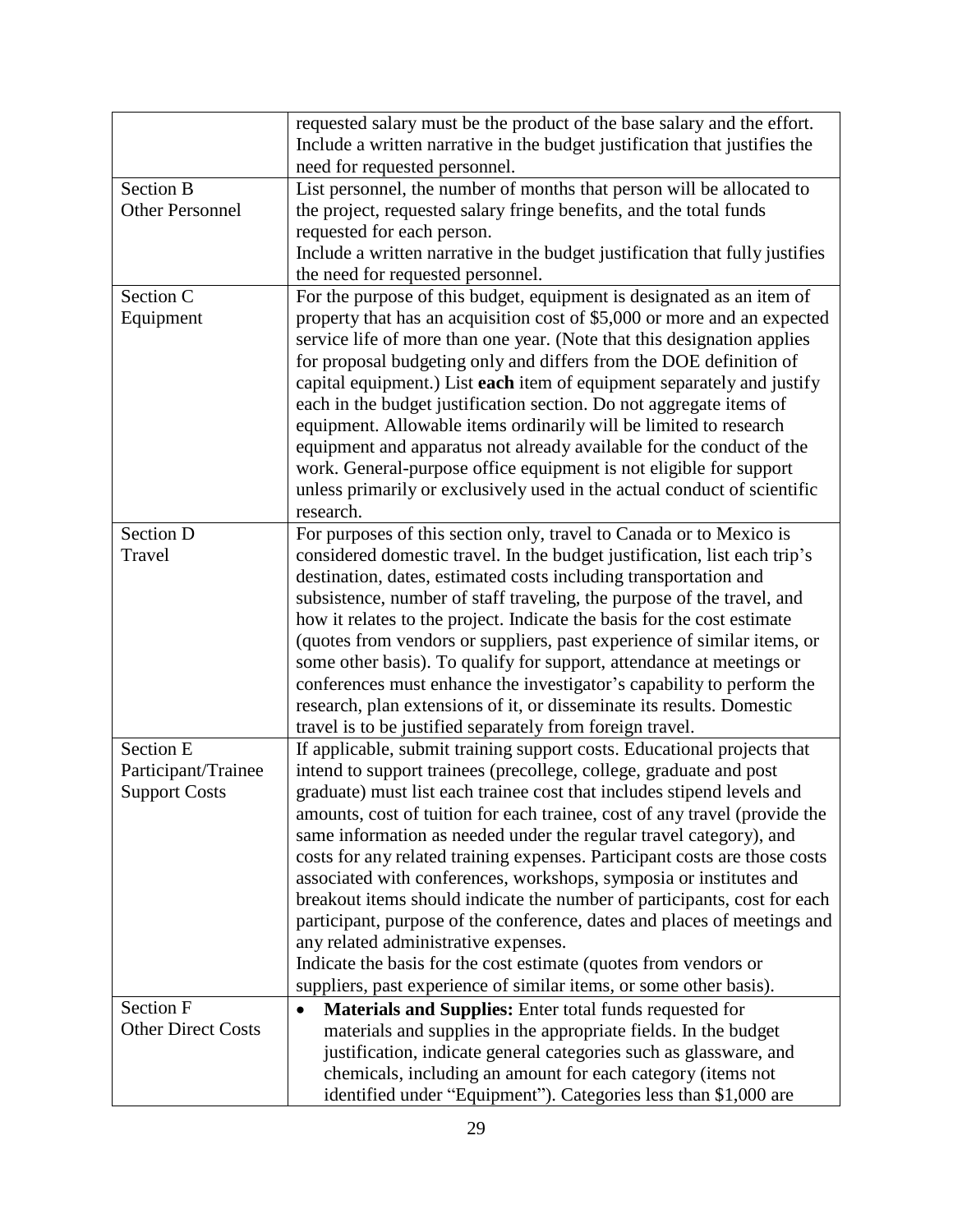|                     | not required to be itemized. Indicate the basis for the cost<br>estimate (quotes from vendors or suppliers, past experience of<br>similar items, or some other basis).<br><b>Publication Costs:</b> Enter the total publication funds requested.<br>The proposal budget may request funds for the costs of<br>documenting, preparing, publishing or otherwise making<br>available to others the findings and products of the work<br>conducted under the award. In the budget justification, include<br>supporting information. Indicate the basis for the cost estimate<br>(quotes from vendors or suppliers, past experience of similar<br>items, or some other basis).<br>Consultant Services: Enter total funds requested for all<br>consultant services. In the budget justification, identify each<br>consultant, the services he/she will perform, total number of days,<br>travel costs, and total estimated costs. Indicate the basis for the<br>cost estimate (quotes from vendors or suppliers, past experience<br>of similar items, or some other basis).<br>ADP/Computer Services: Enter total funds requested for<br>$\bullet$<br>ADP/Computer Services. The cost of computer services,<br>including computer-based retrieval of scientific, technical and<br>education information may be requested. In the budget<br>justification, include the established computer service rates at the<br>proposing organization if applicable. Indicate the basis for the<br>cost estimate (quotes from vendors or suppliers, past experience<br>of similar items, or some other basis).<br>Subawards/Consortium/Contractual Costs: Enter total costs<br>for all subawards/consortium organizations and other contractual<br>costs proposed for the project. In the budget justification, justify<br>the details.<br><b>Equipment or Facility Rental/User Fees: Enter total funds</b><br>$\bullet$<br>requested for Equipment or Facility Rental/User Fees. In the budget<br>justification, identify each rental/user fee and justify. Indicate the<br>basis for the cost estimate (quotes from vendors or suppliers, past<br>experience of similar items, or some other basis).<br>Alterations and Renovations: Enter total funds requested for<br>Alterations and Renovations. In the budget justification, itemize by<br>category and justify the costs of alterations and renovations,<br>including repairs, painting, removal or installation of partitions,<br>shielding, or air conditioning. Where applicable, provide the square<br>footage and costs.<br><b>Other:</b> Add text to describe any other Direct Costs not<br>requested above. Enter costs associated with "Other" item(s).<br>Use the budget justification to further itemize and justify. |
|---------------------|-----------------------------------------------------------------------------------------------------------------------------------------------------------------------------------------------------------------------------------------------------------------------------------------------------------------------------------------------------------------------------------------------------------------------------------------------------------------------------------------------------------------------------------------------------------------------------------------------------------------------------------------------------------------------------------------------------------------------------------------------------------------------------------------------------------------------------------------------------------------------------------------------------------------------------------------------------------------------------------------------------------------------------------------------------------------------------------------------------------------------------------------------------------------------------------------------------------------------------------------------------------------------------------------------------------------------------------------------------------------------------------------------------------------------------------------------------------------------------------------------------------------------------------------------------------------------------------------------------------------------------------------------------------------------------------------------------------------------------------------------------------------------------------------------------------------------------------------------------------------------------------------------------------------------------------------------------------------------------------------------------------------------------------------------------------------------------------------------------------------------------------------------------------------------------------------------------------------------------------------------------------------------------------------------------------------------------------------------------------------------------------------------------------------------------------------------------------------------------------------------------------------------------------------------------------------------------------------------------------------------------------------------------------------------------------------------------------------------------------------------------------------------|
| Section G           | This represents Total Direct Costs (Sections A through F)                                                                                                                                                                                                                                                                                                                                                                                                                                                                                                                                                                                                                                                                                                                                                                                                                                                                                                                                                                                                                                                                                                                                                                                                                                                                                                                                                                                                                                                                                                                                                                                                                                                                                                                                                                                                                                                                                                                                                                                                                                                                                                                                                                                                                                                                                                                                                                                                                                                                                                                                                                                                                                                                                                             |
| <b>Direct Costs</b> |                                                                                                                                                                                                                                                                                                                                                                                                                                                                                                                                                                                                                                                                                                                                                                                                                                                                                                                                                                                                                                                                                                                                                                                                                                                                                                                                                                                                                                                                                                                                                                                                                                                                                                                                                                                                                                                                                                                                                                                                                                                                                                                                                                                                                                                                                                                                                                                                                                                                                                                                                                                                                                                                                                                                                                       |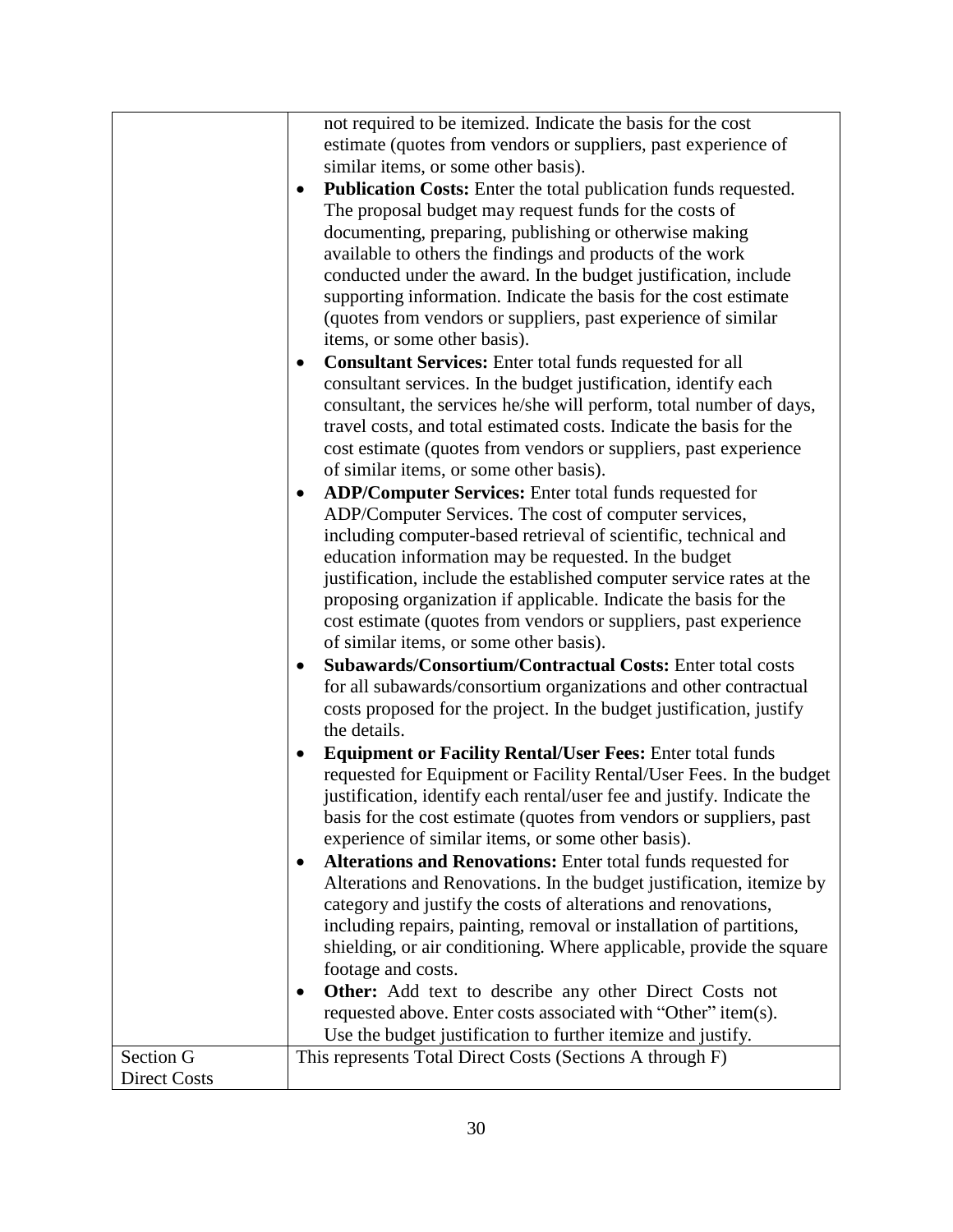| Section H                   | Enter the Indirect Cost information for each field. Only four general  |
|-----------------------------|------------------------------------------------------------------------|
| <b>Other Indirect Costs</b> | categories of indirect costs are allowed/requested on this form, so    |
|                             | please consolidate if needed. Include the cognizant Federal agency and |
|                             | contact information if using a negotiated rate agreement.              |
| Section I                   | This is the total of Sections G and H                                  |
| <b>Total Direct and</b>     |                                                                        |
| <b>Indirect Costs</b>       |                                                                        |

#### BUDGET JUSTIFICATION (FIELD L ON THE FORM)

Provide the required supporting information for the following costs (See R&R Budget instructions): equipment; domestic and foreign travel; participant/trainees; materials and supplies; publication; consultant services; ADP/computer services; subaward/consortium/contractual; equipment or facility rental/user fees; alterations and renovations; and indirect cost type. Provide any other information you wish to submit to justify your budget request. **Attach a single budget justification file for the entire project period in field L.** The file automatically carries over to each budget year.

You may wish to include the indirect cost rate agreement as a part of the budget justification.

#### **4. R&R Subaward Budget Attachment(s) Form**

**Budgets for Subawardees**: You must provide a separate R&R budget for each subawardee. Download the R&R Budget Attachment from the R&R SUBAWARD BUDGET ATTACHMENT(S) FORM and either e-mail it to each subawardee that is required to submit a separate budget or use the collaborative features of Workspace. After the subawardee has either e-mailed its completed budget back to you or completed it within Workspace, attach it to one of the blocks provided on the form. Use up to 10 letters of the subawardee's name (plus.pdf) as the file name (e.g., ucla.pdf or energyres.pdf). Filenames must not exceed 50 characters.

If the project involves more subawardees than there are places in the SUBAWARD BUDGET ATTACHMENT(S) FORM, the additional subaward budgets may be saved as PDF files and appended to the Budget Justification attached to Field L.

Applicants should consult their local information technology ("IT") support resources for any necessary assistance in converting the forms downloaded from Grants.gov into plain PDF files that can be combined into one non-Portfolio PDF file (the Budget Justification).

Ensure that any files received from subawardees are the PDF files extracted from the SUBAWARD BUDGET ATTACHMENT(S) FORM. Errors will be created if a subawardee sends a prime applicant a budget form that was not extracted from the application package.

Note: If an application proposes subawards to a DOE National Laboratory, a Federal agency, or another Federal agency's FFRDC, the value of such proposed subawards will be deducted from any resulting award: Those classes of organizations must be paid directly by SC. However, the details of such proposed budgets are an essential for understanding and analyzing the proposed research.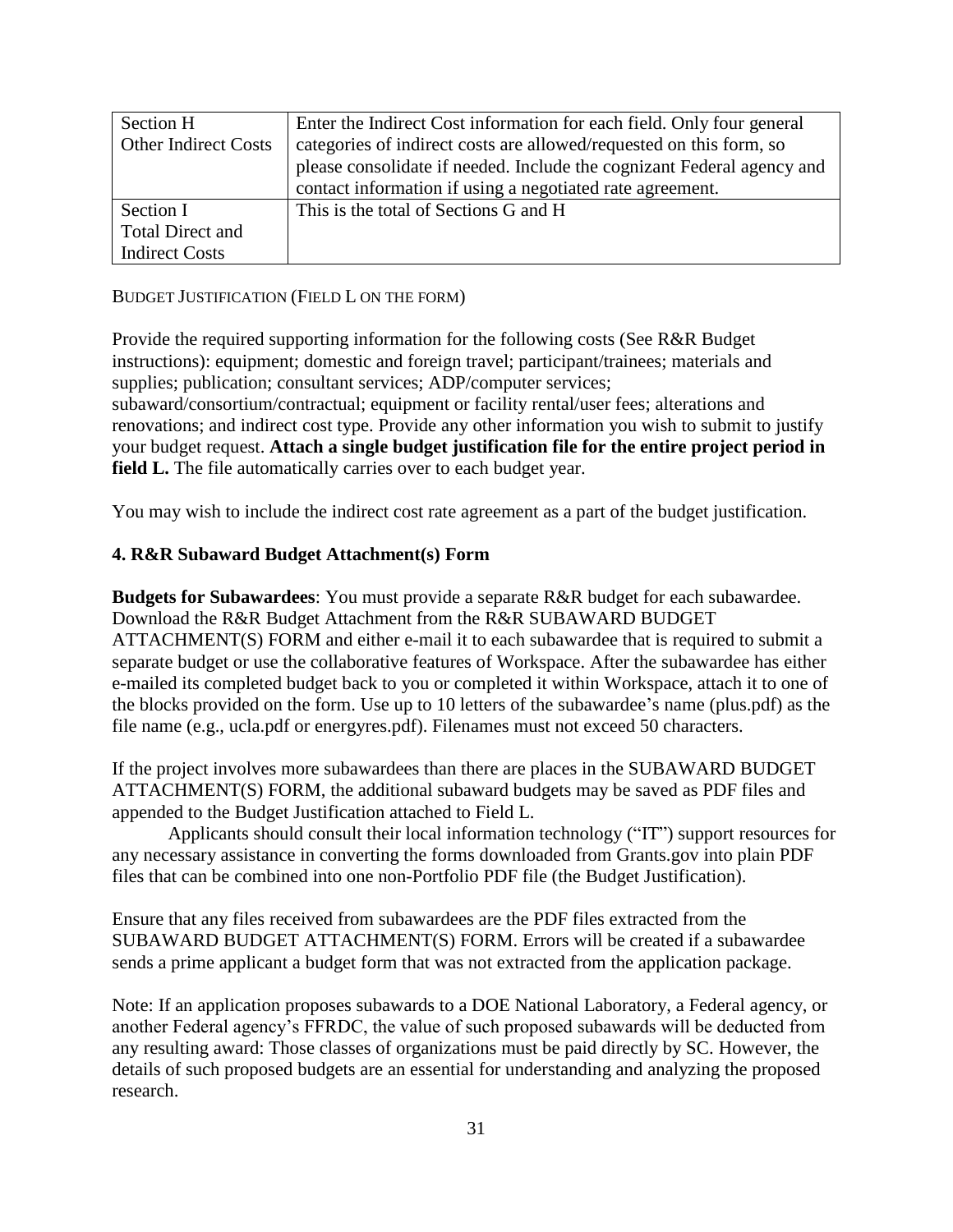The proposed budget must contain complete budgets for all years of all subawardees (universities, national laboratories, industrial partners, etc.). Failure to include this information will result in the proposal being declined without review.

### **5. Project/Performance Site Location(s)**

Indicate the primary site where the work will be performed. If a portion of the project will be performed at any other site(s), identify the site location(s) in the blocks provided.

Note that the Project/Performance Site Congressional District is entered in the format of the 2 digit state code followed by a dash and a 3 digit Congressional district code, for example VA-001. Hover over this field for additional instructions.

Use the Next Site button to expand the form to add additional Project/Performance Site Locations.

#### **6. Summary of Required Forms/Files**

Your application must include the following items:

| <b>Name of Document</b>                                                   | <b>Format</b> | <b>Attach to</b> |  |
|---------------------------------------------------------------------------|---------------|------------------|--|
| <b>SF 424 (R&amp;R)</b>                                                   | Form          | N/A              |  |
| <b>RESEARCH AND RELATED Other</b>                                         | Form          | N/A              |  |
| <b>Project Information</b>                                                |               |                  |  |
| Project Summary/Abstract                                                  | <b>PDF</b>    | Field 7          |  |
| Project Narrative, including required<br>appendices                       | <b>PDF</b>    | Field 8          |  |
| <b>RESEARCH &amp; RELATED BUDGET</b>                                      | Form          | N/A              |  |
| <b>Budget Justification</b>                                               | <b>PDF</b>    | Field L          |  |
| PROJECT/PERFORMANCE SITE<br><b>LOCATION(S)</b>                            | Form          | N/A              |  |
| <b>SF-LLL Disclosure of Lobbying</b><br><b>Activities</b> , if applicable | Form          | N/A              |  |

### <span id="page-37-0"></span>**E. SUBMISSIONS FROM SUCCESSFUL APPLICANTS**

If selected for award, DOE reserves the right to request additional or clarifying information for any reason deemed necessary, including, but not limited to:

- Indirect cost information
- Other budget information
- Name and phone number of the Designated Responsible Employee for complying with national policies prohibiting discrimination (See 10 CFR 1040.5)
- Representation of Limited Rights Data and Restricted Software, if applicable
- Commitment Letter from Third Parties Contributing to Cost Sharing, if applicable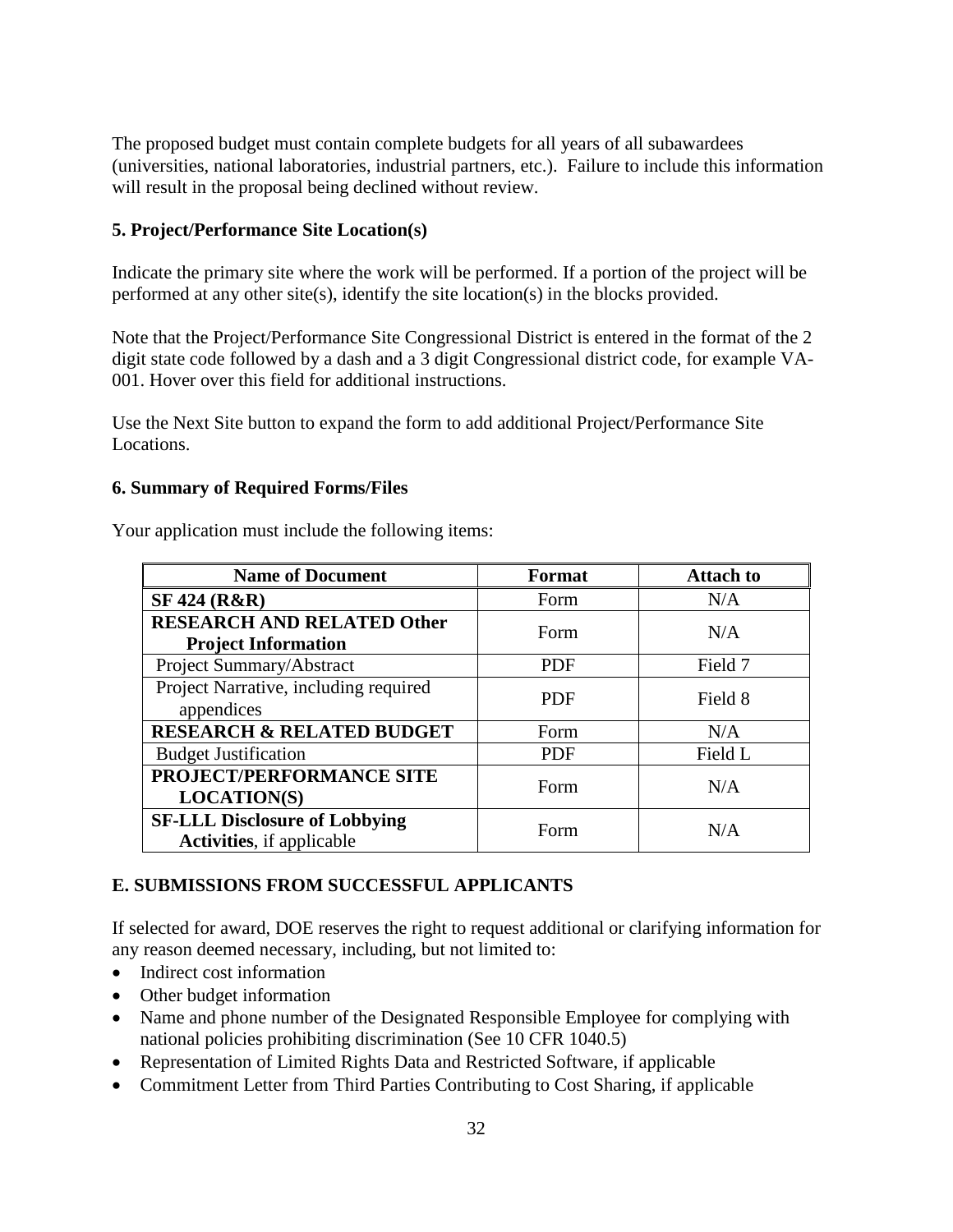Environmental Information

Applicants that are not institutions of higher education, that request indirect costs, and that do not already have an Indirect Cost Rate Agreement with their Cognizant Federal Agency or documentation of rates accepted for estimating purposes by DOE or another Federal agency, are advised to begin preparing an Indirect Cost Rate Proposal for submission, upon request, to the DOE contract specialist/grants management specialist who will evaluate your application if you are selected for award.

### <span id="page-38-0"></span>**F. SUBMISSION DATES AND TIMES**

### **1. Letter of Intent Due Date**

Not applicable

### **2. Preproposal Due Date**

February 13, 2019 at 5:00 PM Eastern Time

You are encouraged to submit your Preproposal well before the deadline.

### **3. Application Due Date**

May 3, 2019 at 5:00 PM Eastern Time

You are encouraged to transmit your application well before the deadline.

#### **4. Late Submissions**

Delays in submitting Preproposals and applications may be unavoidable. DOE has accepted late submissions when applicants have been unable to make timely submissions because of widespread technological disruptions or significant natural disasters. DOE has made accommodations for incapacitating or life-threatening illnesses and for deaths of immediate family members. Other circumstances may or may not justify late submissions. Unacceptable justifications include the following:

- Failure to begin submission process early enough.
- Failure to provide sufficient time to complete the process.
- Failure to understand the submission process.
- Failure to understand the deadlines for submissions.
- Failure to satisfy prerequisite registrations.
- Unavailability of administrative personnel.

You are responsible for beginning the submission process in sufficient time to accommodate reasonably foreseeable incidents, contingencies, and disruptions.

Applicants must contact the Program Office/Managers listed in this FOA to discuss the option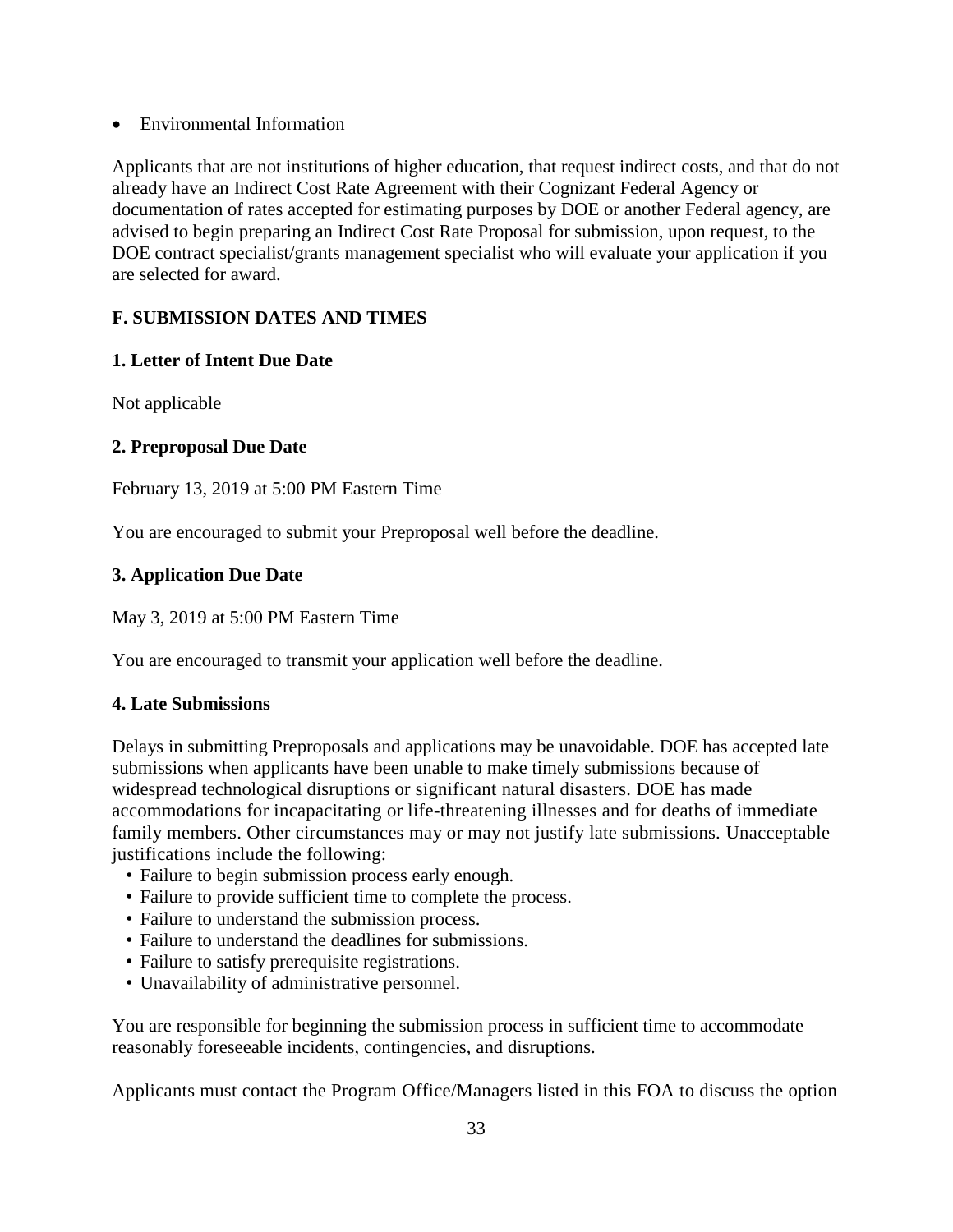of a late submission. Contacting the Program Office/Managers after the deadline may reduce the likelihood that a request will be granted. DOE notes that not all requests for late submission will be approved.

### <span id="page-39-0"></span>**G. INTERGOVERNMENTAL REVIEW**

This program is not subject to Executive Order 12372 Intergovernmental Review of Federal Programs.

# <span id="page-39-1"></span>**H. FUNDING RESTRICTIONS**

Funding for all awards and future budget periods are contingent upon the availability of funds appropriated by Congress for the purpose of this program and the availability of future-year budget authority.

**Cost Principles**: Costs must be allowable, allocable and reasonable in accordance with the applicable Federal cost principles referenced in 2 CFR 200 as modified by 2 CFR 910 (DOE Financial Assistance Regulation).

**Pre-award Costs**: Recipients may charge to an award resulting from this FOA pre-award costs that were incurred within the ninety (90) calendar day period immediately preceding the effective date of the award, if the costs are allowable in accordance with the applicable Federal cost principles referenced in 2 CFR 200 as modified by 2 CFR 910 (DOE Financial Assistance Regulation). Recipients must obtain the prior approval of the contracting officer for any preaward costs that are for periods greater than this 90-day calendar period.

Pre-award costs are incurred at the applicant's risk. DOE is under no obligation to reimburse such costs if for any reason the applicant does not receive an award or if the award is made for a lesser amount than the applicant expected.

# <span id="page-39-2"></span>**I. OTHER SUBMISSION AND REGISTRATION REQUIREMENTS**

### **1. Systems to Register In**

Applicants must complete a series of registrations and enrollments to submit applications in response to this FOA. Applicants not currently registered with SAM and Grants.gov should allow **at least 4 weeks** to complete these requirements.

You should start the process as soon as possible.

You may not be able to use your preferred Internet browser: Each system has its own requirements.

Applicants must obtain a DUNS number at [https://fedgov.dnb.com/webform.](http://fedgov.dnb.com/webform)

Applicants must register with SAM at [https://www.sam.gov/.](http://www.sam.gov/) If you had an active registration in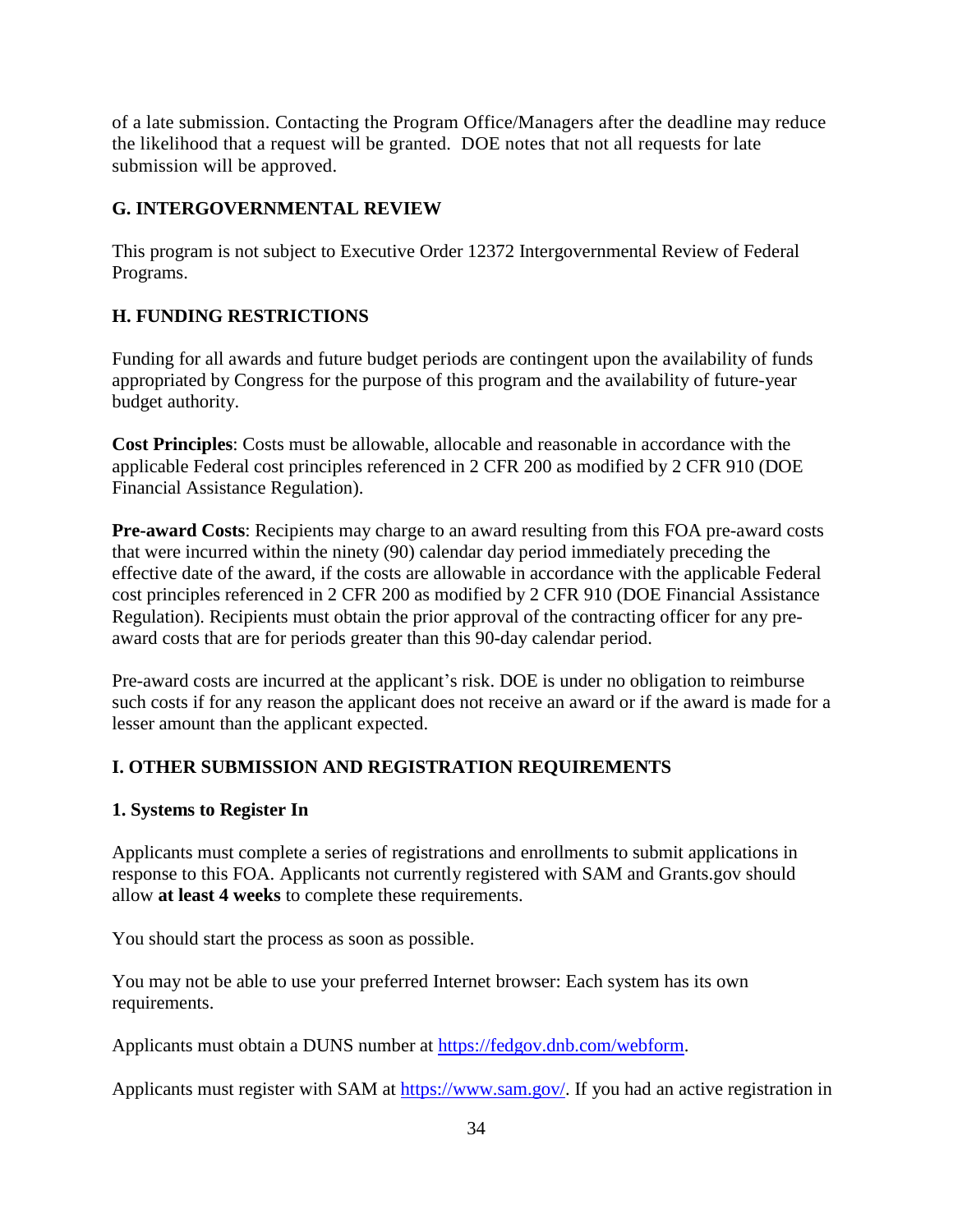the Central Contractor Registry (CCR), you should have an active registration in SAM. More information about SAM registration for applicants is found at [https://www.sam.gov/sam/transcript/Quick\\_Guide\\_for\\_Grants\\_Registrations.pdf.](https://www.sam.gov/sam/transcript/Quick_Guide_for_Grants_Registrations.pdf) SAM maintains a complete user guide at [https://www.sam.gov/sam/SAM\\_Guide/SAM\\_User\\_Guide.htm.](https://www.sam.gov/sam/SAM_Guide/SAM_User_Guide.htm)

Applicants must provide a Taxpayer Identification Number (TIN) to complete their registration in SAM.gov. An applicant's TIN is an EIN assigned by the Internal Revenue Service (IRS). In limited circumstances, a Social Security Number (SSN) assigned by the Social Security Administration (SSA) may be used as a TIN. You may obtain an EIN from the IRS at [https://www.irs.gov/businesses/small-businesses-self-employed/apply-for-an-employer](https://www.irs.gov/businesses/small-businesses-self-employed/apply-for-an-employer-identification-number-ein-online)[identification-number-ein-online.](https://www.irs.gov/businesses/small-businesses-self-employed/apply-for-an-employer-identification-number-ein-online)

DOE discourages the use of a SSN as a TIN. You are encouraged to obtain a TIN from the IRS using the website listed above.

Applicants must register with FedConnect at [www.fedconnect.net.](http://www.fedconnect.net/) The full, binding version of assistance agreements will be posted to FedConnect.

Recipients must register with the Federal Funding Accountability and Transparency Act Subaward Reporting System at [https://www.fsrs.gov.](https://www.fsrs.gov/) This registration must be completed before an award may be made: you are advised to register while preparing your application.

#### **2. Registering in Grants.gov**

Applicants must register with Grants.gov, following the instructions at [https://www.grants.gov/web/grants/applicants/registration.html.](https://www.grants.gov/web/grants/applicants/registration.html)

#### **3. Where to Submit an Application**

You must submit the application through Grants.gov at [https://www.grants.gov/,](https://www.grants.gov/) using either the online webforms or downloaded forms. (Additional instructions are provided in Section IV, A. of this FOA.)

Submit electronic applications through the "Apply for Grants" function at [www.grants.gov.](http://www.grants.gov/) If you have problems completing the registration process or submitting your application, call grants.gov at 1-800-518-4726 or send an email to [support@grants.gov.](mailto:support@grants.gov)

Please ensure that you have read the applicable instructions, guides, help notices, frequently asked questions, and other forms of technical support on grants.gov.

#### **4. DOE SC Portfolio Analysis and Management System (PAMS)**

After you submit your application through grants.gov, the application will automatically transfer into the PAMS for processing by the DOE SC. Many functions for grants and cooperative agreements can be done in PAMS, which is available at [https://pamspublic.science.energy.gov.](https://pamspublic.science.energy.gov/)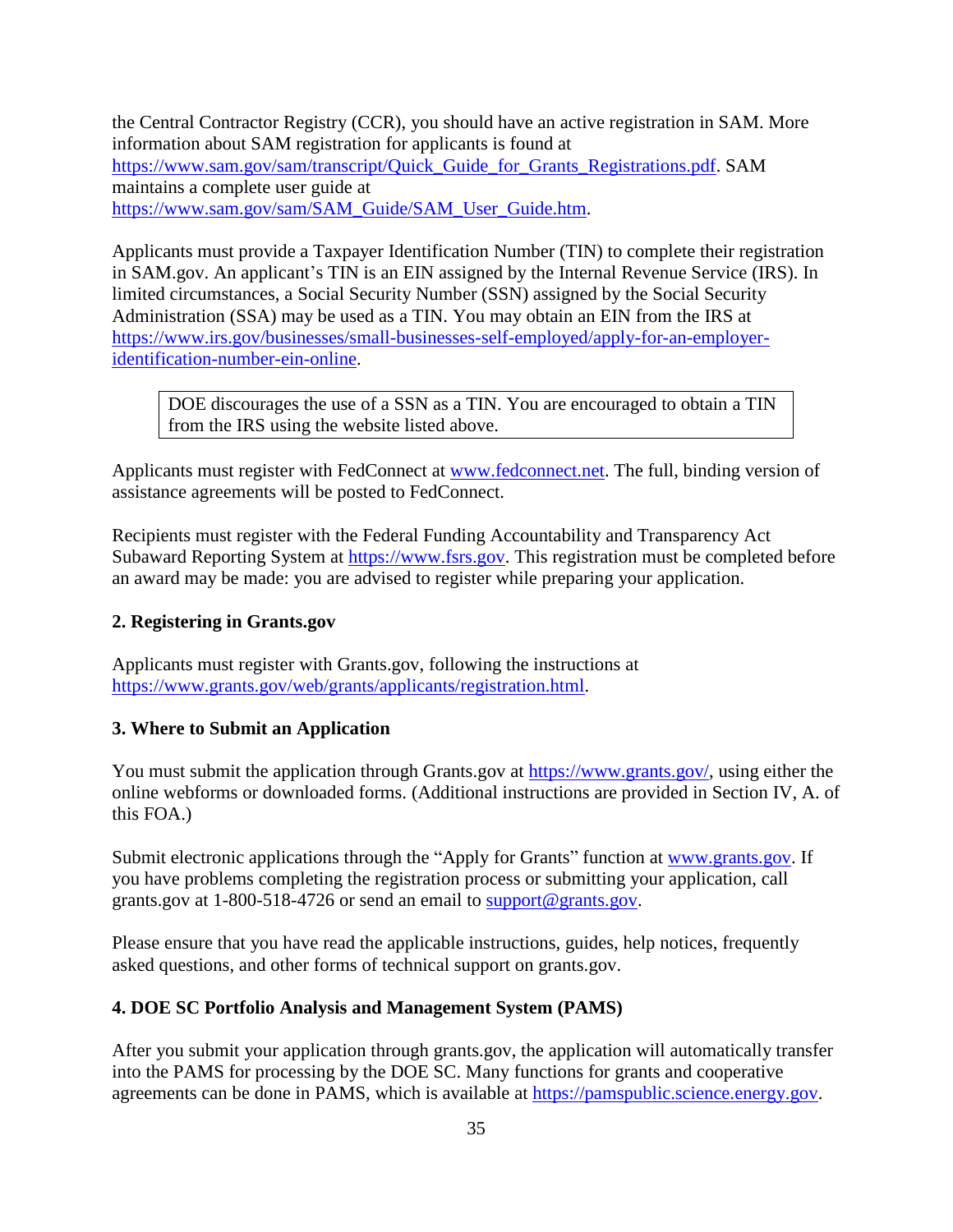You will want to "register to" your application: a process of linking yourself to the application after it has been submitted through Grants.gov and processed by DOE.

You must register in PAMS to submit a Preproposal or a letter of intent.

You may use the Internet Explorer, Firefox, Google Chrome, or Safari browsers to access PAMS.

Notifications sent from the PAMS system will come from the PAMS email address [<PAMS.Autoreply@science.doe.gov>](mailto:PAMS.Autoreply@science.doe.gov). Please make sure your email server/software allows delivery of emails from the PAMS email address to yours.

Registering to PAMS is a two-step process; once you create an individual account, you must associate yourself with ("register to") your institution. Detailed steps are listed below.

### 1. CREATE PAMS ACCOUNT:

To register, click the "Create New PAMS Account" link on the website [https://pamspublic.science.energy.gov/.](https://pamspublic.science.energy.gov/)

- Click the "No, I have never had an account" link and then the "Create Account" button.
- You will be prompted to enter your name and email address, create a username and password, and select a security question and answer. Once you have done this, click the "Save and Continue" button.
- On the next page, enter the required information (at least one phone number and your mailing address) and any optional information you wish to provide (e.g., FAX number, website, mailstop code, additional email addresses or phone numbers, Division/Department). Click the "Create Account" button.
- Read the user agreement and click the "Accept" button to indicate that you understand your responsibilities and agree to comply with the rules of behavior for PAMS.
- PAMS will take you to the "Having Trouble Logging In?" page. (If you have been an SC merit reviewer or if you have previously submitted an application, you may already be linked to an institution in PAMS. If this happens, you will be taken to the PAMS home page.)

2. REGISTER TO YOUR INSTITUTION:

- Click the link labeled "Option 2: I know my institution and I am here to register to the institution." (Note: If you previously created a PAMS account but did not register to an institution at that time, you must click the Institutions tab and click the "Register to Institution" link.)
- PAMS will take you to the "Register to Institution" page.
- Type a word or phrase from your institution name in the field labeled, "Institution Name like," choose the radio button next to the item that best describes your role in the system, and click the "Search" button. A "like" search in PAMS returns results that contain the word or phrase you enter; you do not need to enter the exact name of the institution, but you should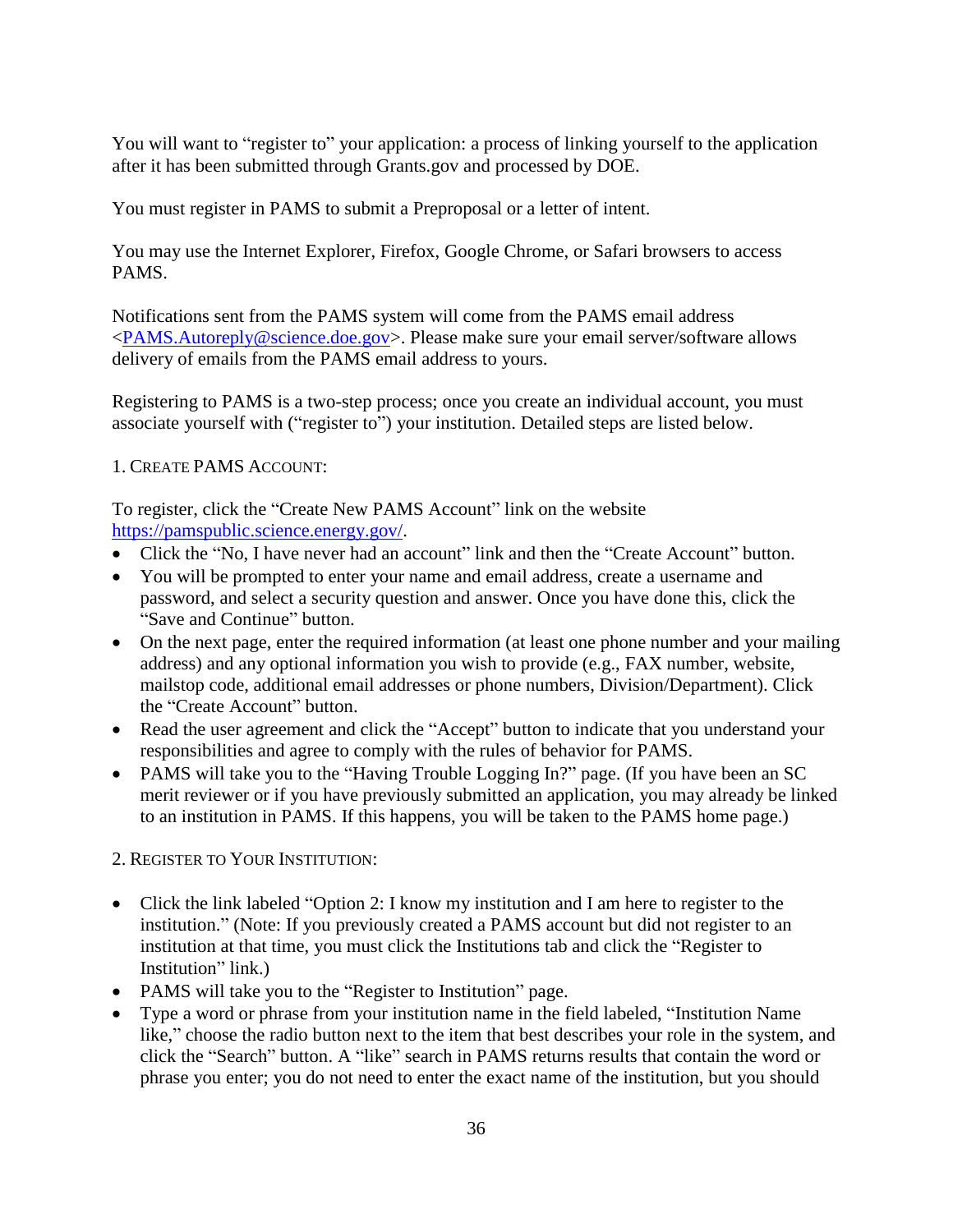enter a word or phrase contained within the institution name. (If your institution has a frequently used acronym, such as ANL for Argonne National Laboratory or UCLA for the Regents of the University of California, Los Angeles, you may find it easiest to search for the acronym under "Institution Name like." Many institutions with acronyms are listed in PAMS with their acronyms in parentheses after their names.)

- Find your institution in the list that is returned by the search and click the "Actions" link in the Options column next to the institution name to obtain a dropdown list. Select "Add me to this institution" from the dropdown. PAMS will take you to the "Institutions – List" page.
- If you do not see your institution in the initial search results, you can search again by clicking the "Cancel" button, clicking the Option 2 link, and repeating the search.
- If, after searching, you think your institution is not currently in the database, click the "Cannot Find My Institution" button and enter the requested institution information into PAMS. Click the "Create Institution" button. PAMS will add the institution to the system, associate your profile with the new institution, and return you to the "Institutions – List" page when you are finished.

For help with PAMS, click the "External User Guide" link on the PAMS website, [https://pamspublic.science.energy.gov/.](https://pamspublic.science.energy.gov/) You may also contact the PAMS Help Desk, which can be reached Monday through Friday, 9AM – 5:30 PM Eastern Time. Telephone: (855) 818-1846 (toll free) or (301) 903-9610, email: [sc.pams-helpdesk@science.doe.gov.](mailto:sc.pams-helpdesk@science.doe.gov) All submission and inquiries about this FOA should reference DE-FOA-0002054.

### **5. Viewing Submitted Applications**

Each grants.gov application submitted to the DOE SC automatically transfers into PAMS and is subsequently assigned to a program manager. At the time of program manager assignment, the three people listed on the SF-424 (R&R) cover page will receive an email with the subject line, "Receipt of Proposal 0000xxxxxx by the DOE Office of Science." These three people are the PI (Block 14), Authorized Representative (Block 19), and Point of Contact (Block 5). In PAMS notation, applications are known as proposals, the PI is known as the PI, the Authorized Representative is known as the Sponsored Research Officer/Business Officer/Administrative Officer (SRO/BO/AO), and the Point of Contact is known as the POC.

There will be a period of time between the application's receipt at grants.gov and its assignment to a DOE SC program manager. Program managers are typically assigned two weeks after applications are due at grants.gov: please refrain from attempting to view the proposal in PAMS until you receive an email providing the assignment of a program manager.

Once the email is sent, the PI, SRO/BO/PO, and POC will each be able to view the submitted proposal in PAMS. Viewing the proposal is optional.

You may use the Internet Explorer, Firefox, Google Chrome, or Safari browsers to access PAMS.

Following are two sets of instructions for viewing the submitted proposal, one for individuals who already have PAMS accounts and one for those who do not.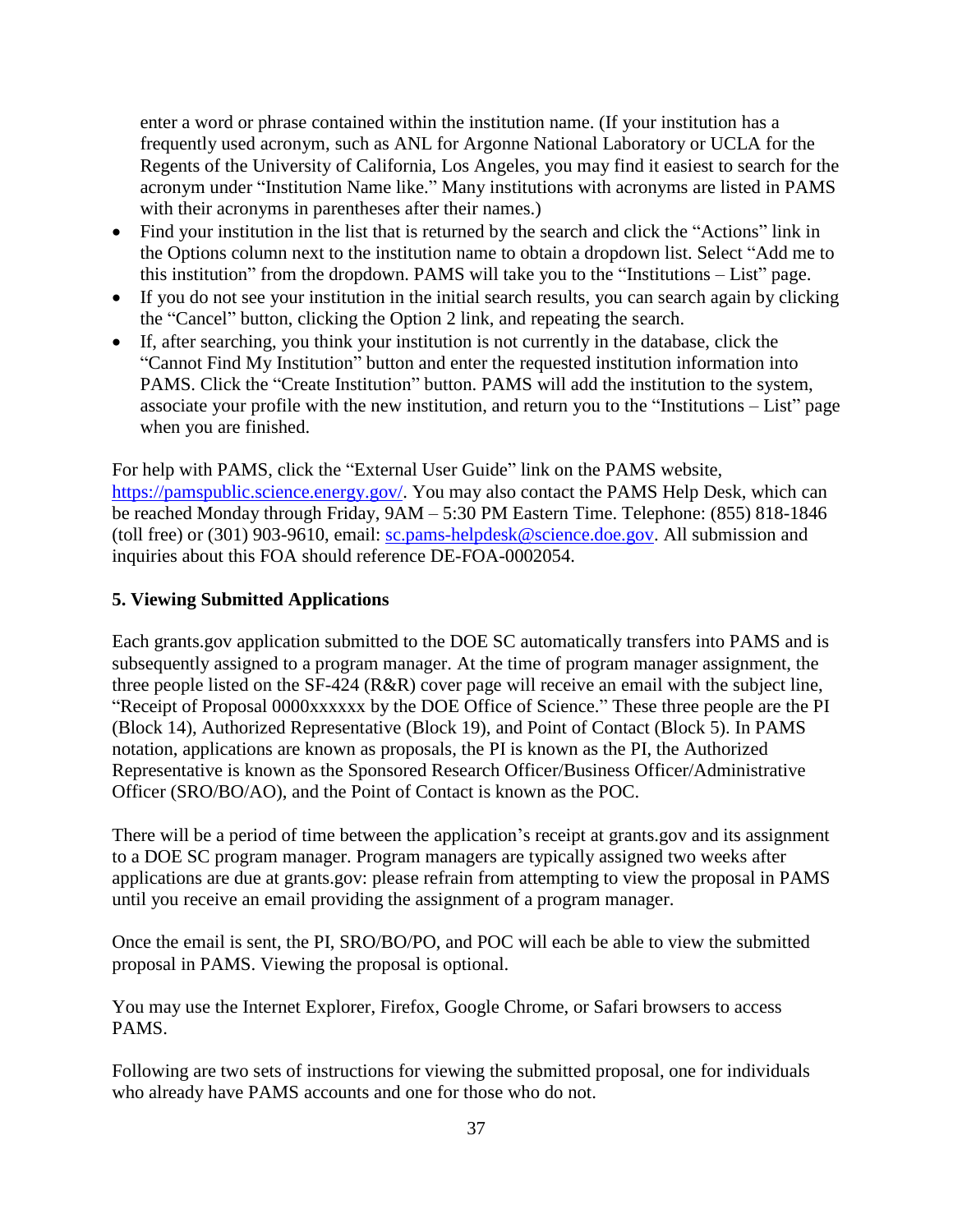If you already have a PAMS account, follow these instructions:

- 1. Log in to PAMS at [https://pamspublic.science.energy.gov/.](https://pamspublic.science.energy.gov/)
- 2. Click the "Proposals" tab and click "Access Previously Submitted Grants.gov Proposal."
- 3. Enter the following information:
	- Proposal ID: Enter the ten-digit PAMS proposal ID, including the leading zeros (e.g., 00002xxxxx). Do not use the grants.gov proposal number. Use the PAMS number previously sent to you in the email with subject line, "Receipt of Proposal …".
	- Email (as entered in grants.gov application): Enter your email address as it appears on the SF424(R&R) Cover Page.
	- Choose Role: Select the radio button in front of the role corresponding to the SF-424 (R&R) cover page. If your name appears in block 19 of the SF-424 (R&R) cover page as the authorizing representative, select "SRO/BO/AO (Sponsored Research Officer/Business Officer/Administrative Officer)." If your name appears in block 14 of the SF424 R&R cover page as the PI, select "Principal Investigator (PI)." If your name appears in block 5 of the SF424 R&R as the point of contact, select "Other (POC)."
- 4. Click the "Save and Continue" button. You will be taken to your "My Proposals" page. The grants.gov proposal will now appear in your list of proposals. Click the "Actions/Views" link in the options column next to this proposal to obtain a dropdown list. Select "Proposal" from the dropdown to see the proposal. Note that the steps above will work only for proposals submitted to the DOE SC since May 2012.

If you do not already have a PAMS account, follow these instructions:

- 1. To register, click the "Create New PAMS Account" link on the website [https://pamspublic.science.energy.gov/.](https://pamspublic.science.energy.gov/)
- 2. Click the "No, I have never had an account" link and then the "Create Account" button.
- 3. You will be prompted to enter your name and email address, create a username and password, and select a security question and answer. Once you have done this, click the "Save and Continue" button.
- 4. On the next page, enter the required information (at least one phone number and your mailing address) and any optional information you wish to provide (e.g., FAX number, website, mailstop code, additional email addresses or phone numbers, Division/Department). Click the "Create Account" button.
- 5. Read the user agreement and click the "Accept" button to indicate that you understand your responsibilities and agree to comply with the rules of behavior for PAMS.
- 6. You will be taken to the Register to Institution page. Select the link labeled, "Option 1: My institution has submitted a proposal in grants.gov. I am here to register as an SRO, PI, or POC (Sponsored Research Officer, Principal Investigator, or Point of Contact)."
- 7. Enter the following information:
	- Proposal ID: Enter the ten-digit PAMS proposal ID, including the leading zeros (e.g., 00002xxxxx). Do not use the grants.gov proposal number. Use the PAMS number previously sent to you in the email with subject line, "Receipt of Proposal …".
	- Email (as entered in grants.gov proposal): Enter your email address as it appears on the SF424(R&R) Cover Page.
	- Choose Role: Select the radio button in front of the role corresponding to the SF-424 (R&R) cover page. If your name appears in block 19 of the SF-424 (R&R) cover page as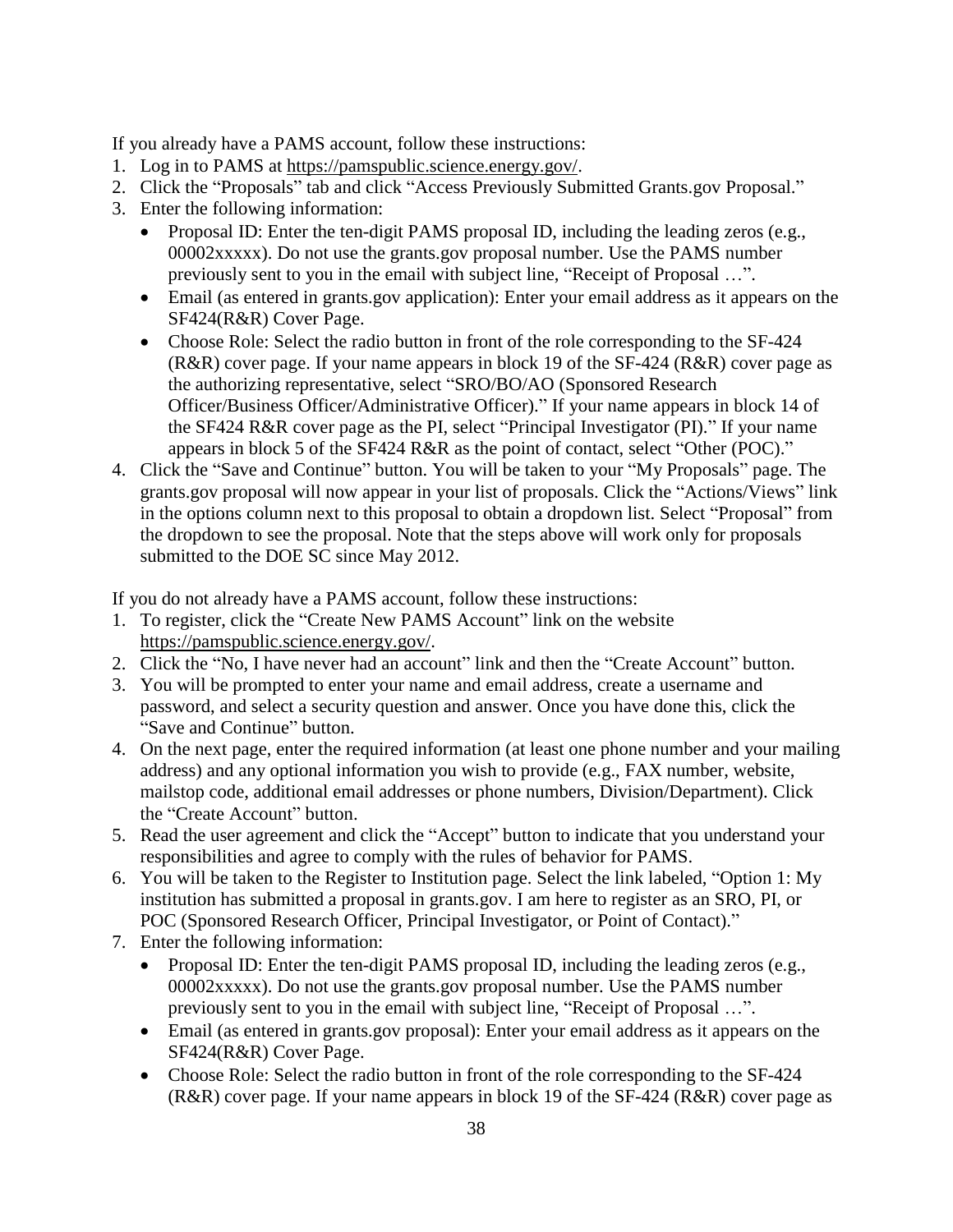the authorizing representative, select "SRO/BO/AO (Sponsored Research Officer/Business Officer/Administrative Officer)." If your name appears in block 14 of the SF424 R&R cover page as the PI, select "Principal Investigator (PI)." If your name appears in block 5 of the SF424 R&R as the point of contact, select "Other (POC)."

8. Click the "Save and Continue" button. You will be taken to your "My Proposals" page. The grants.gov proposal will now appear in your list of proposals. Click the "Actions/Views" link in the options column next to this proposal to obtain a dropdown list. Select "Proposal" from the dropdown to see the proposal.

If you were listed as the PI on a prior submission but you have not previously created an account, you may already be listed in PAMS. If this is the case, you will be taken to the PAMS home page after agreeing to the Rules of Behavior. If that happens, follow the instructions listed above under "If you already have a PAMS account…" to access your grants.gov proposal.

The steps above will work only for proposals submitted to the DOE SC since May 2012.

For help with PAMS, click the "External User Guide" link on the PAMS website, [https://pamspublic.science.energy.gov/.](https://pamspublic.science.energy.gov/) You may also contact the PAMS Help Desk, which can be reached Monday through Friday, 9 AM – 5:30 PM Eastern Time. Telephone: (855) 818-1846 (toll free) or (301) 903-9610, Email: [sc.pams-helpdesk@science.doe.gov.](mailto:sc.pams-helpdesk@science.doe.gov) All submissions and inquiries about this FOA should reference **DE-FOA-0002054.**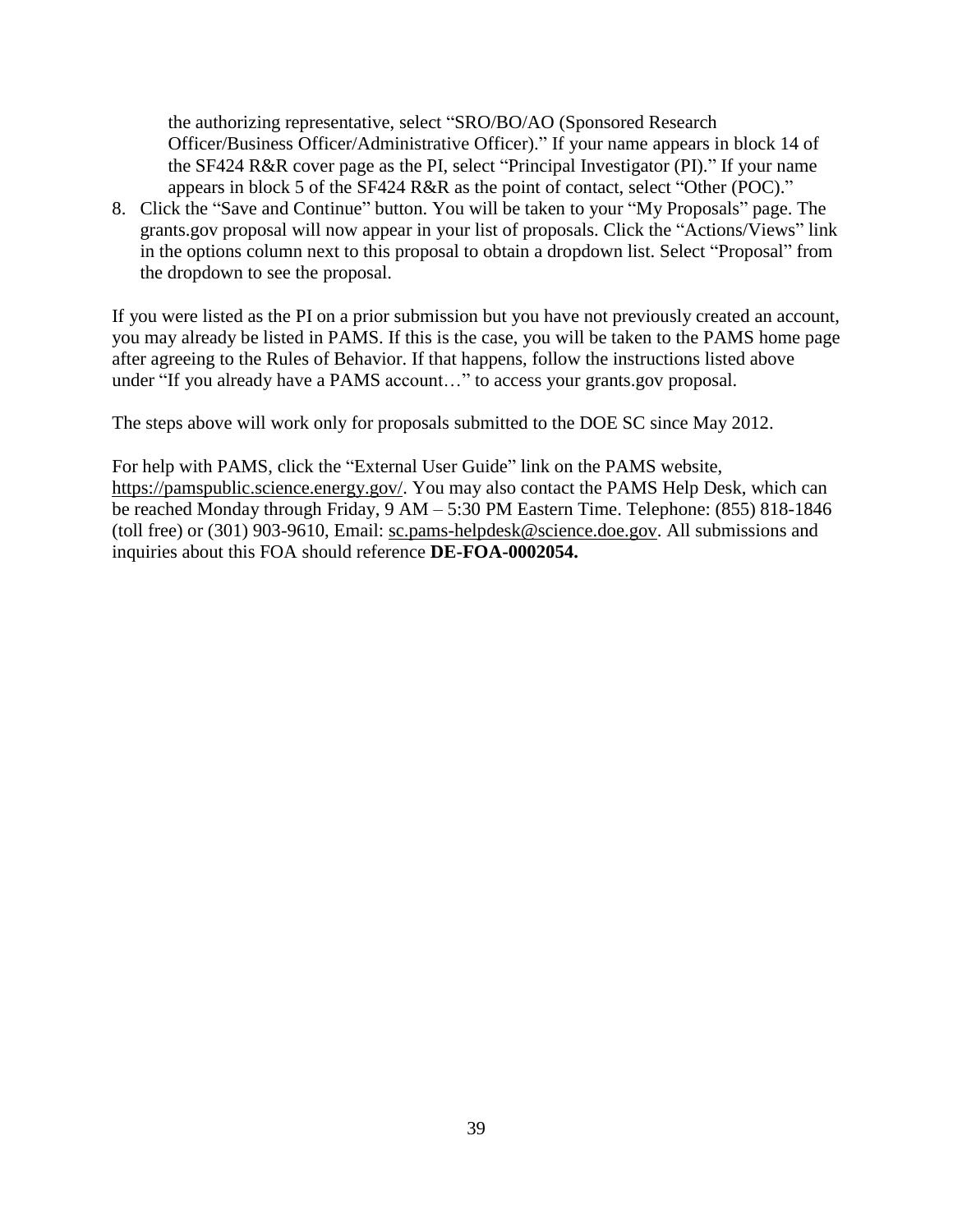### **Section V - APPLICATION REVIEW INFORMATION**

# <span id="page-45-1"></span><span id="page-45-0"></span>**A. CRITERIA**

### **1. Initial Review Criteria**

Prior to a comprehensive merit evaluation, DOE will perform an initial review in accordance with 10 CFR 605.10(b) to determine that (1) the applicant is eligible for the award; (2) the information required by the FOA has been submitted; (3) all mandatory requirements are satisfied; and (4) the proposed project is responsive to the objectives of the funding opportunity announcement. In addition to the criteria required by regulation, DOE will apply the following criteria in its initial review of applications: (5) the proposed project is not duplicative of current programmatic work; (6) for multi-institutional applications, the lead institution is performing the largest percentage of the effort as determined by the budget allocations (applications that do not include budget information for all participating institutions will be considered non-responsive); and (7) there is a corresponding, qualified Preproposal for the application. Applications that fail to pass the initial review will not be forwarded for merit review and will be eliminated from further consideration.

In particular, to be responsive to the objectives of this FOA, the proposed research **must**:

- 1. 1.Focus on the Priority Research Opportunities for experimental and theoretical research identified in the BES Roundtable Reports *Basic Energy Sciences Roundtable on Opportunities for Quantum Computing in Chemical and Materials Sciences* or *Basic Energy Sciences Roundtable on Opportunities for Basic Research for Next-Generation Quantum Systems.* (https://science.energy.gov/~/media/bes/pdf/reports/2018/Quantum\_computing.pdf and https://science.energy.gov/~/media/bes/pdf/reports/2018/Quantum\_systems.pdf )
- 2. For proposals to use quantum computing, the proposal must specify the specific quantum computers, emulators and/or annealers to be used in the research.
- 3. Not focus solely on algorithmic advances, software tools, or on engineering and/or building quantum computers
- 4. Not focus on engineering design or systematic optimization of devices

### **2. Merit Review Criteria**

Applications will be subjected to scientific merit review (peer review) and will be evaluated against the following criteria, with the first four listed in descending order of importance as found in 10 CFR 605.10 (d), the SC Financial Assistance Program Rule.

- 1. Scientific and/or Technical Merit of the Project;
- 2. Appropriateness of the Proposed Method or Approach;
- 3. Competency of Applicant's Personnel and Adequacy of Proposed Resources; and
- 4. Reasonableness and Appropriateness of the Proposed Budget.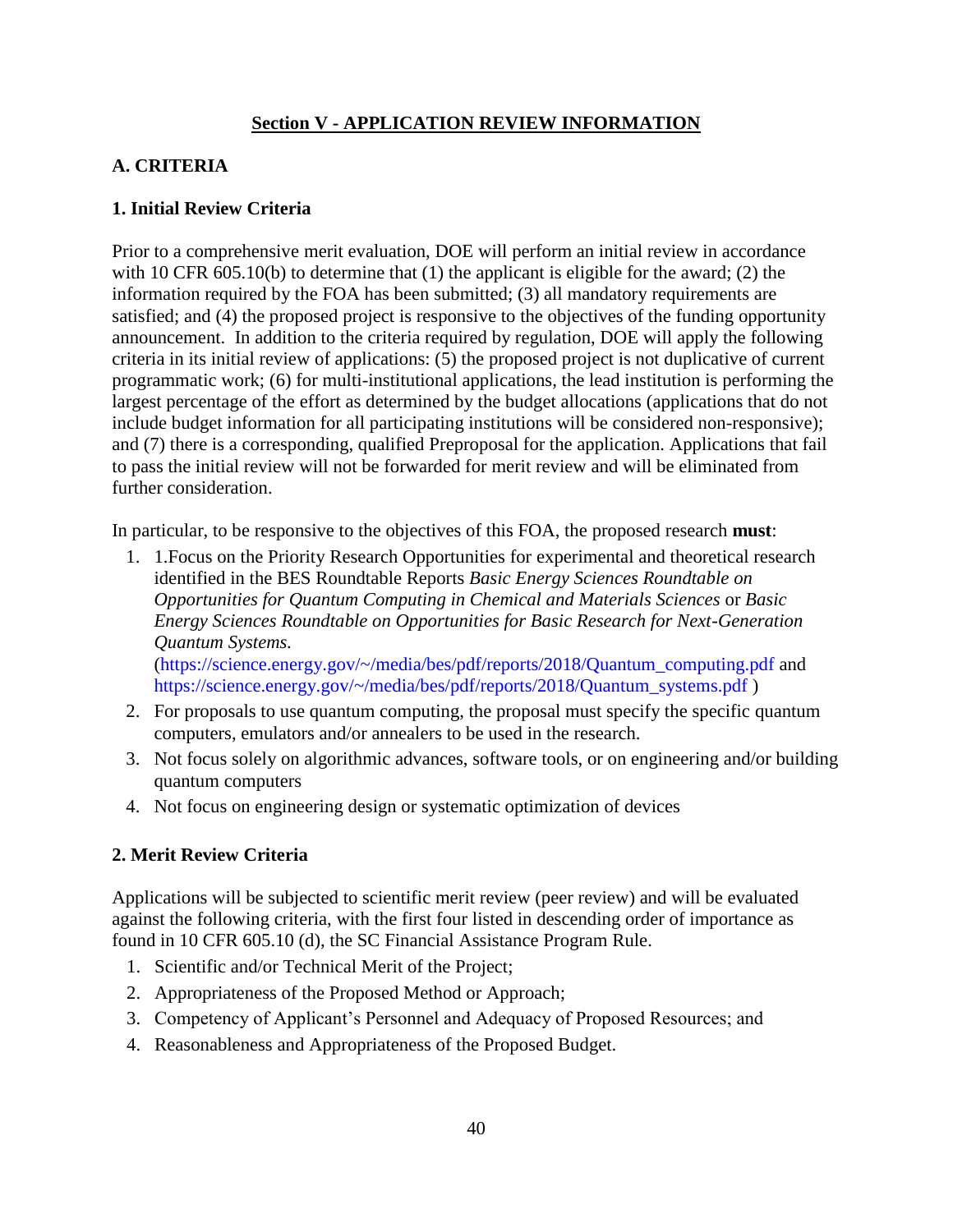In addition to the merit review criteria established by regulation, DOE will ask its merit reviewers to evaluate:

5. Adequacy of the Management Plan

Note that external peer reviewers are selected with regard to both their scientific expertise and the absence of conflict-of-interest issues. Both Federal and non-Federal reviewers may be used, and submission of an application constitutes agreement that this is acceptable to the investigator(s) and the submitting institution.

The questions below are provided to the merit reviewers to elaborate the criteria established by regulation:

SCIENTIFIC AND/OR TECHNICAL MERIT OF THE PROPOSED RESEARCH

- What is the scientific innovation of the proposed research?
- What is the likelihood of achieving valuable and impactful results?
- How does the proposed research advance QIS-related research?
- Is the Data Management Plan suitable for the proposed research?

### APPROPRIATENESS OF THE PROPOSED METHOD OR APPROACH

- How logical are the hypotheses and how feasible are the research approaches to test these hypotheses?
- How innovative is the proposed method or approach?
- How well does the applicant recognize significant potential problems and consider alternative strategies?

COMPETENCY OF APPLICANT'S PERSONNEL AND ADEQUACY OF PROPOSED RESOURCES

- What is the past performance and qualifications of the PI and the broader team of researchers?
- How likely is the plan for accessing the required facilities (including, as appropriate, quantum computers, annealers, and/or simulators) to be successful?
- How does the proposed work take advantage of unique facilities and capabilities?

REASONABLENESS AND APPROPRIATENESS OF THE PROPOSED BUDGET

- How adequate are the proposed budget and staffing levels to carry out the proposed research?
- How reasonable and appropriate is the budget for the scope?

### MANAGEMENT PLAN

 What are the strengths and weaknesses of the application's management plan, including the proposed timeline?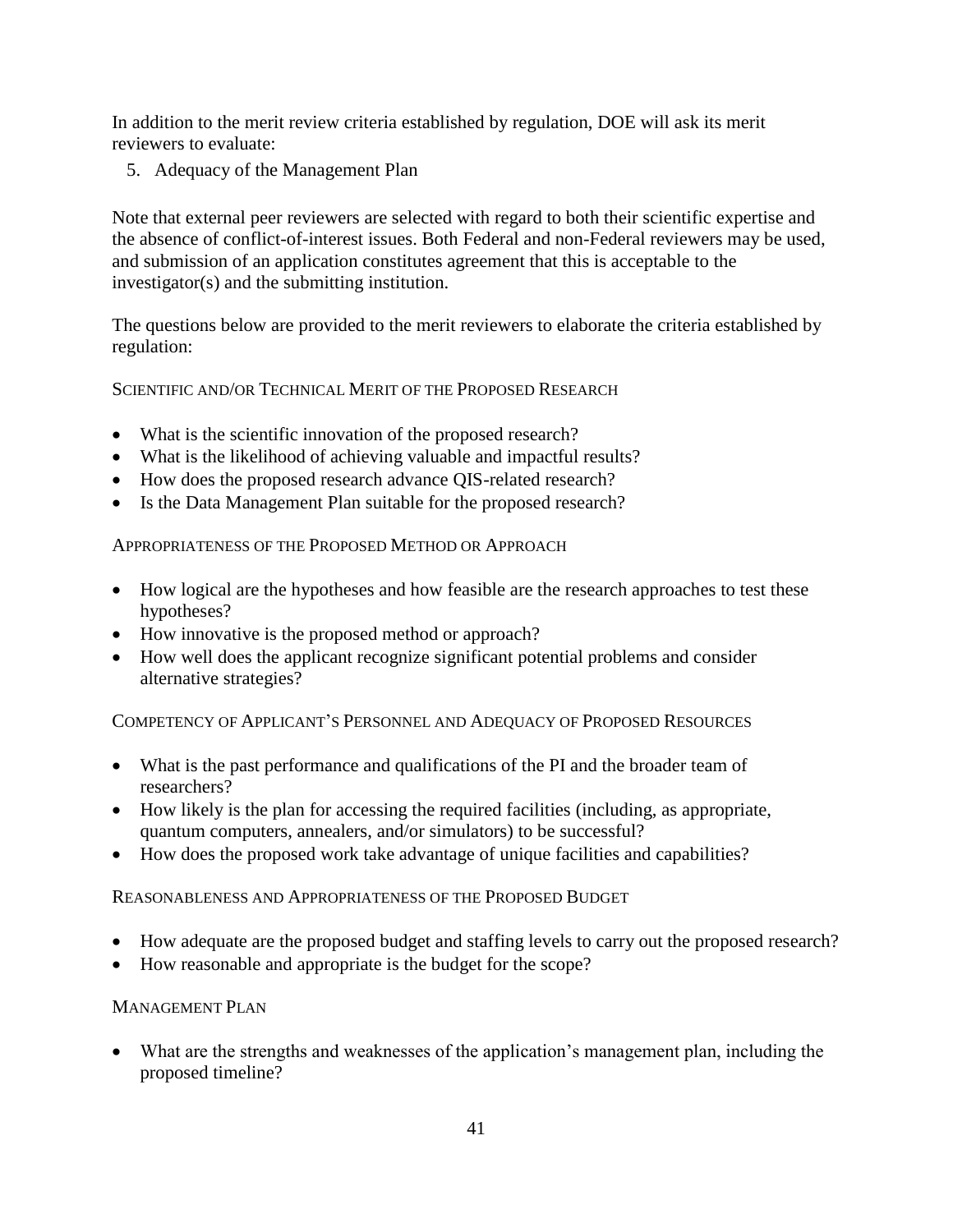• For multi-investigator research, how will synergy be achieved among the participants, including integration of experimental and theoretical work (if both are included in the proposed research)?

### <span id="page-47-0"></span>**B. REVIEW AND SELECTION PROCESS**

### **1. Merit Review**

Applications that pass the initial review will be subjected to a formal merit review and will be evaluated based on the criteria codified at 10 CFR 605.10(d) in accordance with the guidance provided in the "Office of Science Merit Review System for Financial Assistance," which is available at: [https://science.energy.gov/grants/policy-and-guidance/merit-review-system/.](http://science.energy.gov/grants/policy-and-guidance/merit-review-system/)

### **2. Program Policy Factors**

The Selection Official may consider any of the following program policy factors in making the selection, listed in no order of significance:

- Availability of funds
- Relevance of the proposed activity to SC-BES priorities (see <https://science.energy.gov/bes/mse/> and [https://science.energy.gov/bes/csgb/\)](https://science.energy.gov/bes/csgb/)
- Ensuring an appropriate balance and diversity for activities within SC-BES programs
- Performance under current awards
- Delineation of the scope of the proposed research from other research activities in which the principal investigators are involved, particularly those supported by DOE and by other federal agencies
- Degree of engagement by the lead institution for team proposals

#### **3. Selection**

The Selection Official will consider the findings of the merit review and may consider any of the Program Policy Factors described above.

#### **4. Review of Risk**

Pursuant to 2 CFR 200.205, DOE will conduct an additional review of the risk posed by applications submitted under this FOA. Such review of risk will include:

- Technical merit of the application,
- Reports and findings from audits performed under 2 CFR 200 or OMB Circular A-133, and
- Systems maintained under 2 CFR 180.

DOE may make use of other publicly available information and the history of an applicant's performance under DOE or other Federal agency awards.

Applicants with no prior performance of DOE awards may be asked to provide information about their financial stability and or their ability to comply with the management standards of 2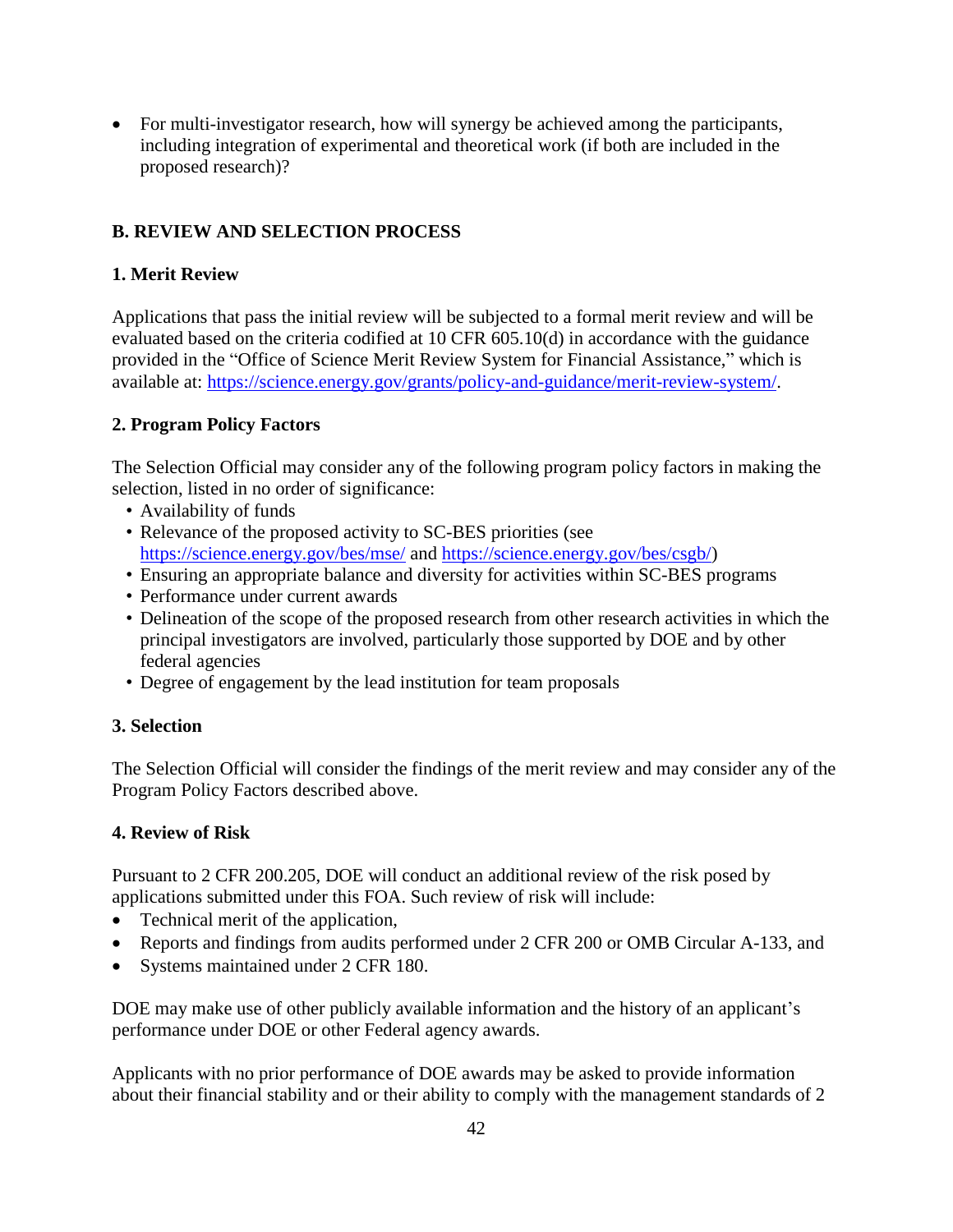#### CFR 200.

#### REPORTING OF MATTERS RELATED TO RECIPIENT INTEGRITY AND PERFORMANCE (DECEMBER 2015)

DOE, prior to making a Federal award with a total amount of Federal share greater than the simplified acquisition threshold, is required to review and consider any information about the applicant that is in the designated integrity and performance system accessible through SAM (currently FAPIIS) (see 41 U.S.C. 2313); The applicant, at its option, may review information in the designated integrity and performance systems accessible through SAM and comment on any information about itself that a Federal awarding agency previously entered and is currently in the designated integrity and performance system accessible through SAM; DOE will consider any written comments by the applicant, in addition to the other information in the designated integrity and performance system, in making a judgment about the applicant's integrity, business ethics, and record of performance under Federal awards when completing the review of risk posed by applicants as described in §200.205 Federal awarding agency review of risk posed by applicants.

### **5. Discussions and Award**

The Government may enter into discussions with a selected applicant for any reason deemed necessary, including but not limited to the following: (1) the budget is not appropriate or reasonable for the requirement; (2) only a portion of the application is selected for award; (3) the Government needs additional information to determine that the recipient is capable of complying with the requirements in 2 CFR 200 as modified by 2 CFR 910 (DOE Financial Assistance Regulation); and/or (4) special terms and conditions are required. Failure to resolve satisfactorily the issues identified by the Government will preclude award to the applicant.

### <span id="page-48-0"></span>**C. ANTICIPATED NOTICE OF SELECTION AND AWARD DATES**

It is anticipated that the award selection will be completed by September 2019. It is expected that awards will be made in Fiscal Year 2019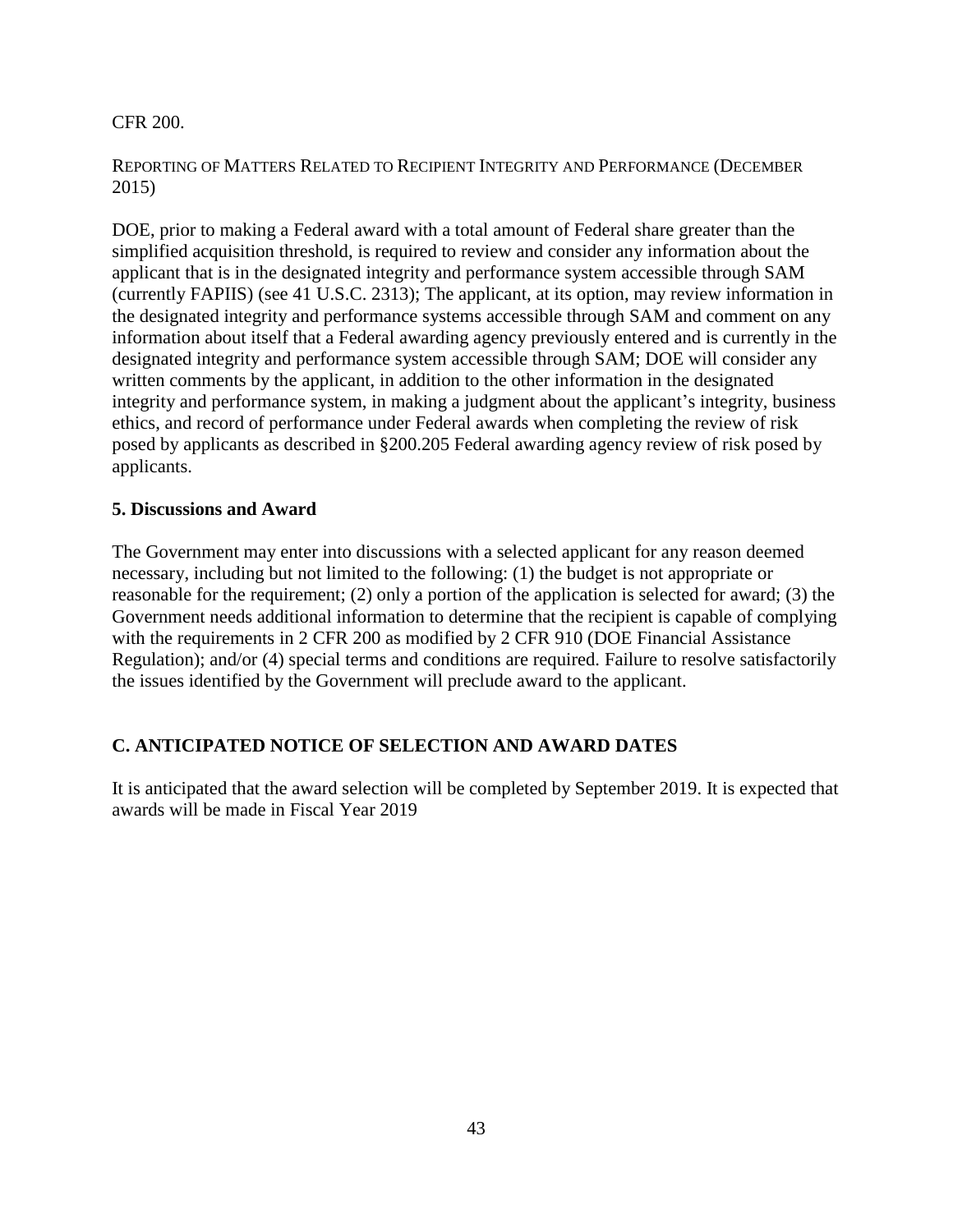### **Section VI - AWARD ADMINISTRATION INFORMATION**

### <span id="page-49-1"></span><span id="page-49-0"></span>**A. AWARD NOTICES**

### **1. Notice of Selection**

**Selected Applicants Notification**: DOE will notify applicants selected for award. This notice of selection is not an authorization to begin performance. (See Section IV, G. with respect to the allowability of pre-award costs.)

**Non-selected Notification**: Organizations whose applications have not been selected will be advised as promptly as possible. This notice will explain why the application was not selected.

### **2. Notice of Award**

An Assistance Agreement issued by the contracting officer is the authorizing award document. It normally includes, either as an attachment or by reference, the following items: (1) Special Terms and Conditions; (2) Applicable program regulations, if any; (3) Application as approved by DOE; (4) 2 CFR 200 as modified by 2 CFR 910 (DOE Financial Assistance Regulation); (5) National Policy Assurances To Be Incorporated As Award Terms; (6) Budget Summary; (7) General Terms and Conditions; and (8) Federal Assistance Reporting Checklist, which identifies the reporting requirements.

Research awards made under this funding opportunity will be subject to the government-wide Research Terms and Conditions published at [https://www.nsf.gov/pubs/policydocs/rtc/rtcoverlay\\_march17.pdf](https://www.nsf.gov/pubs/policydocs/rtc/rtcoverlay_march17.pdf) and the DOE Agency Specific Standard Research Terms and Conditions published at https://www.nsf.gov/pubs/policydocs/rtc/agencyspecifics/doe 417.pdf. These Terms and Conditions will be incorporated in the award by reference.

# <span id="page-49-2"></span>**B. ADMINISTRATIVE AND NATIONAL POLICY REQUIREMENTS**

#### **1. Administrative Requirements**

The administrative requirements for DOE grants and cooperative agreements are contained in 2 CFR 200 as modified by 2 CFR 910 (DOE Financial Assistance Regulation).

NONDISCLOSURE AND CONFIDENTIALITY AGREEMENTS REPRESENTATIONS (JUNE 2015)

In submitting an application in response to this FOA the Applicant represents that: (1) It **does not and will not** require its employees or contractors to sign internal nondisclosure or confidentiality agreements or statements prohibiting or otherwise restricting its employees or contactors from lawfully reporting waste, fraud, or abuse to a designated investigative or law enforcement representative of a Federal department or agency authorized to receive such information.

(2) It **does not and will not** use any Federal funds to implement or enforce any nondisclosure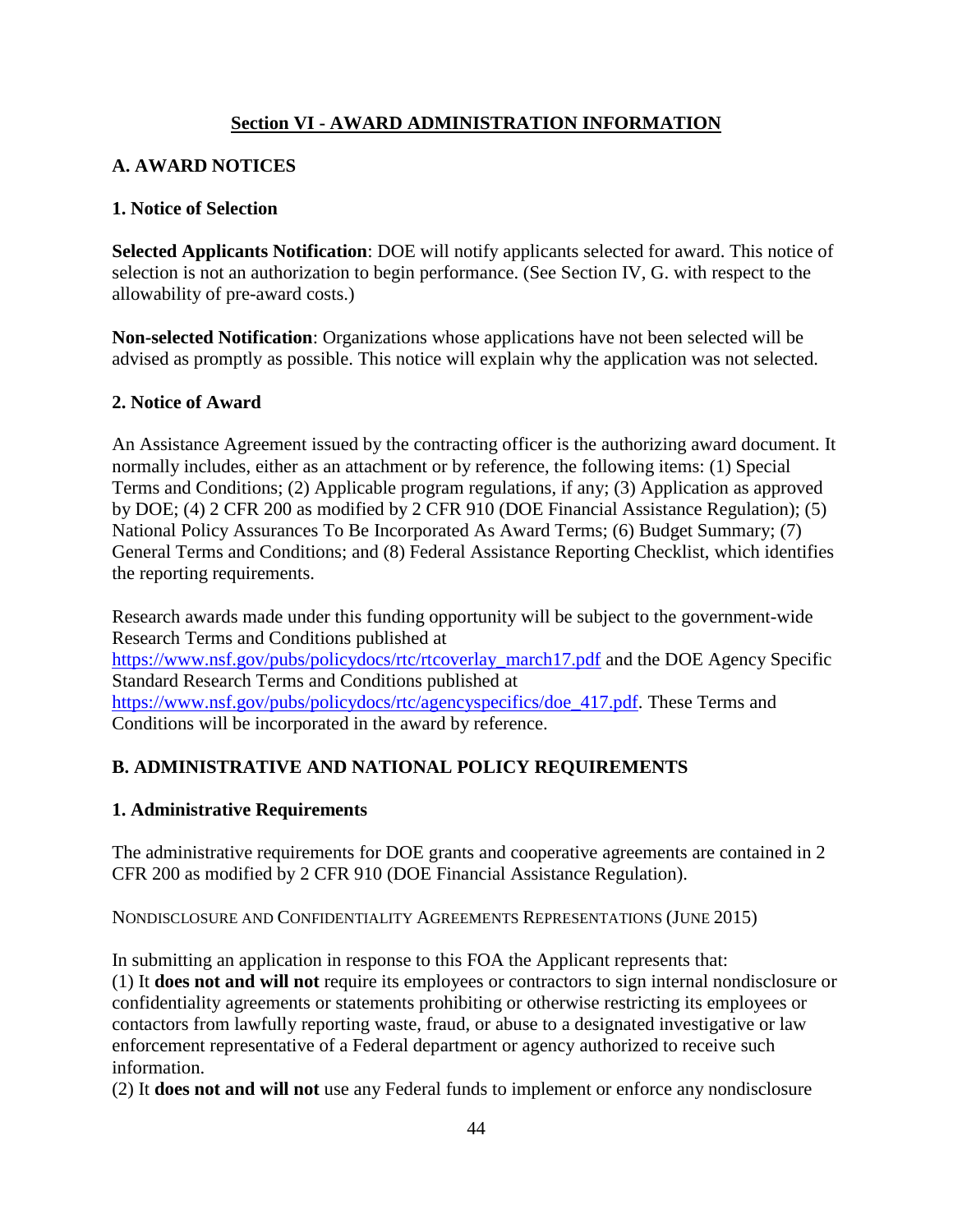and/or confidentiality policy, form, or agreement it uses unless it contains the following provisions:

- a. *''These provisions are consistent with and do not supersede, conflict with, or otherwise alter the employee obligations, rights, or liabilities created by existing statute or Executive order relating to (1) classified information, (2) communications to Congress, (3) the reporting to an Inspector General of a violation of any law, rule, or regulation, or mismanagement, a gross waste of funds, an abuse of authority, or a substantial and specific danger to public health or safety, or (4) any other whistleblower protection. The definitions, requirements, obligations, rights, sanctions, and liabilities created by controlling Executive orders and statutory provisions are incorporated into this agreement and are controlling.''*
- b. The limitation above shall not contravene requirements applicable to Standard Form 312, Form 4414, or any other form issued by a Federal department or agency governing the nondisclosure of classified information.
- c. Notwithstanding provision listed in paragraph (a), a nondisclosure or confidentiality policy form or agreement that is to be executed by a person connected with the conduct of an intelligence or intelligence-related activity, other than an employee or officer of the United States Government, may contain provisions appropriate to the particular activity for which such document is to be used. Such form or agreement shall, at a minimum, require that the person will not disclose any classified information received in the course of such activity unless specifically authorized to do so by the United States Government. Such nondisclosure or confidentiality forms shall also make it clear that they do not bar disclosures to Congress, or to an authorized official of an executive agency or the Department of Justice, that are essential to reporting a substantial violation of law.

#### REGISTRATION REQUIREMENTS

Additional administrative requirements for DOE grants and cooperative agreements are contained in 2 CFR 25 (See: [https://www.ecfr.gov\)](http://www.ecfr.gov/). Prime awardees must keep their data in SAM current at [https://www.sam.gov.](http://www.sam.gov/) SAM is the government-wide system that replaced the Central Contractor Registry (CCR). If you had an active registration in the CCR, you have an active registration in SAM. Subawardees at all tiers must obtain DUNS numbers and provide the DUNS to the prime awardee before the subaward can be issued.

#### SUBAWARD AND EXECUTIVE REPORTING

Additional administrative requirements necessary for DOE grants and cooperative agreements to comply with the Federal Funding and Transparency Act of 2006 (FFATA) are contained in 2 CFR 170. (See: [https://www.ecfr.gov](http://www.ecfr.gov/) ). Prime awardees must register with the new FSRS database and report the required data on their first tier subawardees. Prime awardees must report the executive compensation for their own executives as part of their registration profile in SAM.

#### PROHIBITION ON LOBBYING ACTIVITY

By accepting funds under this award, you agree that none of the funds obligated on the award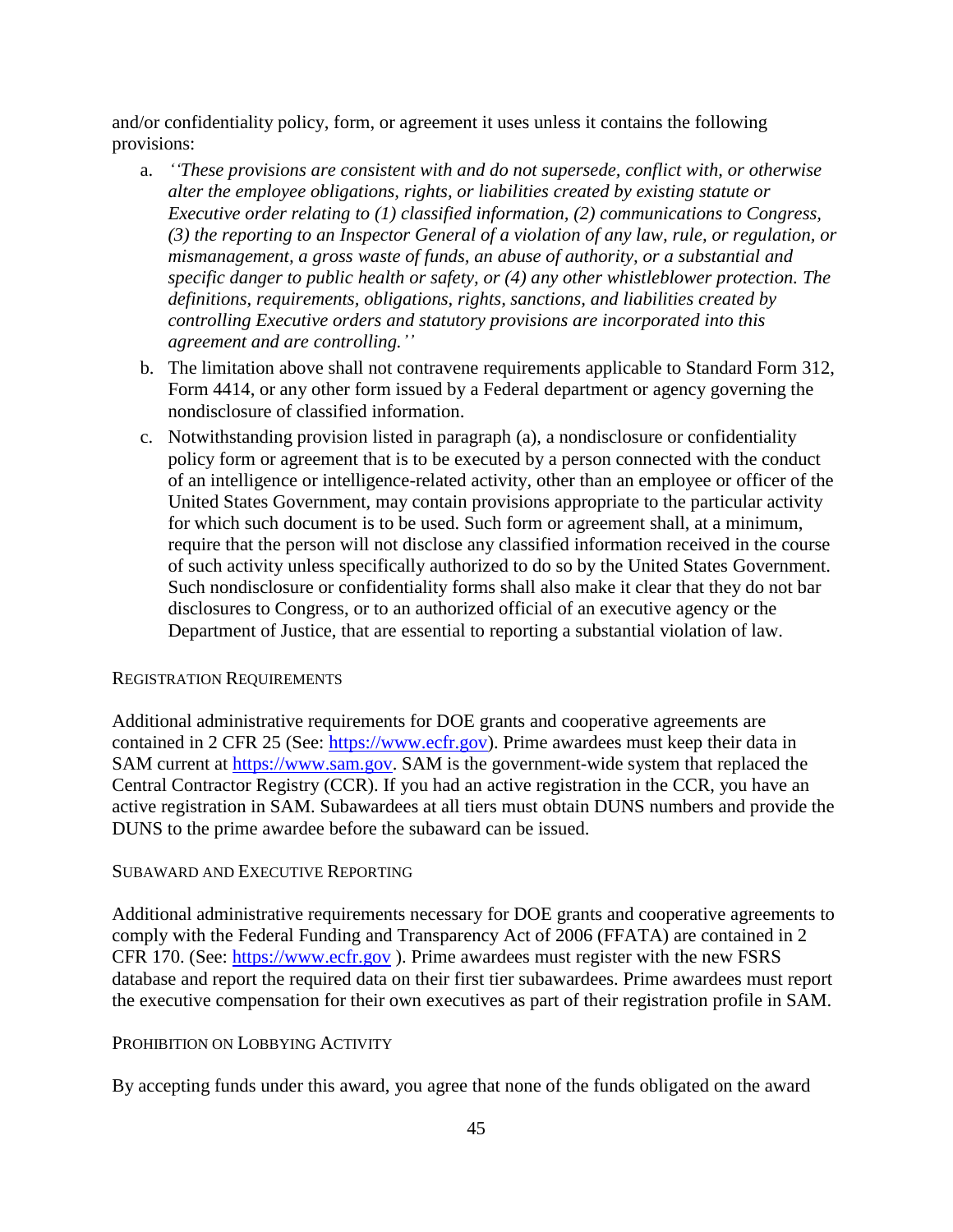shall be expended, directly or indirectly, to influence congressional action on any legislation or appropriation matters pending before Congress, other than to communicate to Members of Congress as described in 18 USC 1913. This restriction is in addition to those prescribed elsewhere in statute and regulation.

### **2. Terms and Conditions**

The DOE Special Terms and Conditions for Use in Most Grants and Cooperative Agreements are located at [https://energy.gov/management/office-management/operational](http://energy.gov/management/office-management/operational-management/financial-assistance/financial-assistance-forms)[management/financial-assistance/financial-assistance-forms](http://energy.gov/management/office-management/operational-management/financial-assistance/financial-assistance-forms) under Award Terms.

The standard DOE financial assistance intellectual property provisions applicable to various types of recipients are located at: [https://energy.gov/gc/standard-intellectual-property-ip-provisions-financial-assistance-awards](http://energy.gov/gc/standard-intellectual-property-ip-provisions-financial-assistance-awards)

### **3. National Policy Assurances**

The National Policy Assurances To Be Incorporated As Award Terms are located at [https://energy.gov/management/office-management/operational-management/financial](http://energy.gov/management/office-management/operational-management/financial-assistance/financial-assistance-forms)[assistance/financial-assistance-forms](http://energy.gov/management/office-management/operational-management/financial-assistance/financial-assistance-forms) under Award Terms.

### **4. Statement of Substantial Involvement**

Not applicable.

### **5. Additional Conditions**

#### CONFERENCE SPENDING (FEBRUARY 2015)

The recipient shall not expend any funds on a conference not directly and programmatically related to the purpose for which the grant or cooperative agreement was awarded that would defray the cost to the United States Government of a conference held by any Executive branch department, agency, board, commission, or office for which the cost to the United States Government would otherwise exceed \$20,000, thereby circumventing the required notification by the head of any such Executive Branch department, agency, board, commission, or office to the Inspector General (or senior ethics official for any entity without an Inspector General), of the date, location, and number of employees attending such conference.

### CORPORATE FELONY CONVICTION AND FEDERAL TAX LIABILITY REPRESENTATIONS (MARCH 2014)

In submitting an application in response to this FOA the Applicant represents that:

- It is **not** a corporation that has been convicted of a felony criminal violation under any Federal law within the preceding 24 months,
- It is **not** a corporation that has any unpaid Federal tax liability that has been assessed, for which all judicial and administrative remedies have been exhausted or have lapsed, and that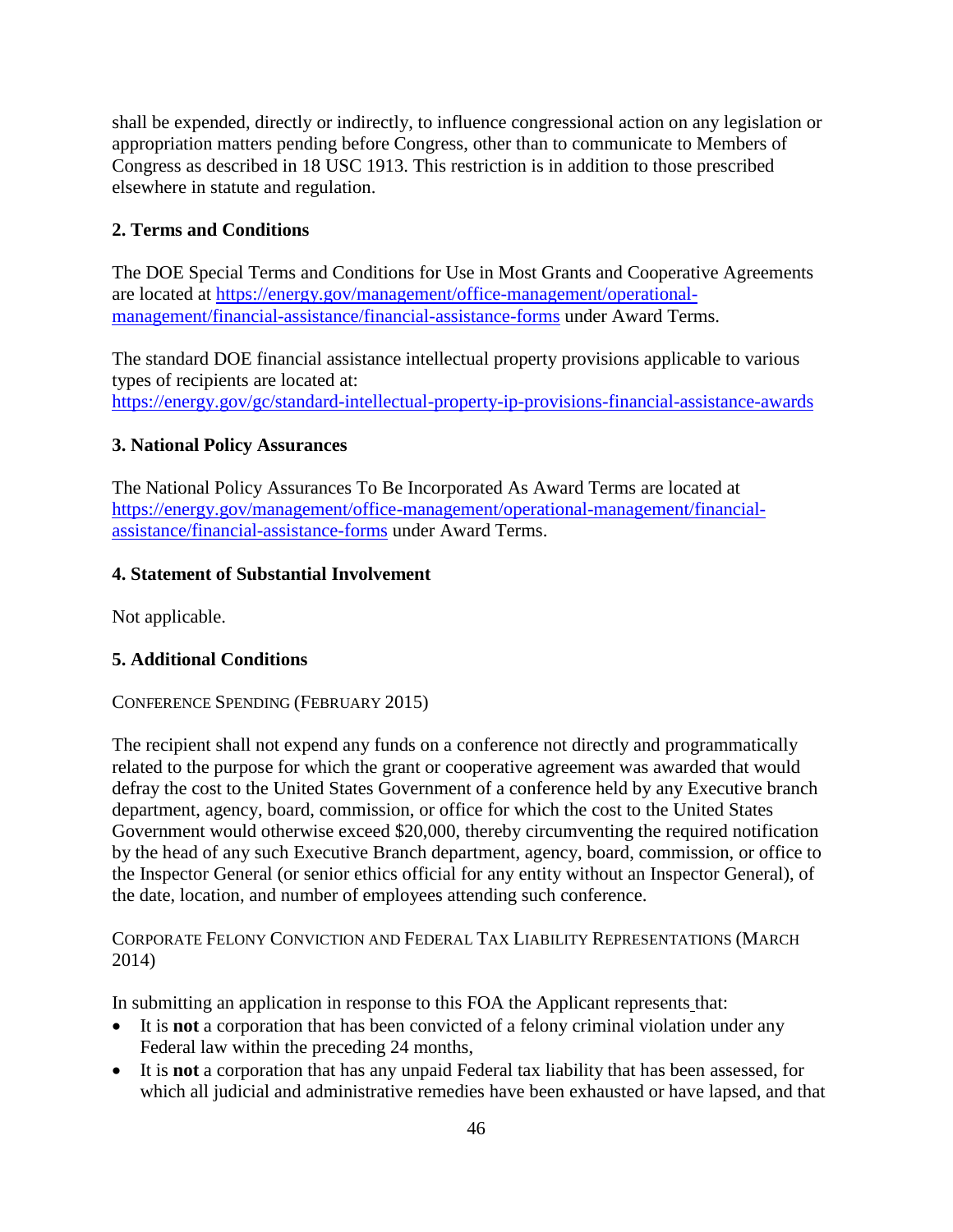is not being paid in a timely manner pursuant to an agreement with the authority responsible for collecting the tax liability.

For purposes of these representations the following definitions apply:

 A Corporation includes any entity that has filed articles of incorporation in any of the 50 states, the District of Columbia, or the various territories of the United States [but not foreign corporations]. It includes both for-profit and non-profit organizations.

### **PUBLICATIONS**

The recipient is expected to publish or otherwise make publicly available the results of the work conducted under any award resulting from this FOA. Publications and other methods of public communication describing any work based on or developed under an award resulting from this FOA must contain an acknowledgment of SC support. The format for such acknowledgments is provided at [https://science.energy.gov/funding-opportunities/acknowledgements/.](http://science.energy.gov/funding-opportunities/acknowledgements/) The author's copy of any peer-reviewed manuscript accepted for funding must be announced to DOE's Office of Scientific and Technical Information (OSTI) and made publicly available in accordance with the instructions contained in the Reporting Requirements Checklist incorporated in all Assistance Agreements.

# <span id="page-52-0"></span>**C. REPORTING**

Reporting requirements are identified on the Federal Assistance Reporting Checklist, DOE F 4600.2, attached to the award agreement. The checklist is available at [https://energy.gov/management/office-management/operational-management/financial](http://energy.gov/management/office-management/operational-management/financial-assistance/financial-assistance-forms)[assistance/financial-assistance-forms](http://energy.gov/management/office-management/operational-management/financial-assistance/financial-assistance-forms) under Award Forms.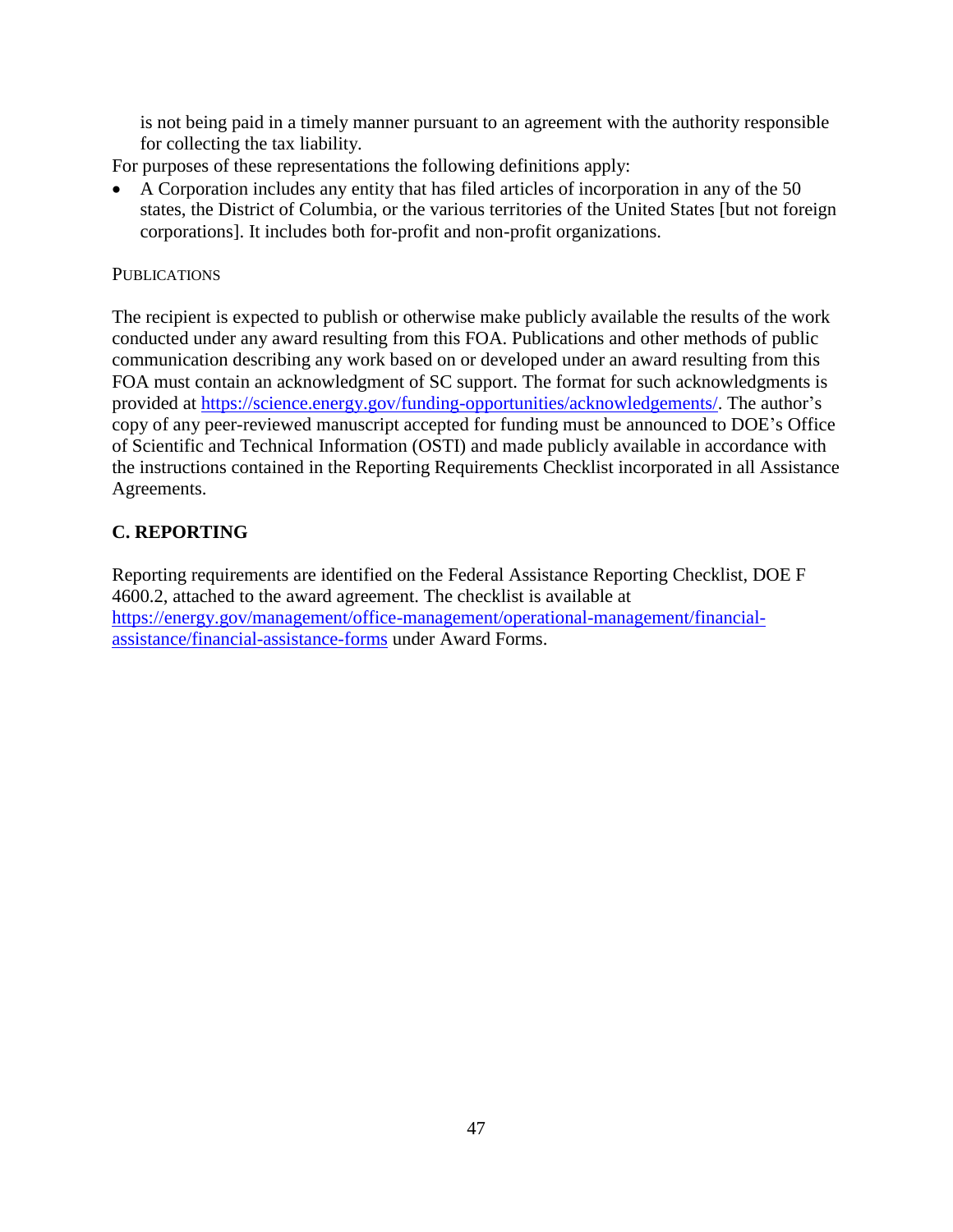### **Section VII - QUESTIONS/AGENCY CONTACTS**

### <span id="page-53-1"></span><span id="page-53-0"></span>**A. QUESTIONS**

Questions relating to the grants.gov registration process, system requirements, how an application form works, or the submittal process must be directed to grants.gov at 1-800- 518-4726 or [support@grants.gov.](mailto:support@grants.gov) DOE cannot answer these questions.

Please only contact the grants.gov help desk for questions related to grants.gov.

For help with PAMS, click the "External User Guide" link on the PAMS website, [https://pamspublic.science.energy.gov/.](https://pamspublic.science.energy.gov/) You may also contact the PAMS Help Desk, which can be reached Monday through Friday, 9AM – 5:30 PM Eastern Time. Telephone: (855) 818-1846 (toll free) or (301) 903-9610, Email: [sc.pams-helpdesk@science.doe.gov.](mailto:sc.pams-helpdesk@science.doe.gov) All submission and inquiries about this FOA should reference **DE-FOA-0002054.**

Please contact the PAMS help desk for technological issues with the PAMS system.

Questions regarding the specific program areas and technical requirements may be directed to the technical contacts listed for each program within the FOA or below.

Please contact the program staff with all questions not directly related to the grants.gov or PAMS systems.

| Grants.gov                 | 800-518-4726 (toll-free)                                      |  |
|----------------------------|---------------------------------------------------------------|--|
| <b>Customer Support</b>    | support@grants.gov                                            |  |
| <b>PAMS</b>                | 855-818-1846 (toll-free)                                      |  |
| <b>Customer Support</b>    | 301-903-9610                                                  |  |
|                            | sc.pams-helpdesk@science.doe.gov                              |  |
| <b>Program Managers</b>    | Dr. James Horwitz, Basic Energy Sciences, Materials Sciences  |  |
| <b>Scientific Contacts</b> | and Engineering Division, (301)-903-4894                      |  |
|                            | James.Horwitz@science.doe.gov                                 |  |
|                            |                                                               |  |
|                            | Dr. Jeffrey Krause, Basic Energy Sciences, Chemical Sciences, |  |
|                            | Geosciences, and Biosciences Division, (301)-903-5827         |  |
|                            | Jeff.Krause@science.doe.gov                                   |  |

### <span id="page-53-2"></span>**B. AGENCY CONTACTS**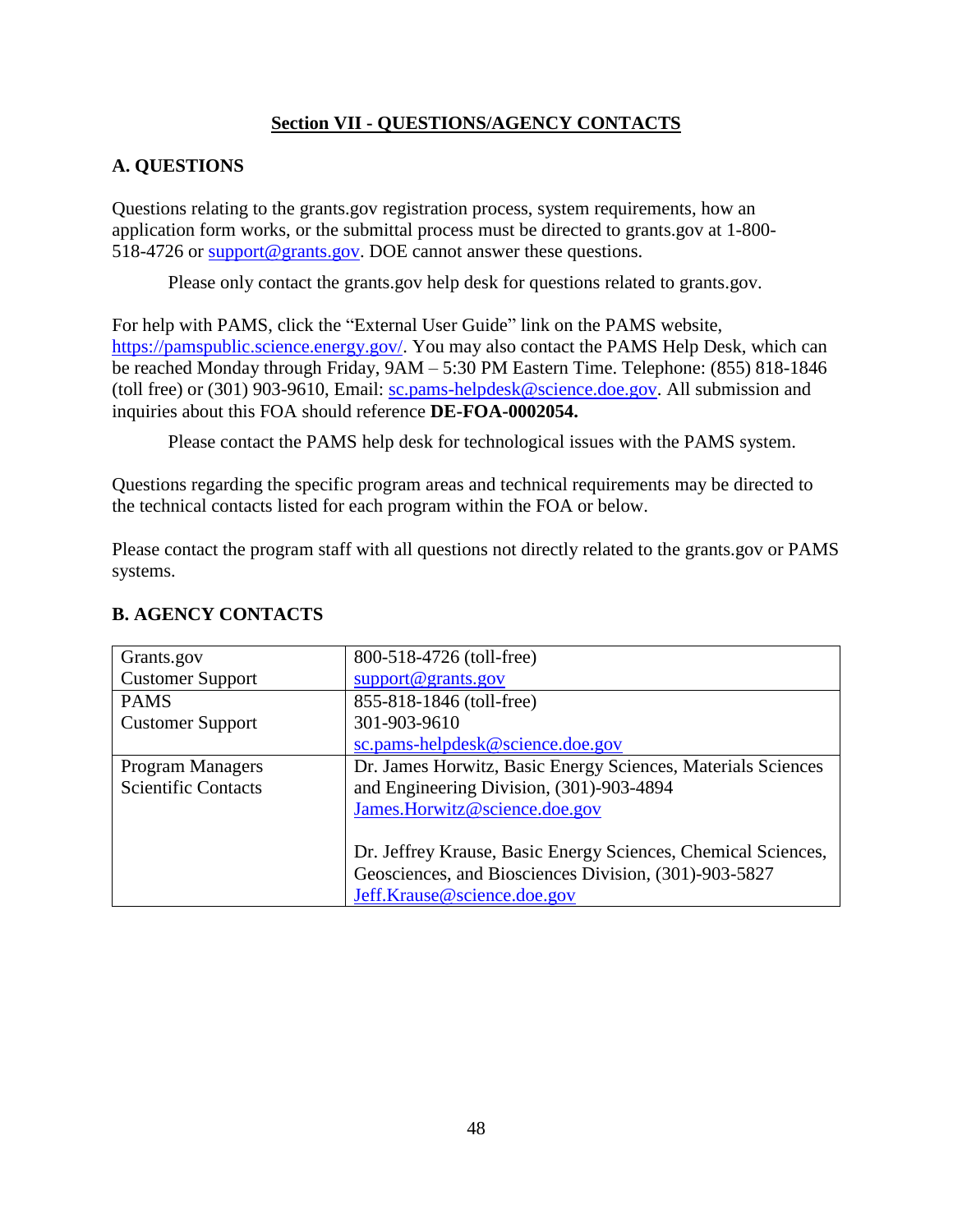### **Section VIII - OTHER INFORMATION**

### <span id="page-54-1"></span><span id="page-54-0"></span>**A. MODIFICATIONS**

Notices of any modifications to this FOA will be posted on grants.gov and the FedConnect portal. You can receive an email when a modification or an FOA message is posted by registering with FedConnect as an interested party for this FOA. It is recommended that you register as soon after release of the FOA as possible to ensure you receive timely notice of any modifications or other FOAs. More information is available at [https://www.fedconnect.net.](http://www.fedconnect.net/)

# <span id="page-54-2"></span>**B. GOVERNMENT RIGHT TO REJECT OR NEGOTIATE**

DOE reserves the right, without qualification, to reject any or all applications received in response to this FOA and to select any application, in whole or in part, as a basis for negotiation and/or award.

### <span id="page-54-3"></span>**C. COMMITMENT OF PUBLIC FUNDS**

(a) A DOE financial assistance award is valid only if it is in writing and is signed, either in writing or electronically, by a DOE Contracting Officer.

(b) Recipients are free to accept or reject the award. A request to draw down DOE funds constitutes the Recipient's acceptance of the terms and conditions of this Award.

# <span id="page-54-4"></span>**D. PROPRIETARY APPLICATION INFORMATION**

Patentable ideas, trade secrets, proprietary or confidential commercial or financial information, disclosure of which may harm the applicant, should be included in an application only when such information is necessary to convey an understanding of the proposed project. The use and disclosure of such data may be restricted, provided the applicant includes the following legend on the first page of the project narrative and specifies the pages of the application which are to be restricted:

"The data contained in pages \_\_\_\_\_ of this application have been submitted in confidence and contain trade secrets or proprietary information, and such data shall be used or disclosed only for evaluation purposes, provided that if this applicant receives an award as a result of or in connection with the submission of this application, DOE shall have the right to use or disclose the data herein to the extent provided in the award. This restriction does not limit the government's right to use or disclose data obtained without restriction from any source, including the applicant."

To protect such data, each line or paragraph on the pages containing such data must be specifically identified and marked with a legend similar to the following:

"The following contains proprietary information that (name of applicant) requests not be released to persons outside the Government, except for purposes of review and evaluation."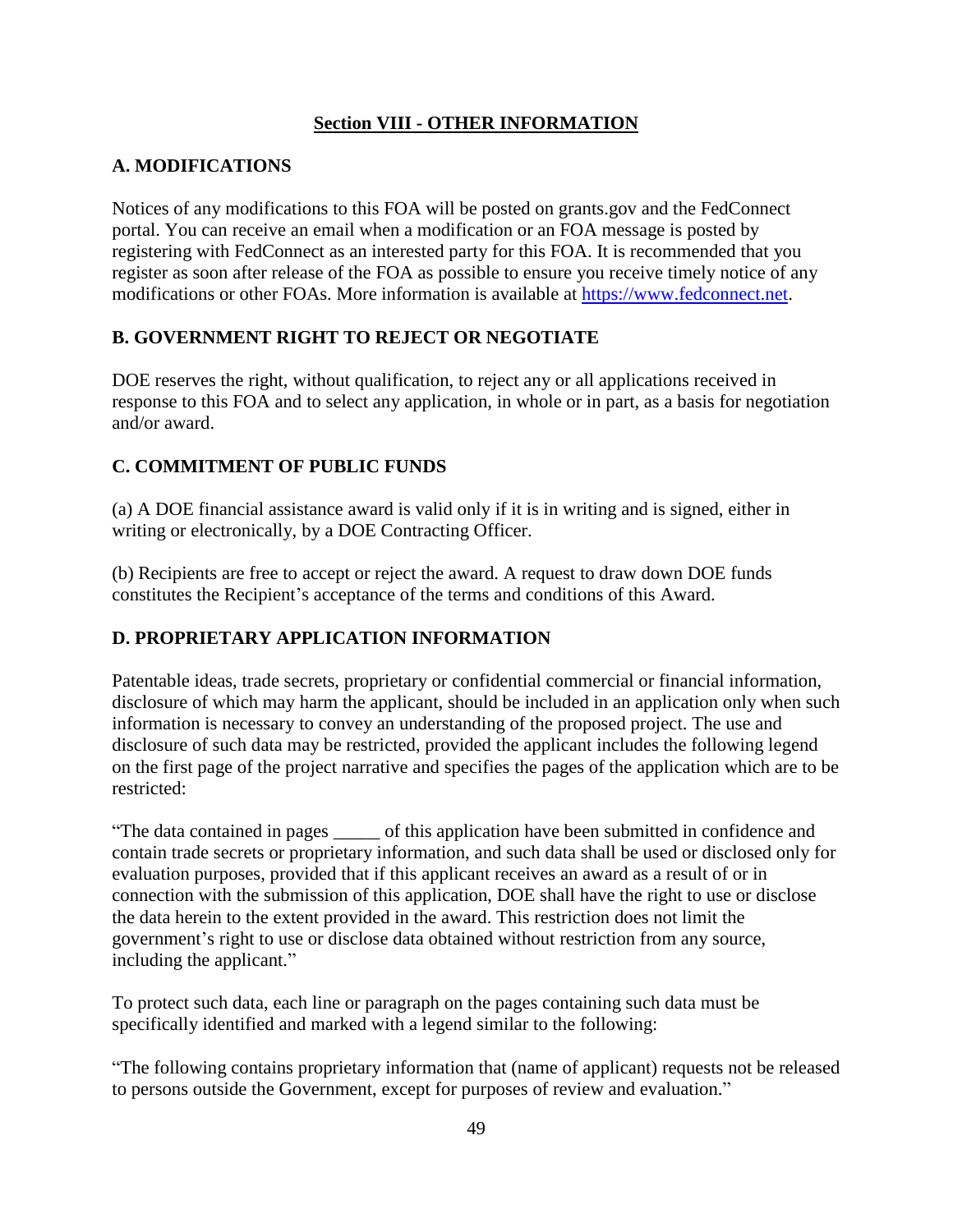### <span id="page-55-0"></span>**E. EVALUATION AND ADMINISTRATION BY NON-FEDERAL PERSONNEL**

In conducting the merit review evaluation, the Government may seek the advice of qualified non-Federal personnel as reviewers. The Government may also use non-Federal personnel to conduct routine, nondiscretionary administrative activities. The applicant, by submitting its application, consents to the use of non-Federal reviewers/administrators. Non-Federal reviewers must sign conflict of interest agreement prior to reviewing an application. Non-Federal personnel conducting administrative activities must sign a non-disclosure agreement.

### <span id="page-55-1"></span>**F. INTELLECTUAL PROPERTY DEVELOPED UNDER THIS PROGRAM**

**Patent Rights:** The government will have certain statutory rights in an invention that is conceived or first actually reduced to practice under a DOE award. 42 USC 5908 provides that title to such inventions vests in the United States, except where 35 USC 202 provides otherwise for nonprofit organizations or small business firms. However, the Secretary of Energy may waive all or any part of the rights of the United States subject to certain conditions. (See "Notice of Right to Request Patent Waiver" in paragraph G below.)

**Rights in Technical Data**: Normally, the government has unlimited rights in technical data created under a DOE agreement. Delivery or third party licensing of proprietary software or data developed solely at private expense will not normally be required except as specifically negotiated in a particular agreement to satisfy DOE's own needs or to insure the commercialization of technology developed under a DOE agreement.

# <span id="page-55-2"></span>**G. NOTICE OF RIGHT TO REQUEST PATENT WAIVER**

Applicants may request a waiver of all or any part of the rights of the United States in inventions conceived or first actually reduced to practice in performance of an agreement as a result of this FOA, in advance of or within 30 days after the effective date of the award. Even if such advance waiver is not requested or the request is denied, the recipient will have a continuing right under the award to request a waiver of the rights of the United States in identified inventions, i.e., individual inventions conceived or first actually reduced to practice in performance of the award. Any patent waiver that may be granted is subject to certain terms and conditions in 10 CFR 784. For more information, see [https://energy.gov/gc/services/technology-transfer-and](http://energy.gov/gc/services/technology-transfer-and-procurement/office-assistant-general-counsel-technology-transf-1)[procurement/office-assistant-general-counsel-technology-transf-1](http://energy.gov/gc/services/technology-transfer-and-procurement/office-assistant-general-counsel-technology-transf-1)

Domestic small businesses and domestic nonprofit organizations will receive the patent rights clause at 37 CFR 401.14, i.e., the implementation of the Bayh-Dole Act. This clause permits domestic small business and domestic nonprofit organizations to retain title to subject inventions. Therefore, small businesses and nonprofit organizations do not need to request a waiver.

### <span id="page-55-3"></span>**H. NOTICE REGARDING ELIGIBLE/INELIGIBLE ACTIVITIES**

Eligible activities under this program include those which describe and promote the understanding of scientific and technical aspects of specific energy technologies, but not those